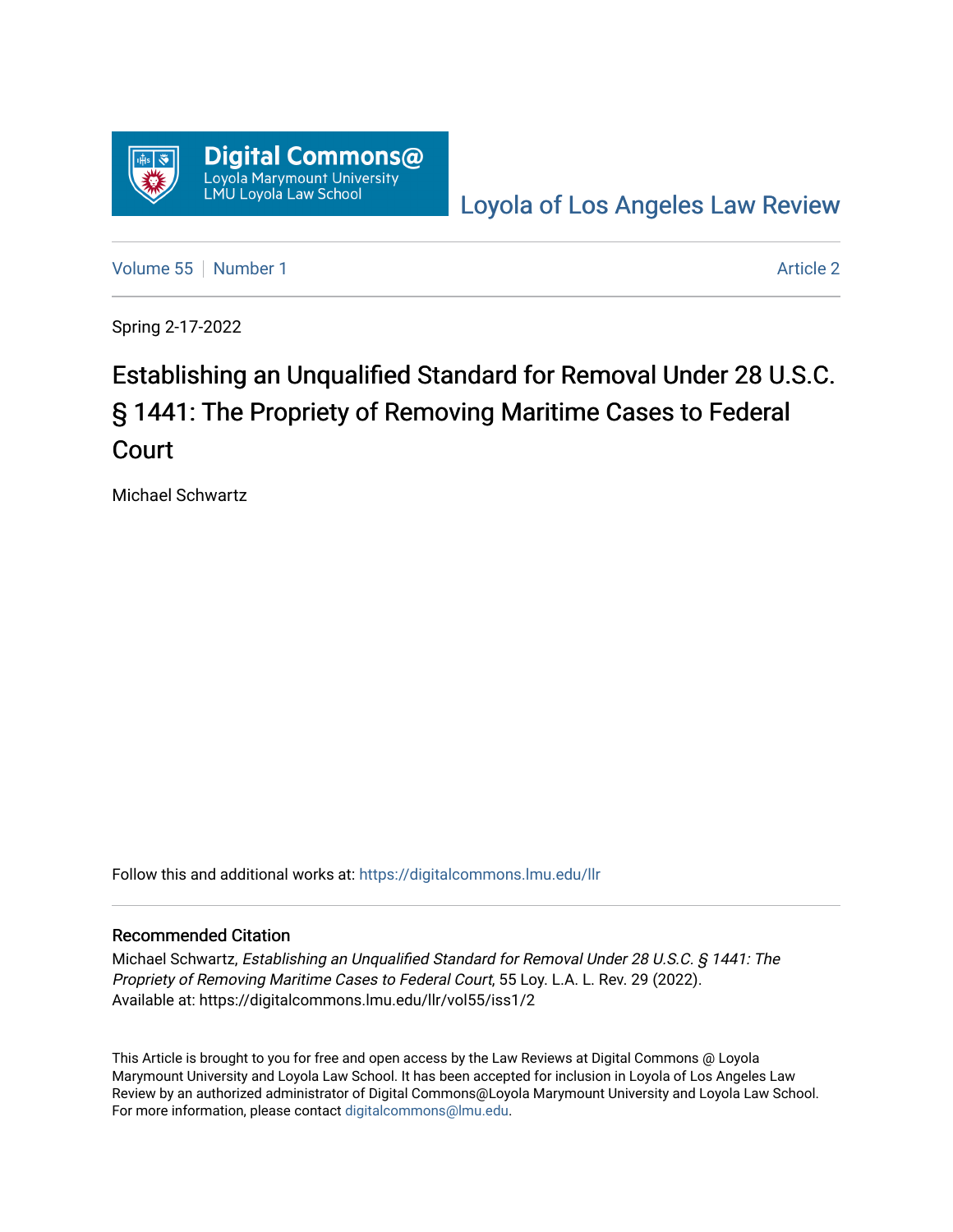# **ESTABLISHING AN UNQUALIFIED STANDARD FOR REMOVAL UNDER 28 U.S.C. § 1441: THE PROPRIETY OF REMOVING MARITIME CASES TO FEDERAL COURT**

*Michael Schwartz, J.D., Ph.D.*\*

 *The ability to remove a case from state court to federal court is a staple of our judicial system. In order for a case to be removable, it must fall within the purview of the federal courts' original jurisdiction. While federal jurisdiction encompasses admiralty and maritime matters, these cases were long-held to be non-removable under 28 U.S.C. § 1441: the removal statute. However, the removal statute was amended in 2011 and no longer arguably excludes maritime cases from removal jurisdiction. Several courts consequently permitted removal of maritime cases, but this practice was widely condemned and proved to be short-lived as the judiciary utilized other bases to uphold the longstanding prohibition. Yet, cases from both the Fifth and Seventh Circuits have renewed the uncertainty as to whether maritime cases are in fact removable and have provided an opportunity to finally eliminate the confusion surrounding the topic. This Article elucidates the errancy in both the historical and more recent justifications for denying removal of maritime cases and harmonizes the objectives of the implicated statutes within the modern judiciary. In the current absence of a credible prohibition, federal courts are poised to allow maritime removal while also comporting with the various bases previously used to justify the exclusion of maritime cases from removal jurisdiction.*

<sup>\*</sup> Associate with BakerHostetler; Cornell University, B.S.; The University of Chicago, Ph.D.; Villanova University, J.D. I would like to thank Elizabeth Robbins, Brett Frischmann, and Tuan Samahon for their helpful comments and suggestions.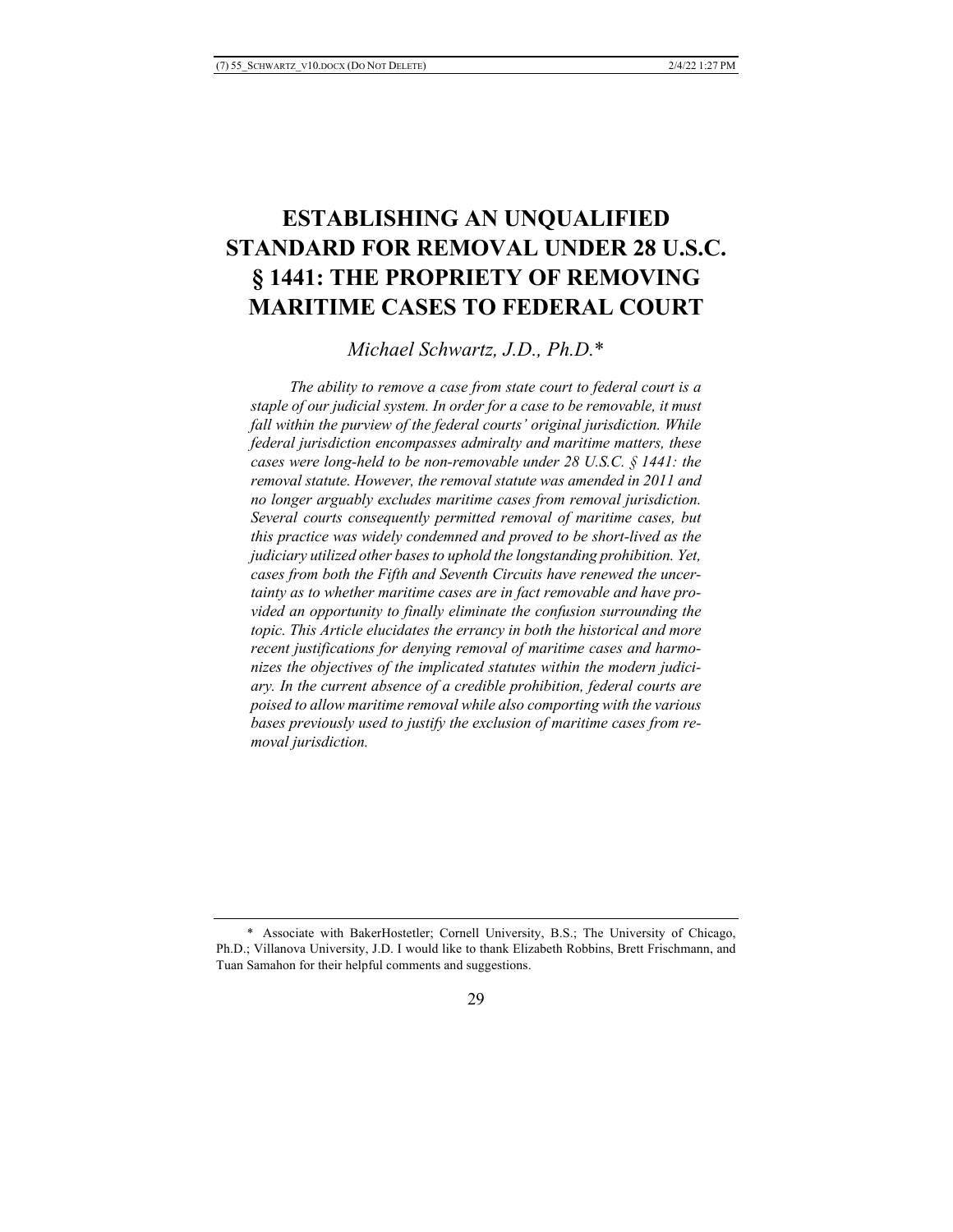# TABLE OF CONTENTS

| IV. ADAPTING THE SAVING-TO-SUITORS CLAUSE INTO THE |  |
|----------------------------------------------------|--|
|                                                    |  |
|                                                    |  |
|                                                    |  |
|                                                    |  |
|                                                    |  |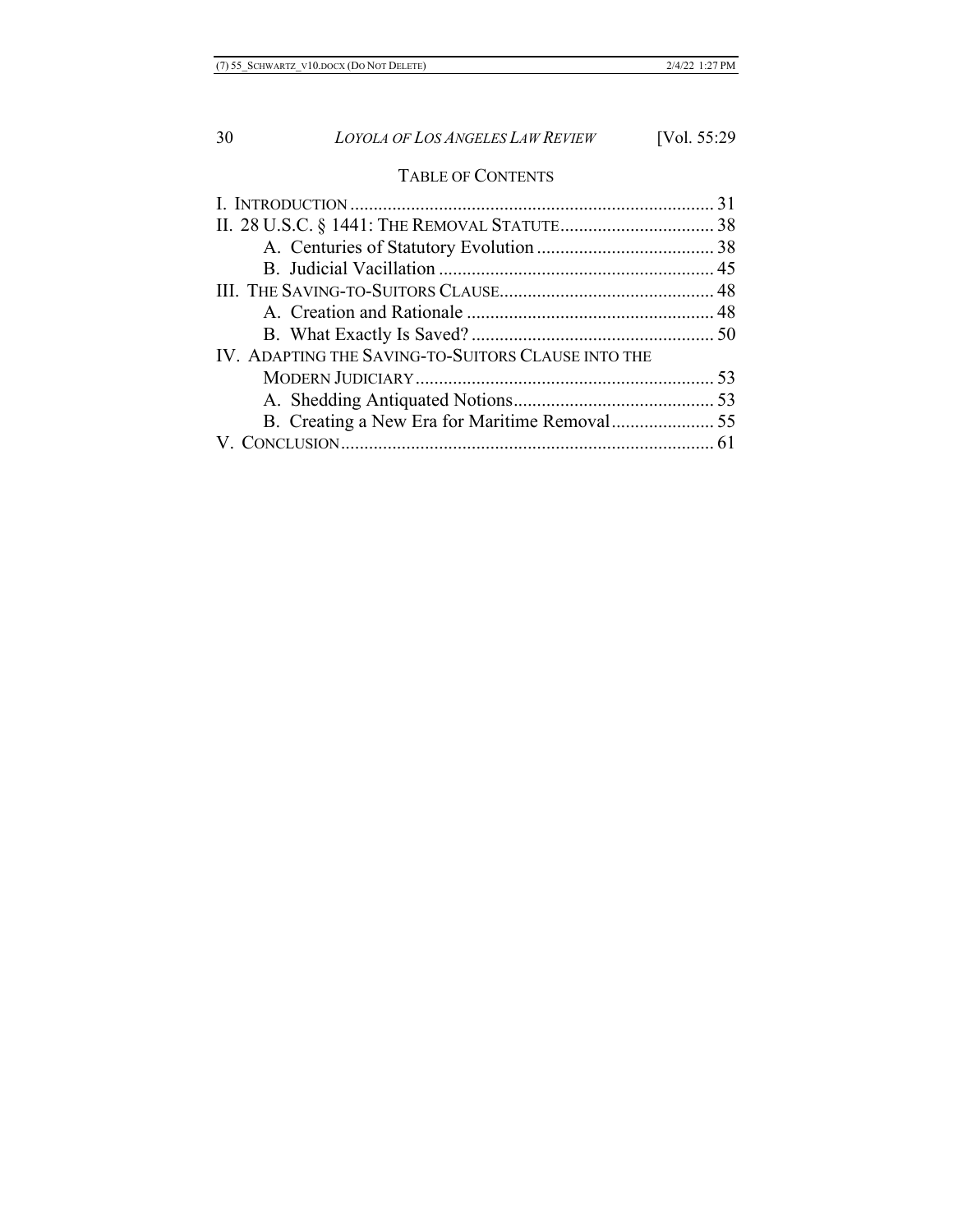#### I. INTRODUCTION

Original jurisdiction: a simple standard to remove a case from state court to federal court.<sup>1</sup> Among civil procedure concepts, this one is rather elementary. Plainly, if a case could have been originally filed in federal court, it will be removable there.<sup>2</sup> Perhaps the most noteworthy bases for federal jurisdiction are federal question,<sup>3</sup> diversity of citizenship,4 and admiralty/maritime, <sup>5</sup> which appear sequentially in the United States Code. These main types of cases, among others,<sup>6</sup> should therefore be removable to federal court. It seems straightforward enough.

Except maritime cases are not removable. Despite being within the original jurisdiction of the federal courts,<sup>7</sup> and not exempted from removability,<sup>8</sup> general maritime cases have long been held to be nonremovable without an independent basis for federal jurisdiction.<sup>9</sup> Given the importance of removal as a procedural tool,<sup>10</sup> lawyers are frequently surprised to learn of such a flagrant inconsistency in the

3. 28 U.S.C. § 1331 ("The district courts shall have original jurisdiction of all civil actions arising under the Constitution, laws, or treaties of the United States.").

4. *Id.* § 1332(a) ("The district courts shall have original jurisdiction of all civil actions where the matter in controversy exceeds the sum or value of \$75,000, exclusive of interest and costs, and is between—(1) citizens of different States . . . .").

5. *Id.* § 1333 ("The district courts shall have original jurisdiction, exclusive of the courts of the States, of: (1) Any civil case of admiralty or maritime jurisdiction  $\dots$ .").

6. *See id.* §§ 1330–1369.

7. U.S. CONST. art. III, § 2 ("The judicial Power shall extend to all Cases . . . of admiralty and maritime Jurisdiction . . . ."); 28 U.S.C. § 1333 ("The district courts shall have original jurisdiction, exclusive of the courts of the States, of: (1) Any civil case of admiralty or maritime juris $diction \ldots$ .").

8. *See* 28 U.S.C. § 1445.

9. *See, e.g.*, Demer v. Pac. S.S. Co., 273 F. 567, 569 (W.D. Wash. 1921) (denying removal of a maritime claim); *see also In re* Chimenti, 79 F.3d 534, 537 (6th Cir. 1996) (citations omitted) ("[T]he two courts of appeals that have squarely faced the issue have held that admiralty and maritime claims are not removable to federal court unless there exists some *independent* basis, such as diversity of the parties, for federal jurisdiction.").

10. *See* Thomas R. Hrdlick, *Appellate Review of Remand Orders in Removed Cases: Are They Losing a Certain Appeal?*, 82 MARQ. L. REV. 535, 535 (1999) ("The removal of lawsuits from state to federal courts is a litigation privilege and tactic as old as the Federal Constitution and the Federal Judiciary it contemplated.").

<sup>1.</sup> 28 U.S.C. § 1441(a) (2018) ("[A]ny civil action brought in a State court of which the district courts of the United States have original jurisdiction, may be removed . . . .").

<sup>2.</sup> Sabin v. Home Owners' Loan Corp., 147 F.2d 653, 655–56 (10th Cir. 1945) ("The test for determining the removability of an action is whether the United States Court might have exercised original jurisdiction."); Nyberg v. Montgomery Ward & Co., 123 F. Supp. 599, 602–03 (W.D. Mich. 1954) ("The test as to whether the defendant was entitled to remove the present civil action from the State court to this Federal district court, is whether this court would have had original jurisdiction of the action.").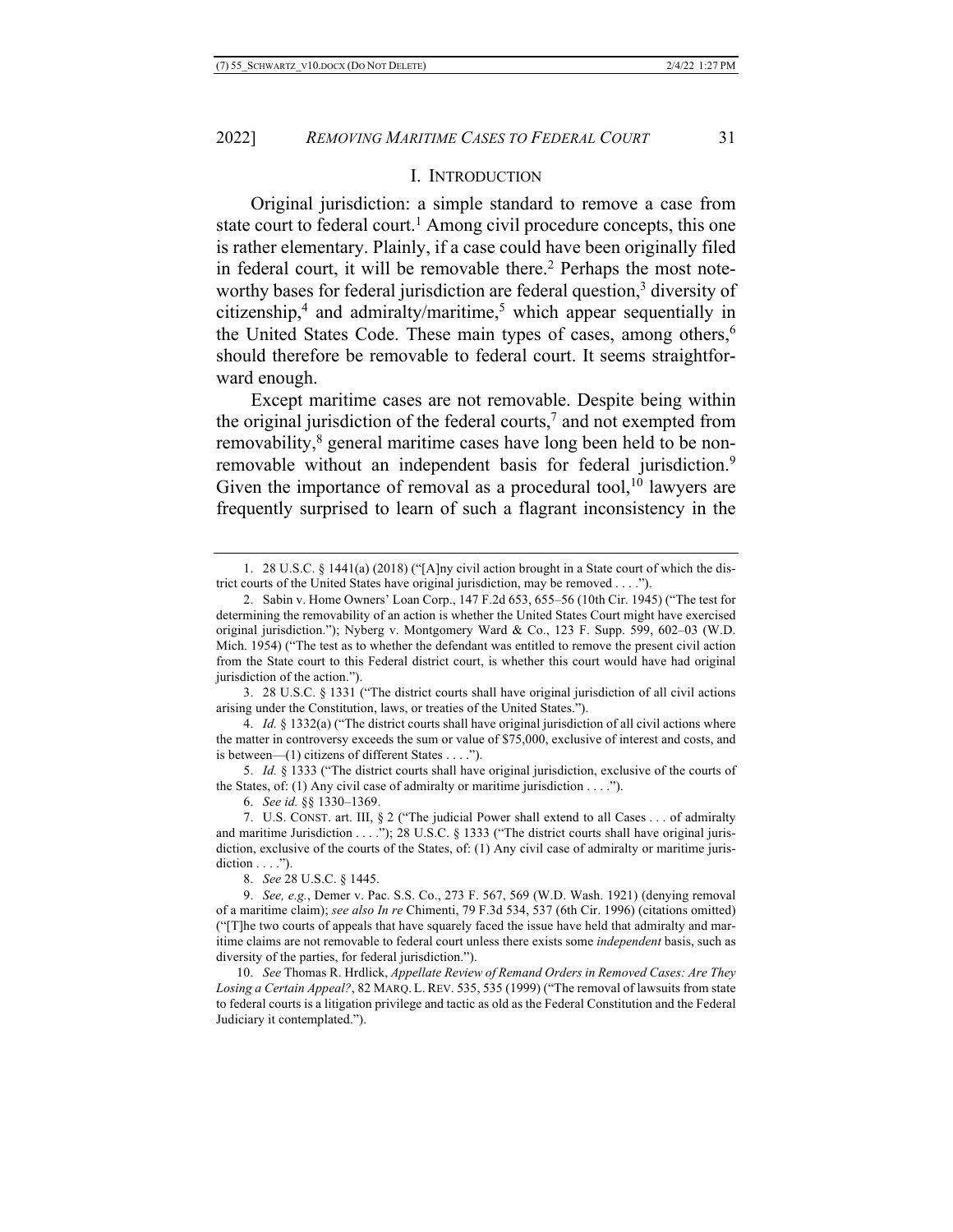removal standard.<sup>11</sup> This obscure procedural convention has been based largely on a strained interpretation of 28 U.S.C. § 1441—the removal statute—which was deemed to prohibit removing maritime cases to federal court.12 Until recently, this practice was sparsely challenged. $13$ 

Everything changed in 2011 when the Federal Courts Jurisdiction and Venue Clarification Act (JVCA)<sup>14</sup> eliminated the language in 28 U.S.C.  $\S$  1441 that arguably restricted removal of maritime cases.<sup>15</sup> Following the JVCA, several district courts acted in accordance with the plain meaning of the amended statute and permitted removal of maritime cases under admiralty jurisdiction.<sup>16</sup> However, most district

13. In the mid-1950s several courts found that maritime cases could be removed as "other actions" under the contemporaneous 28 U.S.C. § 1441(b) as long as no defendants were citizens of the forum state. *See, e.g.*, Davis v. Matson Navigation Co., 143 F. Supp. 537, 538–39 (N.D. Cal. 1956); Crispin Co. v. Lykes Bros. S.S. Co., 134 F. Supp. 704, 707 (S.D. Tex. 1955); Crawford v. E. Asiatic Co., 156 F. Supp. 571, 573 (N.D. Cal. 1957).

14. *See* The Federal Courts Jurisdiction and Venue Clarification Act of 2011, Pub. L. 112-63, 125 Stat. 758.

15. *Compare* 28 U.S.C. § 1441(b) (2006) (amended 2011) ("Any civil action of which the district courts have original jurisdiction founded on a claim or right arising under the Constitution, treaties or laws of the United States shall be removable without regard to the citizenship or residence of the parties. Any other such action shall be removable only if none of the parties in interest properly joined and served as defendants is a citizen of the State in which such action is brought."), *with* 28 U.S.C. § 1441(b)(2) (2018) ("A civil action otherwise removable solely on the basis of the jurisdiction under section 1332(a) of this title may not be removed if any of the parties in interest properly joined and served as defendants is a citizen of the State in which such action is brought.").

16. *See* Ryan v. Hercules Offshore, Inc., 945 F. Supp. 2d 722, 779 (S.D. Tex. 2013); Wells v. Abe's Boat Rentals Inc., No. H-13-1112, 2013 WL 3110322, at \*4 (S.D. Tex. June 18, 2013); Carrigan v. M/V AMC Ambassador, No. H-13-03208, 2014 WL 358353, at \*2 (S.D. Tex. Jan. 31, 2014); Exxon Mobil Corp. v. Starr Indem. & Liab. Co., No. H-14-1147, 2014 WL 2739309, at \*2 (S.D. Tex. June 17, 2014), *rev'd on other grounds*, 2014 WL 4167807 (S.D. Tex. Aug. 20, 2014); Exxon Mobil Corp. v. Starr Indem. & Liab. Ins. Co., 181 F. Supp. 3d 347, 357 (S.D. Tex. 2015); Murphy v. Seadrill Ams., Inc., No. H-4-1454, 2014 WL 12642104, at \*4 (S.D. Tex. Nov. 14, 2014); Costanza v. Accutrans, Inc., No. 17-5706, 2017 WL 4785004, at \*5 (E.D. La. Oct. 24, 2017); Bridges v. Phillips 66 Co., No. 13-477, 2013 WL 6092803, at \*4 (M.D. La. Nov. 19, 2013); Harrold v. Liberty Ins. Underwriters, Inc., No. 13-762, 2014 WL 688984, at \*4 (M.D. La. Feb. 20, 2014); Garza v. Phillips 66 Co., No. 13-742, 2014 WL 1330547, at \*5 (M.D. La. Apr. 1, 2014); Provost

<sup>11.</sup> *See* Michael A. Orlando, *To Remove or Not to Remove, That Is the Question*, INT'L RISK MGMT. INST. (Feb. 2002), https://www.irmi.com/articles/expert-commentary/to-remove-or-not-toremove-that-is-the-question [https://perma.cc/V8JL-5RRZ].

<sup>12.</sup> *See* 28 U.S.C. § 1441(b) (2006) (amended 2011) ("Any other such action shall be removable only if none of the parties in interest properly joined and served as defendants is a citizen of the State in which such action is brought."). Maritime cases were considered "other actions" under 28 U.S.C. § 1441(b). *In re* Dutile, 935 F.2d 61, 63 (5th Cir. 1991) ("[A]dmiralty and general maritime claims fall within the category of '[a]ny other [civil] action' governed by the second sentence of § 1441(b)." (second and third alterations in original)). This inclusion was deemed to be a prohibition on removing maritime cases. *Id.* ("The practical effect of [§ 1441(b)] is to prevent the removal of admiralty claims pursuant to  $\S$  1441(a) unless there is complete diversity of citizen $ship \ldots$ ").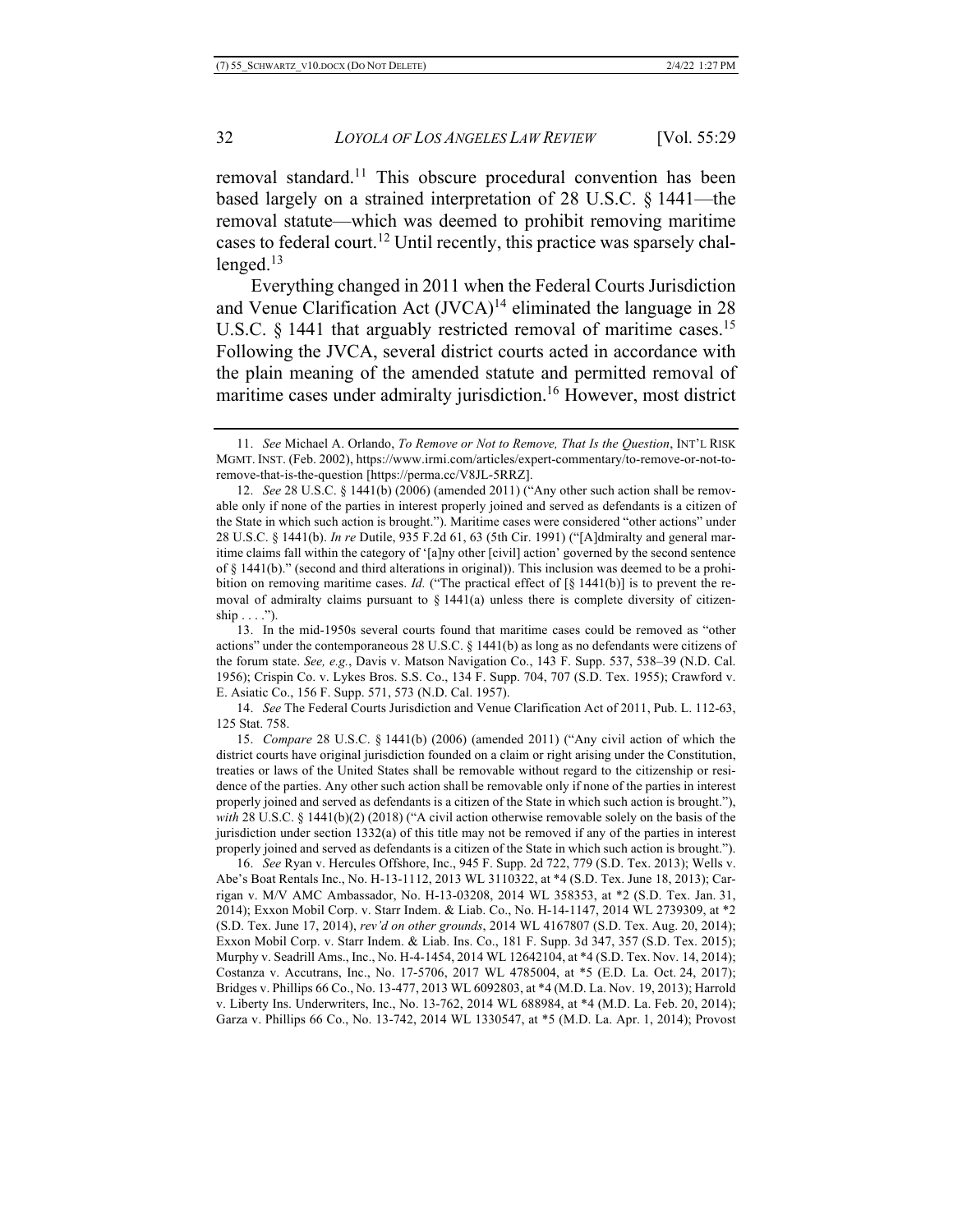courts rejected a four-corners reading of the revised removal statute and held that the JVCA did not affect the longstanding practice of excluding maritime cases from removal jurisdiction.<sup>17</sup>

v. Offshore Serv. Vessels, LLC, No. 14-89, 2014 WL 2515412, at \*3 (M.D. La. June 4, 2014); Walker v. BP Prods. N. Am., Inc., No. 1-13-CV-257, 2013 WL 11332950, at \*3 (E.D. Tex. Sept. 16, 2013).

<sup>17.</sup> *See* Pierce v. Parker Towing Co., 25 F. Supp. 3d 1372, 1380 (S.D. Ala. 2014); Dirkse v. Nu Venture Diving Co., No. LA CV17-08554 JAK (MRWx), 2018 WL 6133683, at \*6 (C.D. Cal. May 21, 2018); J.P. v. Connell, 93 F. Supp. 3d 1298, 1303 (M.D. Fla. 2015); Kirkland v. Edward Yarborough Ranches, Inc., No. 15-cv-1436-Orl-40GJK, 2016 WL 8943288, at \*4–5 (M.D. Fla. Apr. 14, 2016); Int'l Marine Underwriters v. S. Drydock, Inc., No. 16-cv-220-J-39, 2016 WL 11431679, at \*4 (M.D. Fla. Nov. 17, 2016); Mitev v. Resort Sports Ltd., 133 F. Supp. 3d 1365, 1371 (S.D. Fla. 2015); Boakye v. NCL (Bah.) Ltd., 295 F. Supp. 3d 1342, 1348 (N.D. Ga. 2018); Palmer v. Georgia Ports Auth., No. CV 416-199, 2016 WL 5030372, at \*4 (S.D. Ga. Sept. 19, 2016); Barglowski v. Nealco Int'l LLC, No. 16-00209, 2016 WL 5107043, at \*8 (D. Haw. Sept. 20, 2016); Lewis v. Foster, No. 18-60-DLB-CJS, 2018 WL 4224445, at \*5 (E.D. Ky. Sept. 5, 2018); *In re* Foss Mar. Co., 29 F. Supp. 3d 955, 961 (W.D. Ky. 2014); Brown v. Porter, 149 F. Supp. 3d 963, 973 (N.D. Ill. 2016); Barry v. Shell Oil Co., No. 13-6133, 2014 WL 775662, at \*3 (E.D. La. Feb. 25, 2014); Perrier v. Shell Oil Co., No. 14-490, 2014 WL 2155258, at \*3 (E.D. La. May 22, 2014); Grasshopper Oysters, Inc. v. Great Lakes Dredge & Dock, LLC, No. 14-934, 2014 WL 3796150, at \*2 (E.D. La. July 29, 2014); Gregoire v. Enter. Marine Servs., LLC, 38 F. Supp. 3d 749, 765 (E.D. La. 2014); Henry J. Ellender Heirs, LLC v. Exxon Mobil Corp., 42 F. Supp. 3d 812, 819 (E.D. La. 2014); Riley v. Llog Expl. Co., No. 14-437, 2014 WL 4345002, at \*5 (E.D. La. Aug. 28, 2014); Bisso Marine Co. v. Techcrane Int'l, LLC, No. 14-0375, 2014 WL 4489618, at \*5 (E.D. La. Sept. 10, 2014); Yavorsky v. Felice Navigation, Inc., No. 14-2007, 2014 WL 5816999, at \*5 (E.D. La. Nov. 7, 2014); Parish of Plaquemines v. Total Petrochemical & Refin. USA, Inc., 64 F. Supp. 3d 872, 899–900 (E.D. La. 2014); Plaquemines Parish v. Rozel Operating Co., No. 13- 6722, 2015 WL 403791, at \*4 (E.D. La. Jan. 29, 2015); Jefferson Parish v. Anadarko E&P Onshore LLC, No. 13-6701, 2015 WL 13534014, at \*6 (E.D. La. Mar. 11, 2015); Alexander v. Magnolia Marine Transp. Co., No. 14-2795, 2015 WL 1298394, at \*3 (E.D. La. Mar. 19, 2015); Jefferson Parish v. Equitable Petrol. Corp., No. 13-6714, 2015 WL 2372362, at \*11 (E.D. La. May 18, 2015); Defelice Land Co. v. ConocoPhillips Co., No. 15-614, 2015 WL 3773034, at \*5 (E.D. La. June 17, 2015); Jefferson Parish v. Exxon Mobile Corp., No. 13-6717, 2015 WL 4097111, at \*19 (E.D. La. July 7, 2015); Plaquemines Parish v. BEPCO, L.P., No. 13-6704, 2015 WL 4097062, at \*18 (E.D. La. July 7, 2015); Darville v. Tidewater Marine Serv., Inc., No. 15-6441, 2016 WL 1402837, at \*8 (E.D. La. Apr. 11, 2016); Arrington v. Seaonus Stevedoring—New Orleans, LLC, No. 17-9383, 2017 WL 4803933, at \*2 (E.D. La. Oct. 25, 2017); Fleming v. New Orleans Cold Storage & Warehouse Co., No. 18-4567, 2018 WL 2980067, at \*4 (E.D. La. June 14, 2018); Langlois v. Kirby Inland Marine, LP, 139 F. Supp. 3d 804, 815 (M.D. La. 2015); Bingham v. Haynes, No. 17-1694, 2018 WL 2124898, at \*5 (M.D. La. Feb. 28, 2018); Jackson v. Chem Carriers LLC, No. 18-1052, 2019 WL 1906261, at \*3 (M.D. La. Apr. 3, 2019); Gabriles v. Chevron USA, Inc., No. 14-00669, 2014 WL 2567101, at \*4 (W.D. La. June 6, 2014); Harbor Docking & Towing Co. v. Rolls Royce Marine N. Am., No. 14-CV-2487, 2014 WL 6608354, at \*3 (W.D. La. Nov. 19, 2014); Serigny v. Chevron U.S.A., Inc., No. 14-0598, 2014 WL 6982213, at \*4 (W.D. La. Dec. 9, 2014); Boudreaux v. Glob. Offshore Res., LLC, No. 14-2507, 2015 WL 419002, at \*7 (W.D. La. Jan. 30, 2015); Smith v. Marquette Transp. Co., No. 16-CV-01545, 2017 WL 3648459, at \*3 (W.D. La. Aug. 1, 2017); Parish of Cameron v. Auster Oil & Gas, Inc., No. 16-cv-530, 2018 WL 2164854, at \*4 (W.D. La. Jan. 17, 2018); Averill v. Fiandaca, No. 17-cv-00287, 2017 WL 4419242, at \*2 (D. Me. Oct. 5, 2017); Cassidy v. Murray, 34 F. Supp. 3d 579, 584 (D. Md. 2014); Schaffer v. Air & Liquid Sys. Corp., No. 14CV1789, 2015 WL 1611352, at \*3 (E.D. Mo. Apr. 10, 2015); Glazer v. Honeywell Int'l, Inc., No. 16-7714, 2017 WL 1943953, at \*6 (D.N.J. May 10, 2017); Nassau Cnty. Bridge Auth. v. Olsen, 130 F. Supp. 3d 753, 763 (E.D.N.Y. 2015); Gonzalez v. Red Hook Container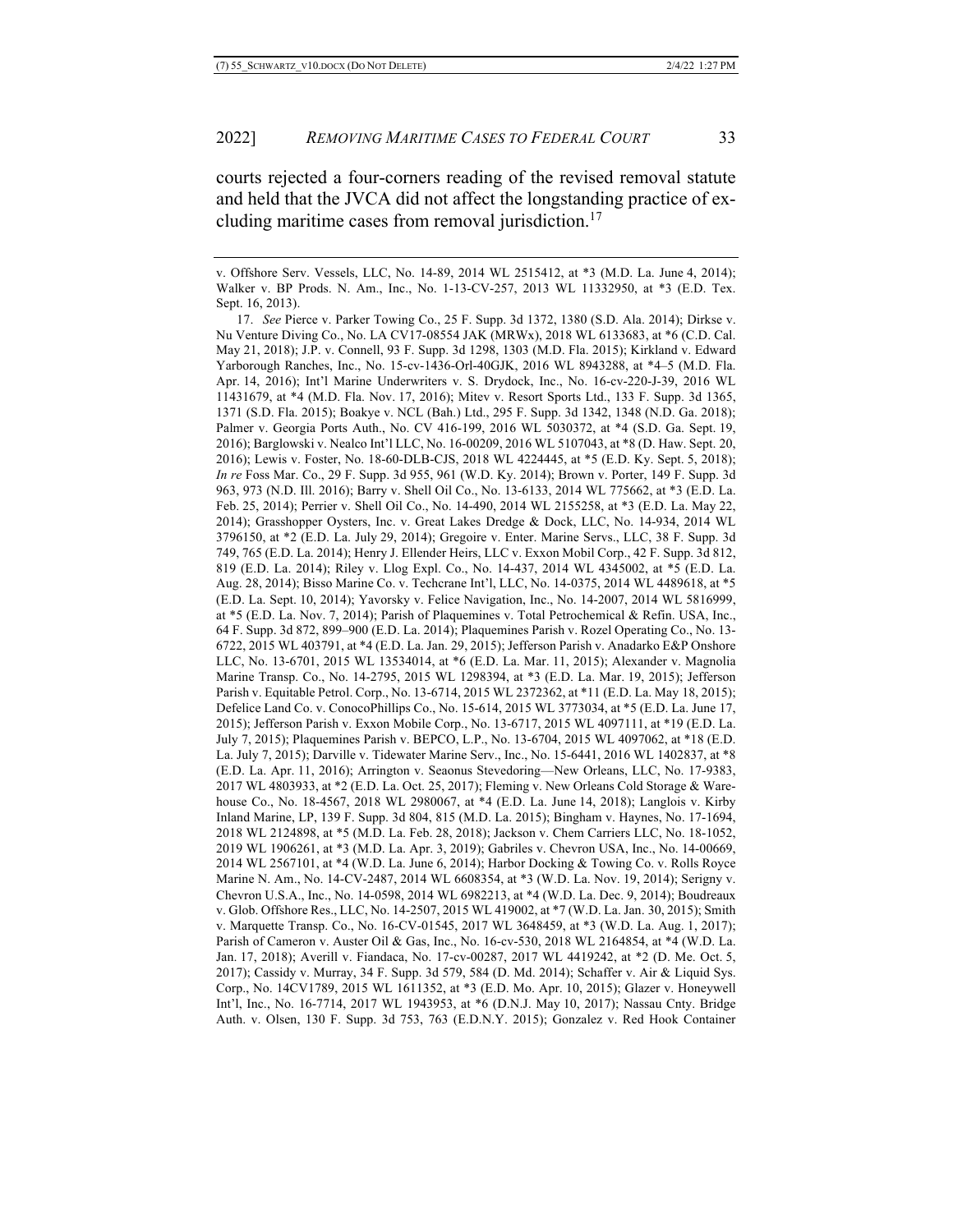Terminal, LLC, No. 16-CV-5104, 2016 WL 7322335, at \*4 (E.D.N.Y. Dec. 15, 2016); *In re* Nagler, 246 F. Supp. 3d 648, 664–65 (E.D.N.Y. 2017); Forde v. Hornblower N.Y., LLC, 243 F. Supp. 3d 461, 469–70 (S.D.N.Y. 2017); Atl. Coast Marine Grp. v. Willis, 210 F. Supp. 3d 807, 811 (E.D.N.C. 2016); Sullivan v. Bay Point Resort Operations LLC, 433 F. Supp. 3d 1072, 1076 (N.D. Ohio 2019); Iturrino Carrillo v. Marina Puerto del Rey Operations, LLC, 432 F. Supp. 3d 7, 12 (D.P.R. 2019); Progressive Mountain Ins. Co. v. Dana C. McLendon Co., No. 14-cv-04413, 2015 WL 925932, at \*3 (D.S.C. Mar. 4, 2015); Hamerly v. Tubal-Cain Marine Servs., Inc., 62 F. Supp. 3d 555, 560 (E.D. Tex. 2014); Dyche v. U.S. Env't Servs., Inc., 72 F. Supp. 3d 692, 698 (E.D. Tex. 2014); Skarpa v. Cameron Int'l Corp., No. 13-cv-616, 2015 WL 11072129, at \*6 (E.D. Tex. Jan. 30, 2015); Carnes v. Friede & Goldman, LLC, 103 F. Supp. 3d 821, 826 (E.D. Tex. 2015); Hilton v. Kirby Inland Marine, LP, No. 15-CV-93, 2016 WL 9088756, at \*4 (E.D. Tex. Feb. 24, 2016); Palmer v. Beach Dryden Scuba Enters. LLC, No. 17-CV-1819-L, 2018 WL 1569890, at \*6 (N.D. Tex. Mar. 30, 2018); Rogers v. BBC Chartering Am., LLC, No. 13-CV-3741, 2014 WL 819400, at \*1 (S.D. Tex. Mar. 3, 2014); Alexander v. Seago Consulting, LLC, No. 14-CV-1292, 2014 WL 2960419, at \*1 (S.D. Tex. June 23, 2014); Figueroa v. Marine Inspection Servs., 28 F. Supp. 3d 677, 682 (S.D. Tex. 2014); Rutherford v. Breathwite Marine Contractors, Ltd., 59 F. Supp. 3d 809, 813 (S.D. Tex. 2014); Parker v. U.S. Env't Servs., LLC, No. 14-CV-292, 2014 WL 7338850, at \*6 (S.D. Tex. Dec. 22, 2014); Key Energy Servs., Inc. v. Matt-Alex, Inc., No. H-13-2853, 2015 WL 13800090, at \*4 (S.D. Tex. Jan. 8, 2015); Cormier v. Chet Morrison Contractors, LLC, 85 F. Supp. 3d 880, 884 (S.D. Tex. 2015); Mims v. Deepwater Corrosion Servs., Inc., 90 F. Supp. 3d 679, 702– 03 (S.D. Tex. 2015); Waddell v. Edison Chouest Offshore, 93 F. Supp. 3d 714, 725 (S.D. Tex. 2015); Clear Lake Marine Ctr., Inc. v. Leidolf, No. H-14-3567, 2015 WL 1876338, at \*2 (S.D. Tex. Apr. 22, 2015); Ruiz v. Tube-Mac Indus. (Servs.), Inc., No. B-15-017, 2015 WL 12838998, at \*6 (S.D. Tex. May 1, 2015); Ritchey v. Kirby Corp., No. CIV.A. 14-CV-0272, 2015 WL 4657548, at \*4 (S.D. Tex. Aug. 5, 2015); Jimenez v. US Env't Servs., LLC, No. 14-CV-0246, 2015 WL 4692850, at \*4 (S.D. Tex. Aug. 6, 2015); Quintanilla v. Peveto Cos., No. 15-CV-288, 2015 WL 12838865, at \*4 (S.D. Tex. Aug. 27, 2015); Sanders v. Cambrian Consultants (CC) Am., Inc., 132 F. Supp. 3d 853, 858 (S.D. Tex. 2015); Harrison v. Crowley Mar. Corp., 181 F. Supp. 3d 441, 444 (S.D. Tex. 2016); Pelagidis v. Future Care, Inc., No. H-17-3798, 2018 WL 2221838, at \*8 (S.D. Tex. May 15, 2018); A.E.A. *ex rel.* Angelopoulos v. Volvo Penta of the Ams., LLC, 77 F. Supp. 3d 481, 492 (E.D. Va. 2015); Coronel v. AK Victory, 1 F. Supp. 3d 1175, 1189 (W.D. Wash. 2014); N.Y. Marine & Gen. Ins. Co. v. AGCS Marine Ins. Co., 454 F. Supp. 3d 1335, 1346 (S.D. Ga. 2020); Harper v. Wetnwild Water Sports, LLC, No. 19cv4919, 2020 WL 773445, at \*2 (N.D. Fla. Jan. 13, 2020); Great N. & S. Navigation Co. LLC French Am. Line v. Certain Underwriters at Lloyd's, London, No. 18-4665, 2019 WL 5957583, at \*2 (E.D. La. Nov. 13, 2019); Jackson v. Am. Bureau of Shipping, No. H-20-109, 2020 WL 1743541, at \*2 (S.D. Tex. Apr. 8, 2020); Belanger v. McDermott Int'l, Inc., No. H-19-1591, 2019 WL 5595452, at \*2 (S.D. Tex. Oct. 30, 2019); Est. of Umar v. Bensch, No. 18-CV-01414, 2020 WL 3491633, at \*2 (W.D.N.Y. Jan. 9, 2020), *report and recommendation adopted*, No. 18-CV-1414, 2020 WL 3489674 (W.D.N.Y. June 26, 2020), *aff'd in part, rev'd in part and remanded*, 2 F.4th 70 (2d Cir. 2021); Williams v. Aquachile, Inc., 470 F. Supp. 3d 1277, 1279–80 (S.D. Fla. 2020); Granite State Ins. Co. v. Chaucer Syndicate 1084 at Lloyd's, No. H-20-1588, 2020 WL 8678020, at \*5 (S.D. Tex. July 14, 2020); Se. Dock & Platform, LLC v. Atl. Specialty Ins. Co., No. 20-1204, 2020 WL 5105322, at \*2–3 (D.S.C. Aug. 31, 2020); Trahan v. Teche Towing Inc., No. 20-CV-01004, 2020 WL 6143664, at \*4 (W.D. La. Oct. 1, 2020), *report and recommendation adopted*, No. 20-CV-01004, 2020 WL 6143691 (W.D. La. Oct. 19, 2020); Rivera v. Orion Marine Grp. Inc., 509 F. Supp. 3d 926, 933–34 (S.D. Tex. 2020), *appeal filed, sub nom.* Rivera v. Epic Midstream, No. 21-40005 (5th Cir. Jan. 4, 2021); Silagyi v. Towriss, No. 20-61850-CIV, 2020 WL 7348095, at \*1 (S.D. Fla. Dec. 11, 2020); Island Ventures, LLC v. K-Mar Supply II, LLC, No. 20-2263, 2020 WL 6269136, at \*7 (E.D. La. Oct. 26, 2020); Allied Shipyard Inc. v. Moore, No. 20-2744, 2020 WL 7351306, at \*2 (E.D. La. Dec. 15, 2020); Est. of Saravia v. Bayonne Dry Dock & Repair Corp., 492 F. Supp. 3d 345, 353–54 (D.N.J. 2020), *appeal filed*, No. 20-3334 (3d Cir. Nov. 19, 2020); Alexis v. Hilcorp Energy Co., 493 F. Supp. 3d 497, 506 (E.D. La. 2020); Cantu v. Orion Marine Grp., LLC, 510 F. Supp. 3d 453, 458 (S.D. Tex.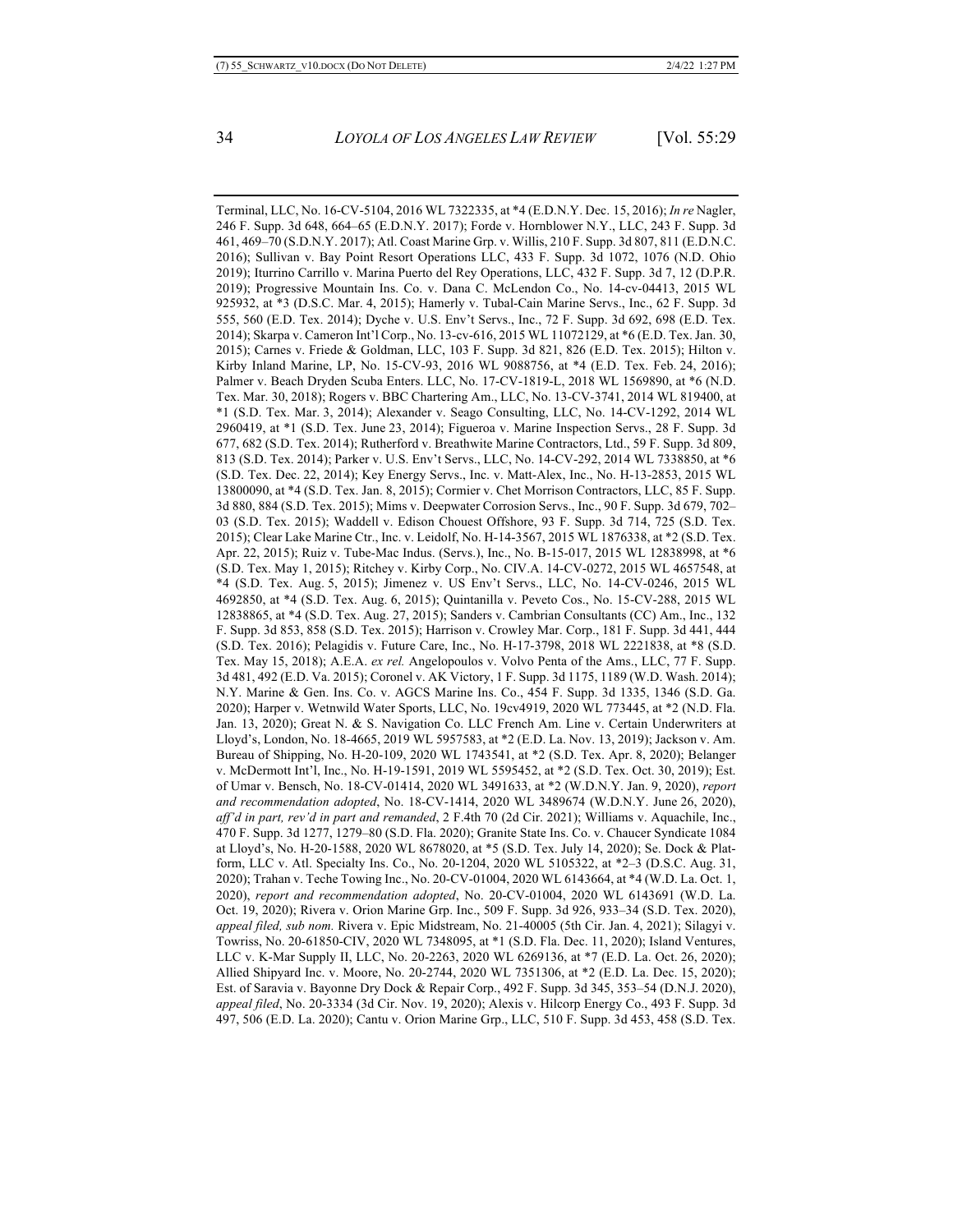In the absence of a plausible restriction within 28 U.S.C. § 1441 after the JVCA, a bar to removing maritime cases had to be justified elsewhere. Consequently, courts employed a clause within the admiralty jurisdiction statute, which was written to protect a maritime plaintiff's right to a jury trial in non-admiralty courts: the so-called saving-to-suitors clause.<sup>18</sup> Why did the right to a jury trial require express protection? As it happens, maritime claims originally brought in federal court—or theoretically removed to federal court—proceed under admiralty jurisdiction, which does not afford the right to a jury trial unless one is provided via a statute<sup>19</sup> or an independent basis for jurisdiction.20 When the newly minted federal judiciary was granted "*exclusive* original cognizance of all civil causes of admiralty and maritime jurisdiction,"<sup>21</sup> the possibility emerged that federal admiralty jurisdiction—and its corresponding absence of a jury<sup>22</sup>—was compulsory for adjudication of maritime claims. Because this was not the case, the saving-to-suitors clause<sup>23</sup> explicitly protected both the power

<sup>2020),</sup> *appeal docketed, sub nom.* Cantu v. Epic Midstream Holdings, No. 21-40011 (5th Cir. Jan. 5, 2021); Cook v. Rowan Cos., No. H-20-3811, 2021 WL 918756, at \*4 (S.D. Tex. Mar. 10, 2021); Curry v. Boeing Co., No. 20 C 3088, 2021 WL 1088325, at \*11 (N.D. Ill. Mar. 22, 2021); Ibarra v. Port of Houston Auth., 526 F. Supp. 3d 202, 215–16 (S.D. Tex. 2021); Margaritis v. Mayo, No. 20-CV-3995, 2021 WL 3472695, at \*2–5 (E.D.N.Y. Aug. 6, 2021).

<sup>18.</sup> 28 U.S.C. § 1333 (2018) ("The district courts shall have original jurisdiction, exclusive of the courts of the States, of: (1) Any civil case of admiralty or maritime jurisdiction, *saving to suitors in all cases all other remedies to which they are otherwise entitled*." (emphasis added)).

<sup>19</sup>*. See* FED. R. CIV. P. 9 advisory committee's note to 1966 amendment ("One of the important procedural consequences is that in the civil action either party may demand a jury trial, while in the suit in admiralty there is no right to jury trial except as provided by statute."); *see also* Fitzgerald v. U.S. Lines Co., 374 U.S. 16, 17 (1963) ("[T]he actions for unseaworthiness and for maintenance and cure are traditional admiralty remedies which in the absence of a statute do not ordinarily require trial by jury.").

<sup>20.</sup> *See In re* Chimenti, 79 F.3d 534, 537 (6th Cir. 1996) ("[A]dmiralty and maritime claims are not removable to federal court unless there exists some *independent* basis, such as diversity of the parties, for federal jurisdiction.").

<sup>21.</sup> Judiciary Act of 1789, ch. 20, § 9, 1 Stat. 73, 76–77 (codified as amended in scattered sections of 28 U.S.C.) (emphasis added) ("That the district courts[] shall have . . . exclusive original cognizance of all civil causes of admiralty and maritime jurisdiction . . . .").

<sup>22.</sup> *See id.* at 77 ("And the trial of issues in fact, in the district courts, in all causes except civil causes of admiralty and maritime jurisdiction, shall be by jury.").

<sup>23.</sup> The original saving-to-suitors clause provided that, "[T]he district courts[] shall have ... exclusive original cognizance of all civil causes of admiralty and maritime jurisdiction . . . saving to suitors, in all cases, the right of a common law remedy, where the common law is competent to give it . . . ." *Id.* at 76–77. This enactment is currently codified in 28 U.S.C.  $\S$  1333.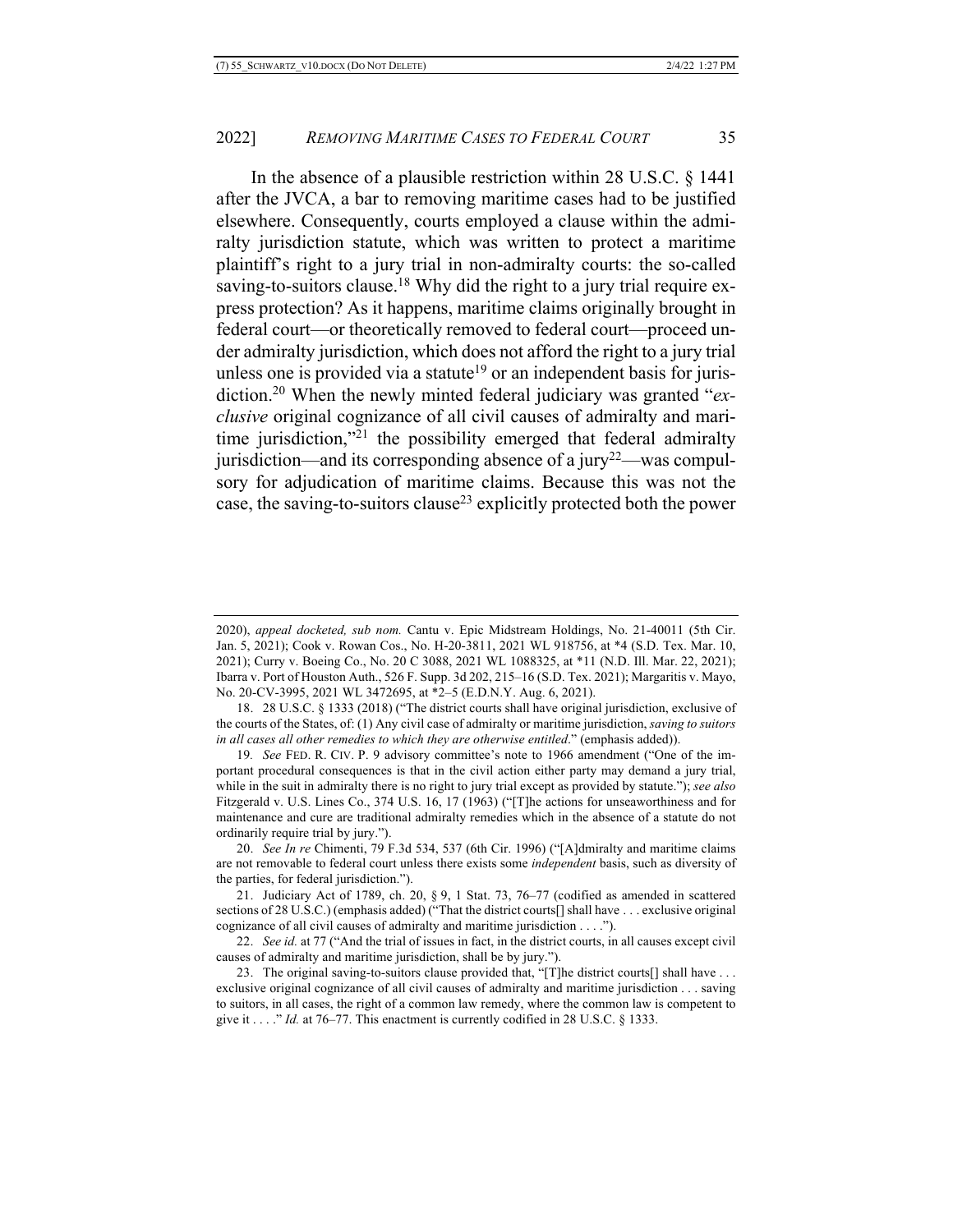of state courts to adjudicate maritime matters within their borders $^{24}$ and a plaintiff's corresponding right to a jury trial in state court.<sup>25</sup>

Preventing removal with a statute that protects jury trials is founded on the rationale that a defendant's act of removing a case under admiralty jurisdiction would deprive a maritime plaintiff of the right to a jury trial.<sup>26</sup> This historic right existed prior to the creation of the federal judiciary<sup>27</sup> and was explicitly protected by the saving-tosuitors clause thereafter.<sup>28</sup> However, the protection provided by the saving-to-suitors clause only extends to the jury trial and not to the state forum itself.<sup>29</sup> The saving-to-suitors clause could therefore only operate to bar removal if federal courts sitting in admiralty necessarily deprive plaintiffs of jury trials, which is not the case. $30$ 

Following the stint of decisions that permitted maritime cases to be removed after the JVCA, $31$  district courts decisively settled on prohibiting the practice.<sup>32</sup> However, the higher courts that have considered the issue following the JVCA have not followed course. Cases from both the Fifth and Seventh Circuits have surprisingly maintained

26. *See, e.g.*, Barry v. Shell Oil Co., No. 13-6133, 2014 WL 775662, at \*3 (E.D. La. Feb. 25, 2014) ("[T]he removal of Plaintiff's claim solely on the basis of admiralty jurisdiction would deprive him of the right to pursue his nonmaritime remedy of a jury trial . . . ."); Riley v. Llog Expl. Co., No. 14-437, 2014 WL 4345002, at \*4 (E.D. La. Aug. 28, 2014) ("[T]here can be no question that a plaintiff necessarily loses his *right* to a jury trial when a case is removed into admiralty.").

27. *See* Robert Force, *Understanding the Nonremovability of Maritime Cases: Lessons Learned from "Original Intent*,*"* 89 TUL. L. REV. 1019, 1022–23 (2015) ("The vice-admiralty courts heard cases without a jury, and plaintiffs could choose to file suit there or in the common law courts.").

28. *See Lewis*, 531 U.S. at 454–55 ("Trial by jury is an obvious, but not exclusive, example of the remedies available to suitors.").

29. *See* The Moses Taylor, 71 U.S. (4 Wall.) 411, 431 (1866) ("It is not a remedy in the common-law courts which is saved, but a common-law remedy."); The Belfast, 74 U.S. (7 Wall.) 624, 644 (1868) (common law remedies are saved "to suitors, and not to the State courts").

30. *See* Fitzgerald v. U.S. Lines Co., 374 U.S. 16, 20 (1963) (footnotes omitted) ("While this Court has held that the Seventh Amendment does not require jury trials in admiralty cases, neither that Amendment nor any other provision of the Constitution forbids them. Nor does any statute of Congress or Rule of Procedure, Civil or Admiralty, forbid jury trials in maritime cases.").

31. *See* cases cited *supra* note 16.

32. Compare dates and quantity of cases allowing removal in *supra* note 16 with dates and quantity of cases prohibiting removal in *supra* note 17.

<sup>24.</sup> *See* Steamboat Co. v. Chase, 83 U.S. (16 Wall.) 522, 527 (1872) ("The fact that the Federal government has the power to carry out the objects of the Federal government over water or land, does not abrogate the power of a State to protect her citizens.").

<sup>25.</sup> *See* Red Cross Line v. Atl. Fruit Co., 264 U.S. 109, 123–24 (1924) ("The 'right of a common-law remedy,' so saved to suitors . . . include[s] . . . all means other than proceedings in admiralty which may be employed to enforce the right or to redress the injury involved."); *see also*  Lewis v. Lewis & Clark Marine, Inc., 531 U.S. 438, 454–55 (2001) ("Trial by jury is an obvious, but not exclusive, example of the remedies available to suitors." (citations omitted)).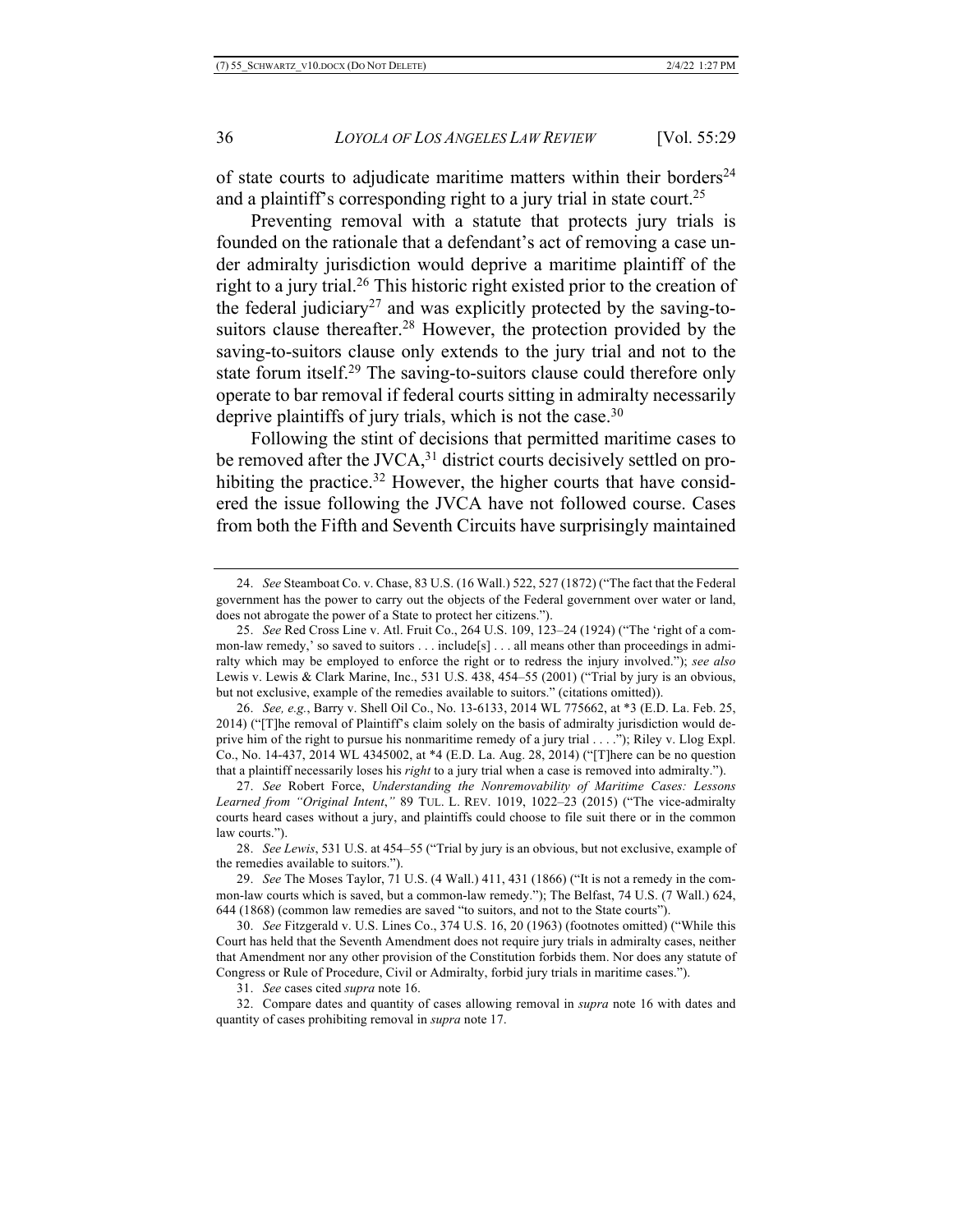the uncertainty as to whether maritime cases are in fact removable when admiralty is the sole basis for federal jurisdiction.<sup>33</sup> The issue still awaits a definitive resolution.

Thus, it is a fitting time to fully elucidate the topic of maritime removal, which has been mired in a century of prohibition<sup>34</sup> and remains stagnant due to the specious perception that federal courts sitting in admiralty are incapable of providing a jury trial.<sup>35</sup> Clarification ultimately requires a careful investigation of the relevant statutes and the separation of traditional admiralty procedure<sup>36</sup> from admiralty jurisdiction.<sup>37</sup> This Article aims to correct the enduring misunderstanding and establish original jurisdiction as an unqualified standard for removal under 28 U.S.C. § 1441. Part II illuminates the erroneous historical justification for prohibiting removal based on 28 U.S.C. § 1441(b), which is, and has always been, inapplicable to maritime cases. Part III of the Article examines the historical intricacies of admiralty jurisdiction and the saving-to-suitors clause to reveal how their interaction with the evolving removal statute errantly produced a prohibition on the removal of maritime cases. Part IV presents a contemporary solution: the saving-to-suitors clause should be established as

<sup>33.</sup> *See* Lu Junhong v. Boeing Co., 792 F.3d 805, 818 (7th Cir. 2015) ("Our conclusion that § 1333(1) supplies admiralty jurisdiction shows that subject-matter jurisdiction exists. Plaintiffs thus could have filed these suits directly in federal court (as many victims of this crash did). If the saving-to-suitors clause allows them to stay in state court even after the 2011 amendment, they are free to waive or forfeit that right—which given the scope of § 1331(1) concerns venue rather than subject matter jurisdiction. Boeing therefore was entitled to remove these suits to federal court."); Sangha v. Navig8 Shipmanagement Priv. Ltd., 882 F.3d 96, 100 (5th Cir. 2018) ("[T]he question of subject-matter jurisdiction presented in this case—whether the saving-to-suitors clause of the federal maritime statute prohibits removal of general maritime claims absent an independent basis for federal jurisdiction in light of Congress's December 2011 amendment to the federal removal statute—is not clear.").

<sup>34.</sup> *See, e.g.*, Demer v. Pac. S.S. Co., 273 F. 567, 577 (W.D. Wash. 1921) (denying removal of a maritime case).

<sup>35.</sup> *See, e.g.*, Barry v. Shell Oil Co., No. 13-6133, 2014 WL 775662, at \*3 (E.D. La. Feb. 25, 2014) ("[S]ince the removal of Plaintiff's claim solely on the basis of admiralty jurisdiction would deprive him of the right to pursue his nonmaritime remedy of a jury trial, the saving to suitors clause under these circumstances prohibits the removal of this action."); Riley v. Llog Expl. Co., No. 14- 437, 2014 WL 4345002, at \*4 (E.D. La. Aug. 28, 2014) ("[T]here can be no question that a plaintiff necessarily loses his *right* to a jury trial when a case is removed into admiralty."); Pierce v. Parker Towing Co., 25 F. Supp. 3d 1372, 1390 (S.D. Ala. 2014) ("Had Plaintiffs filed the same claims in this Court, pursuant to . . . admiralty jurisdiction . . . the remedy of trial by jury would not be available.").

<sup>36.</sup> *See* FED. R. CIV. P. 9 advisory committee's note to 1966 amendment ("One of the important procedural consequences is that in the civil action either party may demand a jury trial, while in the suit in admiralty there is no right to jury trial except as provided by statute.").

<sup>37.</sup> 28 U.S.C. § 1333 (2018) ("The district courts shall have original jurisdiction, exclusive of the courts of the States, of: (1) Any civil case of admiralty or maritime jurisdiction  $\dots$ .").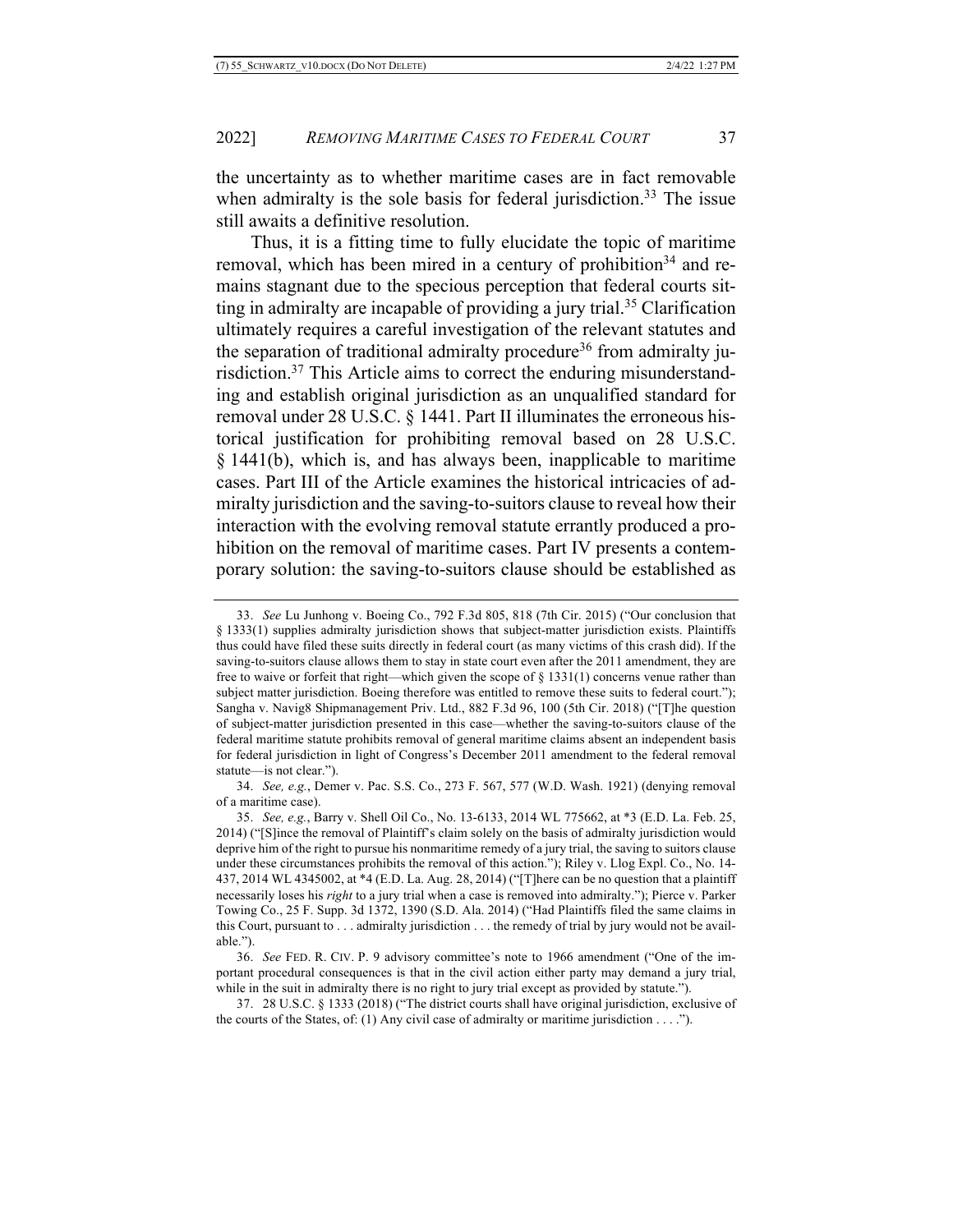a statute that provides the right to a jury trial after a maritime case has been removed to federal court under admiralty jurisdiction.<sup>38</sup> This approach both upholds the saving-to-suitors clause and does not contravene the modern standard for removal.<sup>39</sup> By exploring the history of the federal judiciary, this review expounds the propriety of removing maritime cases to federal court and describes the antiquated analysis that fostered the canonical prohibition known today.

# II. 28 U.S.C. § 1441: THE REMOVAL STATUTE

### *A. Centuries of Statutory Evolution*

For the past 100 years, courts have struggled to apply the continually evolving removal statute to maritime claims.<sup>40</sup> While maritime cases are never directly addressed by 28 U.S.C. § 1441 or its predecessors,41 these suits theoretically entered the purview of removal jurisdiction by statute more than a century after its creation.<sup>42</sup> Nonetheless, in practice, courts have toiled to include maritime claims within

<sup>38.</sup> *See* FED. R. CIV. P. 9 advisory committee's note to 1966 amendment ("One of the important procedural consequences is that in the civil action either party may demand a jury trial, while in the suit in admiralty there is no right to jury trial *except as provided by statute*." (emphasis added)).

<sup>39.</sup> 28 U.S.C. § 1441(a) ("[A]ny civil action brought in a State court of which the district courts of the United States have *original jurisdiction*, may be removed . . . ." (emphasis added)).

<sup>40</sup>*. See, e.g.*, Demer v. Pac. S.S. Co., 273 F. 567, 568, 576–77 (W.D. Wash. 1921) ("[I]t may appear that a suit upon a tort suffered by one in the service of the ship upon navigable waters . . . is now removable to the District Court . . . ."); *Id.* at 576–77. ("[I]f this cause is held to be removable, it would seem to logically follow that a suitor, suing on account of a maritime tort at common law in the District Court . . . could demand a jury as a matter of right. Such a radical departure from the established practice is alone sufficient to cast doubt upon the right of removal.").

<sup>41</sup>*. See* Judiciary Act of 1789, ch. 20, § 12, 1 Stat. 73, 79–80 (codified as amended in scattered sections of 28 U.S.C.); Judiciary Act of 1875, ch. 137, § 2, 18 Stat. 470, 470–71; Act of Mar. 3, 1887, ch. 373, § 2, 24 Stat. 552, 553; Judicial Code of 1911, Pub. L. No. 61-475, § 28, 36 Stat. 1087, 1094–95; 28 U.S.C. § 1441 (2006).

<sup>42</sup>*. See Demer*, 273 F. at 575 ("As the Circuit Court had no original jurisdiction, under the admiralty and maritime law, a cause arising thereunder could not be removed. Under the foregoing terms of section 2, of course, there was no removal from the state court to the District Court, which did have such original jurisdiction. By the Judicial Code, taking effect January 1, 1912, both the original jurisdiction of the Circuit Court and its jurisdiction upon removal were transferred to, or merged in, the District Court."); Judicial Code of 1911 § 28 ("Any other suit of a civil nature, at law or in equity, of which the district courts of the United States are given jurisdiction by this title . . . may be removed into the district court of the United States . . . ."); *Id.* § 24 ("The district courts shall have original jurisdiction as follows: . . . Third. Of all civil causes of admiralty and maritime jurisdiction . . . .").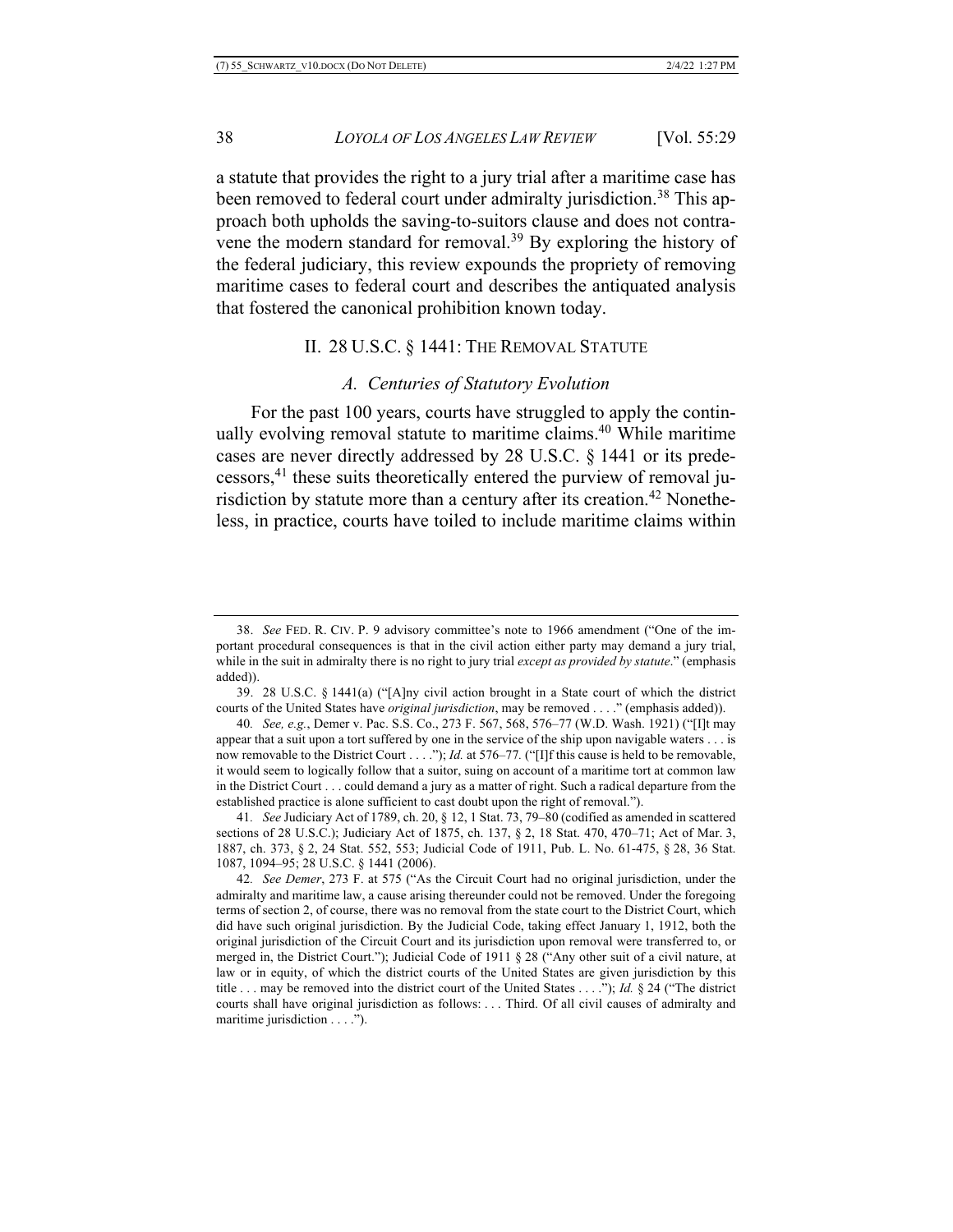removal jurisdiction when considering the historical inability to remove these cases.<sup>43</sup>

Removal jurisdiction was originally created by the Judiciary Act of 1789, but its scope was limited to cases that possessed diversity of citizenship.44 Nearly a century passed before the removal of maritime cases could be contemplated once the Judiciary Act of 1875 permitted removal of suits arising under the Constitution or laws of the United States.<sup>45</sup> The expanded scope of the removal statute could have plausibly included maritime cases, yet these suits were understood not to arise from the Constitution or laws of the United States.46 Consequently, the removal statute remained inapplicable to maritime claims.

In 1887, the removal statute was amended to the modern standard of removability, which requires eligible cases be within the courts' "original jurisdiction."<sup>47</sup> However, as originally enacted, this standard for removal was based on the jurisdiction of the now defunct circuit

45. Judiciary Act of 1875 § 2 ("That any suit of a civil nature, at law or in equity, now pending or hereafter brought in any State court . . . and arising under the Constitution or laws of the United States, or treaties made . . . either party may remove said suit into the circuit court of the United States for the proper district.").

46*. See* Harold K. Watson & Ifigeneia Xanthopoulou, *Evolution and Unification of the Federal Admiralty Rules and Federal Rules of Civil Procedure*, 92 TUL. L. REV. 1123, 1139 (2018) ("[T]he universal understanding at the time of this amendment was that maritime cases did not arise under the 'Constitution or laws of the United States.' [The Judiciary Act of 1875] therefore did not give the courts the occasion to address whether a maritime claim filed in state court could be removed in the absence of diversity or an applicable federal statute." (footnote omitted)); *see also* Winter v. Swinburne, 8 F. 49, 54 (E.D. Wis. 1881) ("The argument is that the matter in dispute here arises under the constitution and laws of the United States; that the decree in admiralty, which is the foundation of this suit, is the creature of the federal laws and constitution . . . . I cannot concur in this view.").

47*. See* Act of Mar. 3, 1887, ch. 373, § 2, 24 Stat. 552, 553 ("[A]ny suit of a civil nature, at law or in equity, arising under the Constitution or laws of the United States, or treaties made, or which shall be made, under their authority*, of which the circuit courts of the United States are given original jurisdiction* . . . may be removed by the defendant or defendants therein to the circuit court of the United States for the proper district[;] any other suit of a civil nature, at law or in equity of which the circuit courts of the United States are given jurisdiction . . . may be removed into the circuit court of the United States . . . by the defendant or defendants therein being non-residents of that state" (emphasis added)). This enactment is currently provided in 28 U.S.C. § 1441.

<sup>43</sup>*. See, e.g.*, Coronel v. AK Victory, 1 F. Supp. 3d 1175, 1178 (W.D. Wash. 2014) ("The court concludes, however, that it is the statutory grant of admiralty jurisdiction, 28 U.S.C. § 1333, and more than 200 years of precedent interpreting this grant, that ultimately determine the removability of Plaintiff's claims.").

<sup>44</sup>*. See* Judiciary Act of 1789 § 12 ("[I]f a suit be commenced in any state court against an alien, or by a citizen of the state in which the suit is brought against a citizen of another state, and the matter in dispute exceeds . . . five hundred dollars . . . and the defendant shall, at the time of entering his appearance in such state court, file a petition for the removal of the cause for trial into the next circuit court  $\dots$ ..."). This enactment is currently codified in 28 U.S.C. § 1441(a).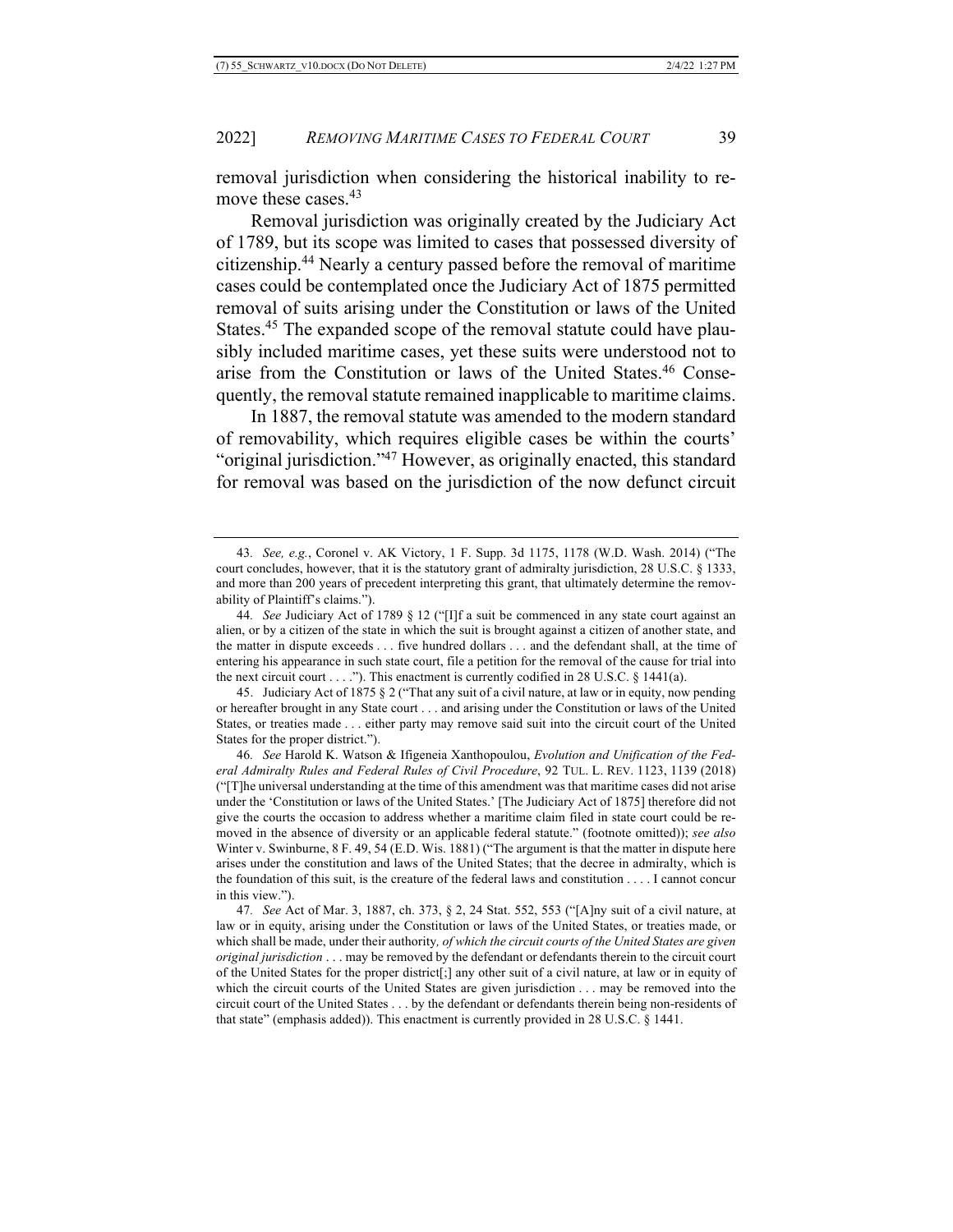courts,<sup>48</sup> which did not have jurisdiction over maritime matters,<sup>49</sup> thereby sustaining the exclusion of maritime cases from removal jurisdiction. A highly consequential change soon followed in 1911 when Congress abolished the circuit courts and transferred their jurisdiction to the district courts.<sup>50</sup> Thereafter, removable cases had to be within the original jurisdiction of the district courts—the standard that persists today.51 Cases that arose under the Constitution or laws of the United States remained freely removable after 1911, but in addition, nonresident defendants could also remove "[a]ny other suit of a civil nature, at law or in equity, of which the district courts of the United States [were] given jurisdiction."52 Because the Judicial Code of 1911 maintained the district courts' jurisdiction over maritime and admiralty claims,  $53$  such cases would have been theoretically removable as "other suits" after 1911 provided the defendants were not residents of the forum state.<sup>54</sup> The section of the removal statute that became applicable to maritime cases as "other suits" beginning in 191155 and

<sup>48</sup>*. See* ROBERT DESTY, THE REMOVAL OF CAUSES FROM STATE TO FEDERAL COURTS 204 (3d ed. 1893) ("Under the Act of 1887, no cause can be removed unless the circuit court would or could have had original jurisdiction of the controversy involved."). The former U.S. circuit courts not to be confused with the regional circuits for the current U.S. courts of appeals—were important federal trial courts with limited appellate jurisdiction established by the Judiciary Act of 1789 and abolished by the Judicial Code of 1911. *See Landmark Legislation: Abolition of U.S. Circuit Courts*, FED. JUD. CTR., https://www.fjc.gov/history/legislation/landmark-legislation-abolition-uscircuit-courts [https://perma.cc/V93N-3KJD].

<sup>49</sup>*. See* Demer v. Pac. S.S. Co., 273 F. 567, 575 (W.D. Wash. 1921) (As the Circuit Court had no original jurisdiction, under admiralty and maritime law, a cause arising thereunder could not be removed."); *see also* Judiciary Act of 1789, ch. 20, § 9, 1 Stat. 73, 77 ("That the district courts shall have ... exclusive original cognizance of all civil causes of admiralty and maritime jurisdiction . . . .").

<sup>50</sup>*. See Landmark Legislation*, *supra* note 48.

<sup>51</sup>*. See* Judicial Code of 1911, Pub. L. No. 61-475, § 28, 36 Stat. 1087, 1094–95 ("Any other suit of a civil nature, at law or in equity, of which the district courts of the United States are given jurisdiction by this title . . . may be removed into the district court of the United States . . . ."); 28 U.S.C. § 1441(a) (2018) ("[A]ny civil action brought in a State court of which the district courts of the United States have original jurisdiction, may be removed . . . .").

<sup>52.</sup> Judicial Code of 1911 § 28.

<sup>53.</sup> Judicial Code of 1911 § 24 ("The district courts shall have original jurisdiction as follows: . . . Third. Of all civil causes of admiralty and maritime jurisdiction . . . .").

<sup>54</sup>*. See* 14A CHARLES ALAN WRIGHT ET AL., FEDERAL PRACTICE AND PROCEDURE § 3674, 630–31 (4th ed. 2013) ("There does not appear to be any statutory reason for denying a defendant who is not a citizen of the state in which the federal court is sitting the right to remove a state initiated maritime action brought under the savings clause.").

<sup>55</sup>*. See* Judicial Code of 1911 § 28. This enactment is currently provided in 28 U.S.C. section 1441(b).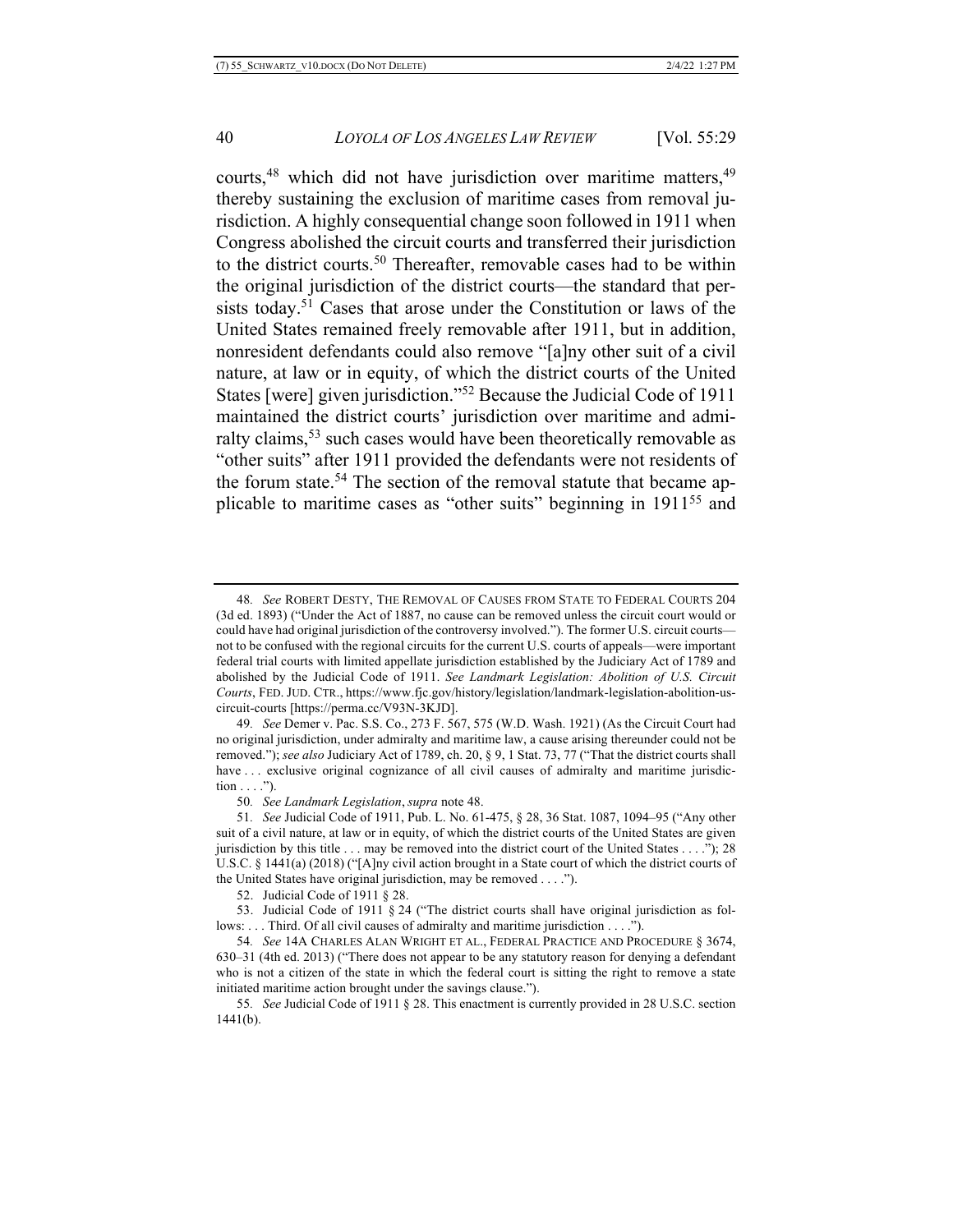remaining pertinent until amended by the JVCA would eventually be known as the Forum Defendant Rule (FDR).<sup>56</sup>

While the nascent FDR theoretically allowed removal of maritime claims,  $57$  it surprisingly evolved into the section of the removal statute that would function to prohibit removal thereafter.<sup>58</sup> After 1911, the main removal clause restricted removal of cases within the district courts' original jurisdiction to those that arose under the Constitution and laws of the United States<sup>59</sup> (which did not include maritime cases), $60$  and the nascent FDR further permitted nonresident defendants to remove "other suits" within the courts' original jurisdiction.<sup>61</sup> When the modern judicial code was created in 1948, the main removal clause's requirement that cases arise under the Constitution and laws of the United States was abrogated $62$  and removal became governed exclusively by the district courts' original

59*. See* Judicial Code of 1911 § 28 ("Any suit of a civil nature, at law or in equity, arising under the Constitution or laws of the United States, or treaties made . . . of which the district courts of the United States are given original jurisdiction by this title . . . may be removed by the defendant . . . ."). This enactment is currently provided in 28 U.S.C.  $\S$  1441(b).

<sup>56</sup>*. See* Aaron E. Hankel, Note, *On the Road to the Merits in Our Federal System: Is the "Forum Defendant Rule" a Procedural Speed Bump or a Jurisdictional Road Block?*, 28 WASH. U.J.L. & POL'Y 427, 434 (2008) (citations omitted) ("Yet, where removal is predicated upon the diversity of the litigants, Congress rejected a per se right to removal and conditioned the defendant's right to remove upon his relation to the forum state. This restriction is embodied in  $\S$  1441(b), and has been dubbed the Forum Defendant Rule." (footnotes omitted)).

<sup>57</sup>*. See* Judicial Code of 1911 § 28 ("Any other suit of a civil nature, at law or in equity, of which the district courts of the United States are given jurisdiction by this title . . . may be removed into the district court of the United States for the proper district by the defendant or defendants therein, being nonresidents of that state."). This enactment is currently provided in 28 U.S.C. section 1441(b).

<sup>58</sup>*. See* 28 U.S.C. § 1441(b) (2006) ("Any civil action of which the district courts have original jurisdiction founded on a claim or right arising under the Constitution, treaties or laws of the United States shall be removable without regard to the citizenship or residence of the parties. Any other such action shall be removable only if none of the parties in interest properly joined and served as defendants is a citizen of the State in which such action is brought."); *In re* Dutile, 935 F.2d 61, 63 (5th Cir. 1991) ("The practical effect of  $\lceil \xi \rceil$  1441(b)] is to prevent the removal of admiralty claims pursuant to  $\S$  1441(a) unless there is complete diversity of citizenship . . . .").

<sup>60</sup>*. See* Watson & Xanthopoulou, *supra* note 46, at 1139*.*

<sup>61</sup>*. See* Judicial Code of 1911 § 28 ("Any other suit of a civil nature, at law or in equity, of which the district courts of the United States are given jurisdiction by this title . . . may be removed into the district court of the United States for the proper district by the defendant or defendants therein, being nonresidents of that state."). This enactment is currently provided in 28 U.S.C.  $§ 1441(b).$ 

<sup>62</sup>*. See* Act of June 25, 1948, ch. 646, § 1441(a), 62 Stat. 869, 937–38 (codified at 28 U.S.C. § 1441(a)) ("Except as otherwise expressly provided by Act of Congress, any civil action brought in a State court of which the district courts of the United States have original jurisdiction may be removed by the defendant . . . .").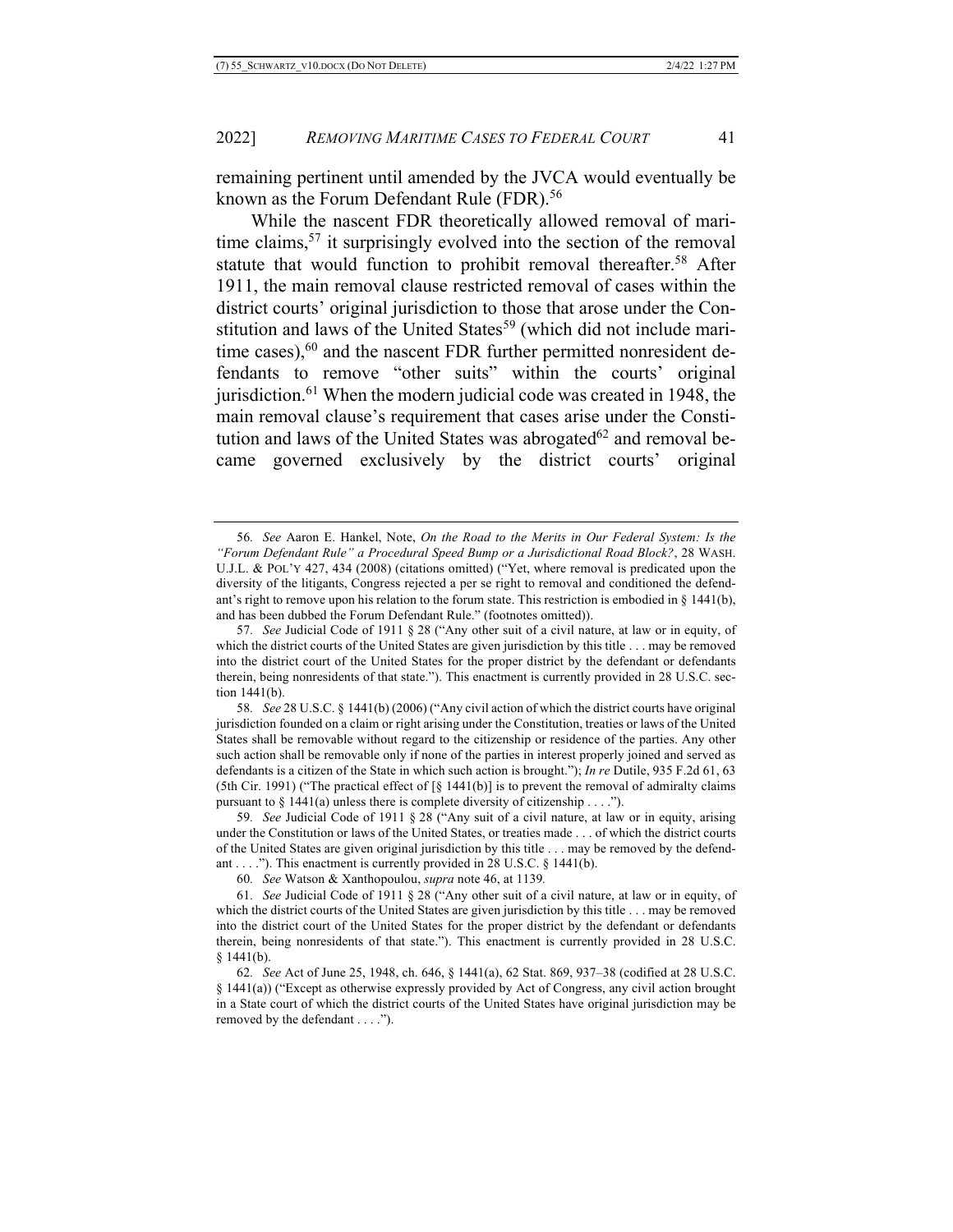jurisdiction,  $63$  which did include maritime cases.  $64$  Consequently, after 1948, removal of maritime claims would have been allowable under the main removal clause, 28 U.S.C.  $\S$  1441(a),<sup>65</sup> while the codified FDR, 28 U.S.C. § 1441(b),<sup>66</sup> became a clawback provision that prohibited citizen defendants from removing cases that did not arise under the Constitution and the laws of the United States—including maritime cases.67 The removal statute went nearly unchanged until the JVCA in 2011.68 At this point, the FDR, which was formerly applicable to all cases that did not arise under the Constitution and laws of the United States,  $69$  was clarified according to its genuine purpose<sup>70</sup>: to exclusively control removal based on diversity of citizenship.<sup>71</sup>

66*. See id.* § 1441(b) (1952) ("Any civil action . . . founded on a claim or right arising under the Constitution, treaties or laws of the United States shall be removable without regard to the citizenship or residence of the parties. Any other such action shall be removable only if none of the parties in interest properly joined and served as defendants is a citizen of the State in which such action is brought.").

67*. See* Watson & Xanthopoulou, *supra* note 46, at 1139–40.

68*. See* The Federal Courts Jurisdiction and Venue Clarification Act of 2011, Pub. L. 112-63, § 103, 125 Stat. 758, 759.

69*. See* 28 U.S.C. § 1441(b) (2006) ("Any civil action of which the district courts have original jurisdiction founded on a claim or right arising under the Constitution, treaties or laws of the United States shall be removable without regard to the citizenship or residence of the parties. Any other such action shall be removable only if none of the parties in interest properly joined and served as defendants is a citizen of the State in which such action is brought.").

70*. See* Comment, *Judicial Code Section 1441 and Federal Admiralty Jurisdiction*, 10 STAN. L. REV. 168, 170 (1957) (quoting 28 U.S.C. § 1441(b)) ("1441(b) . . . divides all removable cases into two classes: (1) '[A]ctions arising under the Constitution, treaties, or laws of the United States'; (2) Actions in which 'none of the parties in interest properly joined and served as defendants is a citizen of the State in which such action is brought.' The second class obviously refers only to diversity and alienage cases." (alteration in original)); *see also* H.R. REP. NO. 112-10, at 12 (2011) ("Proposed paragraph  $1441(b)(2)$  restates the substance of the last sentence of current subsection 1441(b), which relates only to diversity.").

71*. See* The Federal Courts Jurisdiction and Venue Clarification Act of 2011 § 103 ("A civil action otherwise removable solely on the basis of the jurisdiction under section 1332(a) of this title [diversity jurisdiction] may not be removed if any of the parties in interest properly joined and served as defendants is a citizen of the State in which such action is brought.").

<sup>63</sup>*. See id.*; *see also* Sabin v. Home Owners' Loan Corp., 147 F.2d 653, 655–56 (10th Cir. 1945) ("The test for determining the removability of an action is whether the United States Court might have exercised original jurisdiction."); Nyberg v. Montgomery Ward & Co., 123 F. Supp. 599, 602–03 (W.D. Mich. 1954) ("The test as to whether the defendant was entitled to remove the present civil action from the State court to this Federal district court, is whether this court would have had original jurisdiction of the action.").

<sup>64</sup>*. See* 28 U.S.C. § 1333 (1952) ("The district courts shall have original jurisdiction, exclusive of the courts of the States, of: (1) Any civil case of admiralty or maritime jurisdiction . . . .").

<sup>65</sup>*. See id.* § 1441(a) (1952) ("Except as otherwise expressly provided by Act of Congress, any civil action brought in a State court of which the district courts of the United States have original jurisdiction may be removed by the defendant . . . .").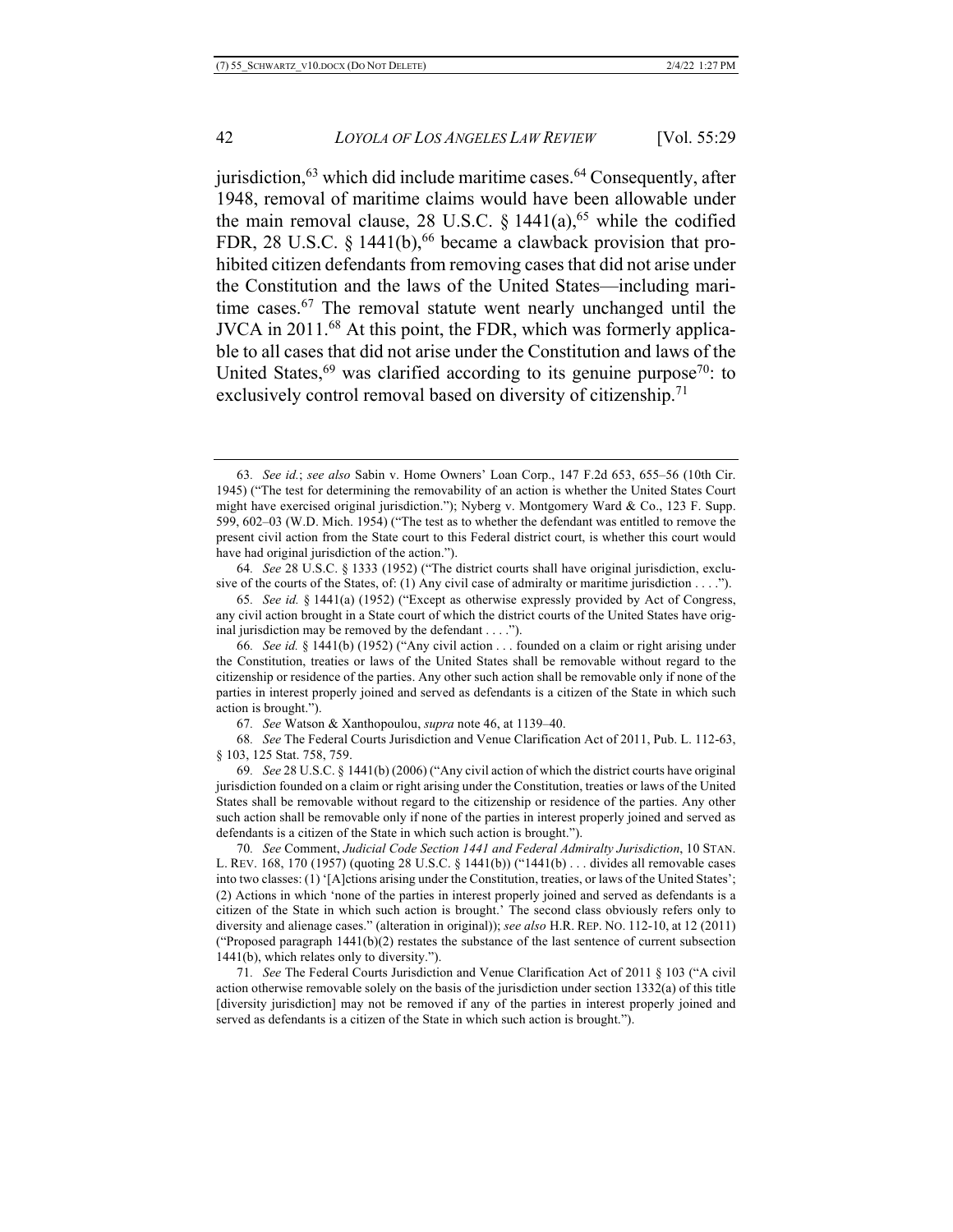Diversity jurisdiction was originally created to allow out-of-state defendants to evade the potential for local bias in state courts.72 The limitation imposed by the FDR prevents defendants who are citizens of the forum state, and therefore not subject to bias, from removing cases to federal court.73 The FDR's limitation eventually extended to "other suits,"74 but its basic premise began as a central requirement for removal on the basis of diversity in the Judiciary Act of 1789.75 When the JVCA clarified the FDR to exclude all non-diversity of citizenship cases,76 it restored the FDR's original embodiment and corroborated the diversity-specific purpose of the rule.77

In the absence of the rationale for diversity jurisdiction—namely, prejudice based on citizenship—application of the FDR is inappropriate. Courts have understandably strained to apply the FDR's citizenship requirements to maritime claims<sup>78</sup> and have repeatedly recognized its irrelevance to these cases.79 The struggle to finagle maritime

74*. See* Judicial Code of 1911, Pub. L. No. 61-475, § 28, 36 Stat. 1087, 1094–95 ("Any other suit of a civil nature, at law or in equity, of which the district courts of the United States are given jurisdiction by this title . . . may be removed into the district court of the United States for the proper district by the defendant or defendants therein, being nonresidents of that State."). This enactment is currently provided in 28 U.S.C. § 1441.

75*. See* Judiciary Act of 1789, ch. 20, § 12, 1 Stat. 73, 79–80 (codified as amended in scattered sections of 28 U.S.C.) ("[I]f a suit be commenced in any state court against an alien, or by a citizen of the state in which the suit is brought *against a citizen of another state*, and the matter in dispute exceeds . . . five hundred dollars . . . and the defendant shall, at the time of entering his appearance in such state court, file a petition for the removal of the cause for trial into the next circuit court . . . ." (emphasis added)).

79*. See* Barker v. Hercules Offshore, Inc., 713 F.3d 208, 230 (5th Cir. 2013) (citation omitted) ("Absent diversity . . . it simply does not make any sense to make removal of a saving-clause case turn on whether one of the defendants is a citizen of the forum state. The fortuity of citizenship is totally irrelevant to the policy factors germane to the removal question under discussion." (quoting WRIGHT, *supra* note 14, at § 3674); Tenn. Gas Pipeline v. Houston Cas. Ins. Co., 87 F.3d 150, 156 (5th Cir. 1996) ("We recognize that it may be a distortion of the legal scheme to decide this case

<sup>72</sup>*. See* Hankel, *supra* note 56, at 434 ("[W]here the basis for removal is diversity of citizenship, the defendant's right to remove the litigation from a state court of competent jurisdiction to the federal courts only exists where the defendant is not a resident of the forum state. This restriction is reasonable considering the rationale for removal of diversity actions, namely the possibility for bias against an out-of-state defendant." (footnotes omitted)).

<sup>73</sup>*. See id.* ("Yet, where removal is predicated upon the diversity of the litigants, Congress rejected a per se right to removal and conditioned the defendant's right to remove upon his relation to the forum state. This restriction is embodied in  $\S$  1441(b), and has been dubbed the Forum Defendant Rule." (footnotes omitted)).

<sup>76</sup>*. See supra* note 15.

<sup>77</sup>*. See supra* notes 69–73 and accompanying text.

<sup>78</sup>*. See, e.g.*, J.J. Ryan & Sons, Inc. v. Cont'l Ins. Co., 369 F. Supp. 692, 697–98 (D.S.C. 1974) (holding that removal of maritime claims was improper even though the court had original jurisdiction and defendant was not a citizen of the forum state).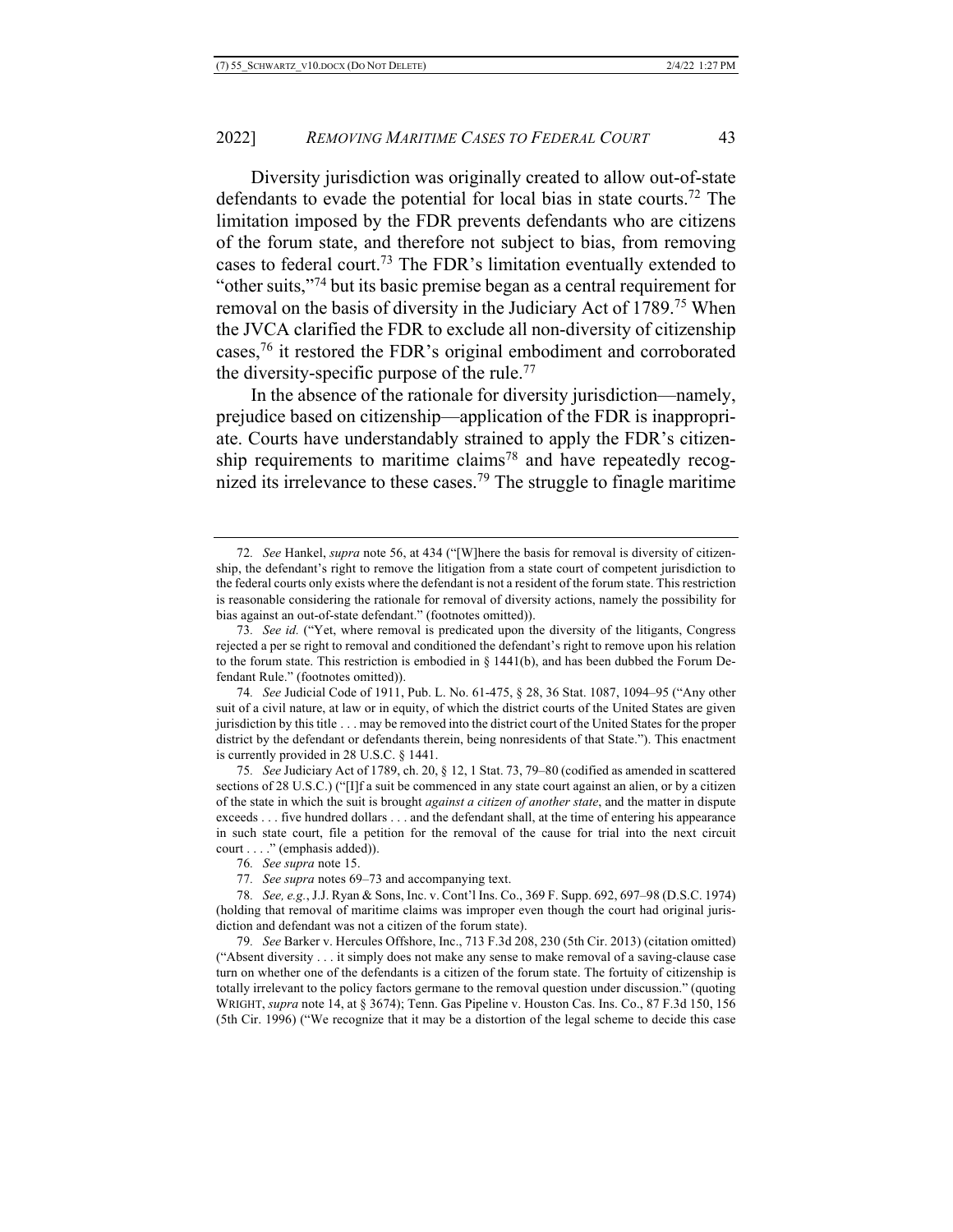cases within the FDR prior to the JVCA resulted in a prevalent yet perplexing interpretation that the FDR, a limitation on diversity cases,80 actually required diverse citizenship among parties to remove a maritime case.81 Yet, this interpretation was largely a disguised prohibition on removal because diversity independently affords federal jurisdiction, regardless of the maritime nature of the claims. $82$ 

While the JVCA might have amended the FDR, it did not change the FDR's original purpose or applicability to maritime cases.<sup>83</sup> As a result, inclusion of maritime claims within the purview of the FDR is, and has always been, a nonsensical basis to regulate the removability of maritime cases. The JVCA merely made this understanding explicit.84 The majority of district courts that denied removal of maritime cases following the JVCA were consequently correct to conclude that the amended FDR should not affect the removability of maritime claims,85 yet given the unabating irrelevance of the FDR, it should never have restricted or theoretically allowed removal of these suits in the first place.

80*. See* Lively v. Wild Oats Mkts., Inc., 456 F.3d 933, 939 (9th Cir. 2006) ("Separate and apart from the statute conferring diversity jurisdiction, 28 U.S.C. § 1332, § 1441(b) confines removal on the basis of diversity jurisdiction to instances where no defendant is a citizen of the forum state."); *see also* H.R. REP. NO. 112-10, at 12 (2011) ("Proposed paragraph 1441(b)(2) restates the substance of the last sentence of current subsection 1441(b), which relates only to diversity.").

81*. See* Michael F. Sturley, *Removal into Admiralty: The Removal of State-Court Maritime Cases to Federal Court*, 46 J. MAR. L. & COM. 105, 117 (2015) ("Under section 1441(b)'s second sentence (at that time), the forum-defendant constraint barred removal in all cases except federal question cases when a proper defendant was a citizen of the forum state. On that basis, the *Dutile*  court concluded 'that the "practical effect of these provisions is to prevent removal of admiralty claims pursuant to § 1441(a) unless there is complete diversity of citizenship (predicated upon outof-state defendants) . . . . A defendant who desires to remove a maritime action from state court must establish diversity jurisdiction.'" (omission in original) (footnote omitted) (quoting *In re* Dutile, 935 F.2d 61, 63 (5th Cir. 1991))).

82*. See* 28 U.S.C. § 1332 (2018). Diversity of citizenship jurisdiction also has an amount in controversy requirement. *See id.*

83*. See* Hankel, *supra* note 56, at 434 ("[W]here the basis for removal is diversity of citizenship, the defendant's right to remove the litigation from a state court of competent jurisdiction to the federal courts only exists where the defendant is not a resident of the forum state. This restriction is reasonable considering the rationale for removal of diversity actions, namely the possibility for bias against an out-of-state defendant." (footnote omitted)); *id.* ("Yet, where removal is predicated upon the diversity of the litigants, Congress rejected a per se right to removal and conditioned the defendant's right to remove upon his relation to the forum state. This restriction is embodied in § 1441(b), and has been dubbed the Forum Defendant Rule." (footnote omitted)).

84*. See* H.R. REP. NO. 112-10, at 12 ("This change is intended to make it easier for litigants to locate the provisions that apply uniquely to diversity removal.").

85*. See* cases cited *supra* note 17*.*

on the citizenship of [the defendant]. . . . [T]he language of the second sentence supports removal, though the purpose of the sentence (diversity) is arguably irrelevant to our case.").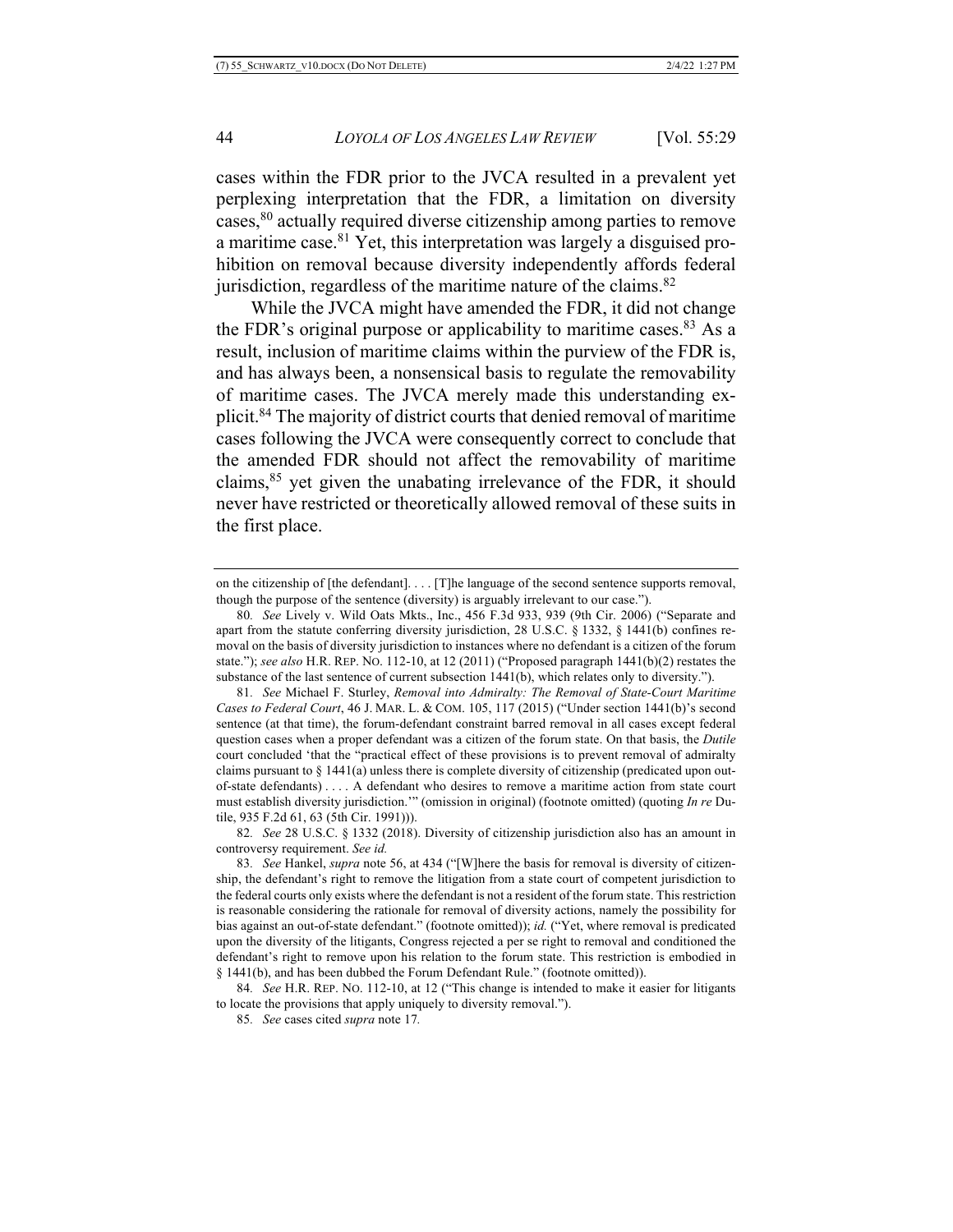Intriguingly, if Congress chose to expressly exclude non-diversity cases from the purview of the early FDR prior to the creation of the judicial code in 1948—when the nascent FDR served as the allowance, rather than the limitation to removal $86$ —this action would have actually *prevented* removal of maritime cases. Such an arbitrary result further evidences the irrationality of using the FDR to govern maritime removal. The former influences of the FDR to maritime cases should have been disregarded, and following the JVCA, fortunately they must be. The standard for removal remains inarguably founded on the district courts' original jurisdiction, $87$  and no exceptions for maritime cases—express or contrived—currently exist within the removal statute or its exceptions. <sup>88</sup> Several courts understandably permitted removal of maritime cases based on the plain language of the amended removal statute following the JVCA.<sup>89</sup> Nevertheless, this seemingly novel capacity within the federal judiciary would prove to be controversial.

# *B. Judicial Vacillation*

The modern debate regarding the removability of maritime claims has revolved around the 2013 Southern District of Texas case, *Ryan v. Hercules Offshore, Inc.*<sup>90</sup> *Ryan* has served as the face of the maritime removal cause, yet it was not the first case to employ a four-corners reading of 28 U.S.C. § 1441 to allow removal of maritime claims.<sup>91</sup> In fact, several courts in the 1950s acknowledged the possibility of removing maritime cases provided the defendant was not a citizen of the forum state in compliance with the FDR.<sup>92</sup> However, by the end of the

<sup>86</sup>*. See* Judicial Code of 1911, Pub. L. No. 61-475, § 28, 36 Stat. 1087, 1094–95 ("Any other suit of a civil nature, at law or in equity, of which the district courts of the United States are given jurisdiction by this title . . . may be removed into the district court of the United States for the proper district by the defendant or defendants therein, being nonresidents of that State.").

<sup>87</sup>*. See* 28 U.S.C. § 1441(a) (2018) ("Except as otherwise expressly provided by Act of Congress, any civil action brought in a State court of which the district courts of the United States have original jurisdiction, may be removed by the defendant . . . .").

<sup>88</sup>*. See* 28 U.S.C. §§ 1441, 1445 (2018).

<sup>89</sup>*. See* cases cited *supra* note 16.

<sup>90.</sup> 945 F. Supp. 2d 772 (S.D. Tex. 2013).

<sup>91</sup>*. See, e.g.*, Davis v. Matson Navigation Co., 143 F. Supp. 537, 538–39 (N.D. Cal. 1956) (permitting removal of a maritime case).

<sup>92</sup>*. See id.*; Crispin Co. v. Lykes Bros. S.S. Co., 134 F. Supp. 704, 707 (S.D. Tex. 1955) (acknowledging that removal of maritime cases does not require diversity jurisdiction); Crawford v. E. Asiatic Co., 156 F. Supp. 571, 572–74 (N.D. Cal. 1957) (stating that removal would have been proper if the defendant was not a citizen of the forum state).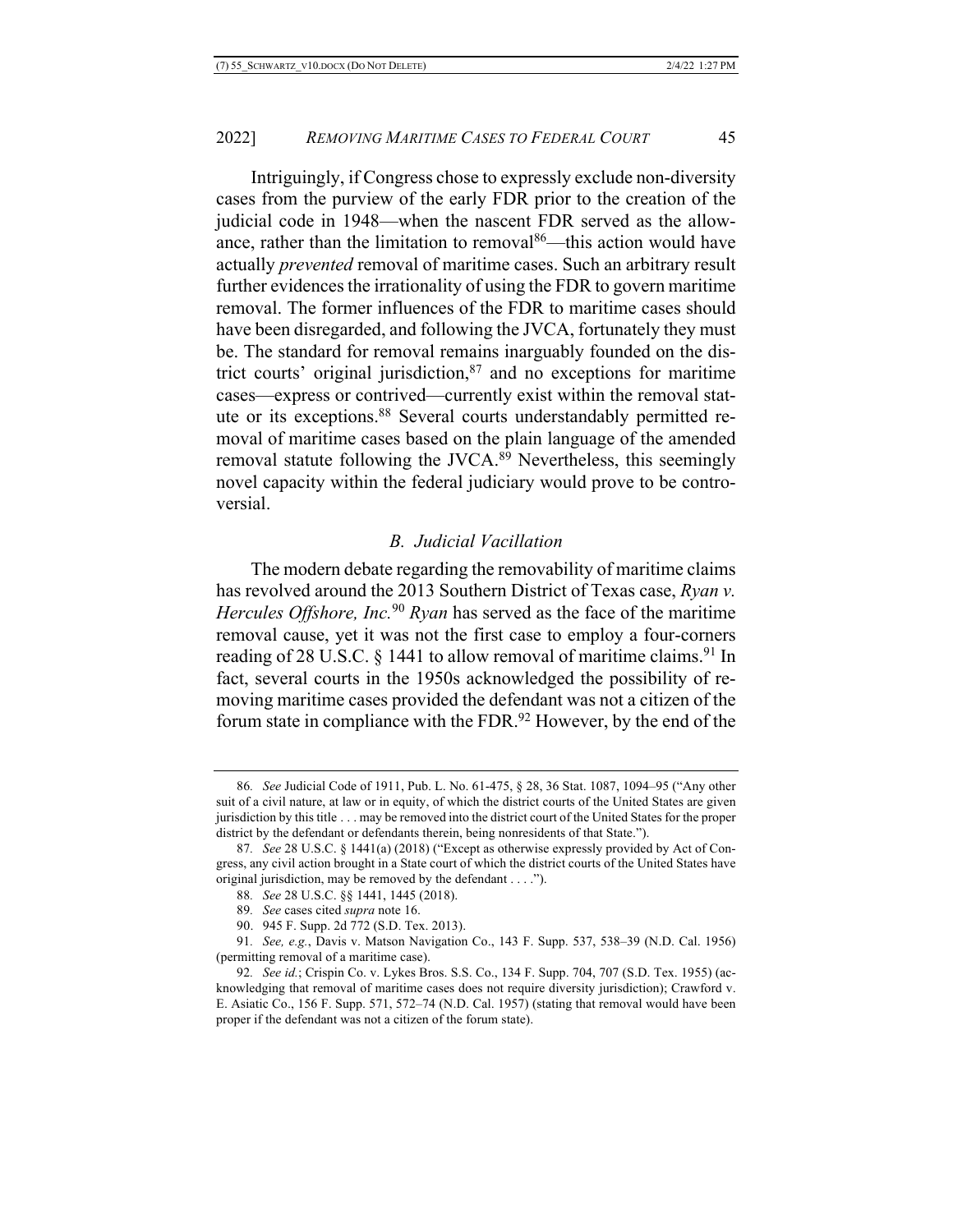1950s, courts entirely discounted removal of maritime cases after the Supreme Court discouraged the practice in *Romero v. International Terminal Operating Co.* 93

Despite its influence, *Romero* did not actually involve removal.<sup>94</sup> Further, *Romero*'s commonly cited dictum opposing removal of maritime cases analyzed whether these suits could be removed under federal question jurisdiction<sup>95</sup>—an impossibility recognized since removal based on federal question jurisdiction was created.96 *Romero* also did nothing to alter the unanimous understanding that maritime cases were considered "other actions" under 28 U.S.C.  $\S$  1441(b), <sup>97</sup> and thus, should have been removable as long as no defendant was a citizen of the forum state.98 Nonetheless, courts found *Romero*'s dictum<sup>99</sup> to be persuasive and subsequently began patently denying removal of maritime cases on that basis, independent of the citizenship standard in the FDR.<sup>100</sup> The topic remained dormant for decades.

The JVCA reignited the debate in 2011 by rendering the belabored inclusion of maritime suits within the FDR meritless.<sup>101</sup> The *Ryan* court was the first to meaningfully act on the amended removal statute as it applied to maritime cases. In *Ryan*, the court analyzed the JVCA amended removal statute and concluded that its unambiguous

<sup>93</sup>*.* 358 U.S. 354 (1959). *See, e.g.*, Harbor Boating Club of Huntington, N.Y., Inc. v. Red Star Towing & Transp. Co., 179 F. Supp. 755, 756–57 (E.D.N.Y. 1960) (denying removal of a maritime case based on dicta from *Romero*, 358 U.S. at 371–72).

<sup>94</sup>*. See Romero*, 358 U.S. at 355–58.

<sup>95</sup>*. See id.* at 371–72 (discussing the procedural difficulties that would ensue from including maritime cases within federal question jurisdiction).

<sup>96</sup>*. See* Watson & Xanthopoulou, *supra* note 46, at 1139–42.

<sup>97</sup>*. See In re* Dutile, 935 F.2d 61, 63 (5th Cir. 1991) ("[A]dmiralty and general maritime claims fall within the category of '[a]ny other [civil] action' governed by the second sentence of § 1441(b)." (second and third alterations in original)).

<sup>98</sup>*. See* 28 U.S.C. § 1441(b) (1952).

<sup>99</sup>*. See Romero*, 358 U.S. at 372 ("By making maritime cases removable to the federal courts it would make considerable inroads into the traditionally exercised concurrent jurisdiction of the state courts in admiralty matters—a jurisdiction which it was the unquestioned aim of the savings clause of 1789 to preserve.").

<sup>100</sup>*. See* WRIGHT ET AL., *supra* note 54, at 628. ("[I]n a number of cases federal courts have read the Romero [sic] dictum as meaning that maritime litigation brought in state courts cannot be removed to federal courts unless diversity of citizenship or another independent ground of federal subject-matter jurisdiction exists.").

<sup>101</sup>*. See* 28 U.S.C. § 1441(b) (2018) ("(1) In determining whether a civil action is removable on the basis of the jurisdiction under section  $1332(a)$  of this title [diversity jurisdiction], the citizenship of defendants sued under fictitious names shall be disregarded."); H.R. REP. NO. 112-10, at 12 (2011) ("Proposed paragraph 1441(b)(2) restates the substance of the last sentence of current subsection 1441(b), which relates only to diversity.").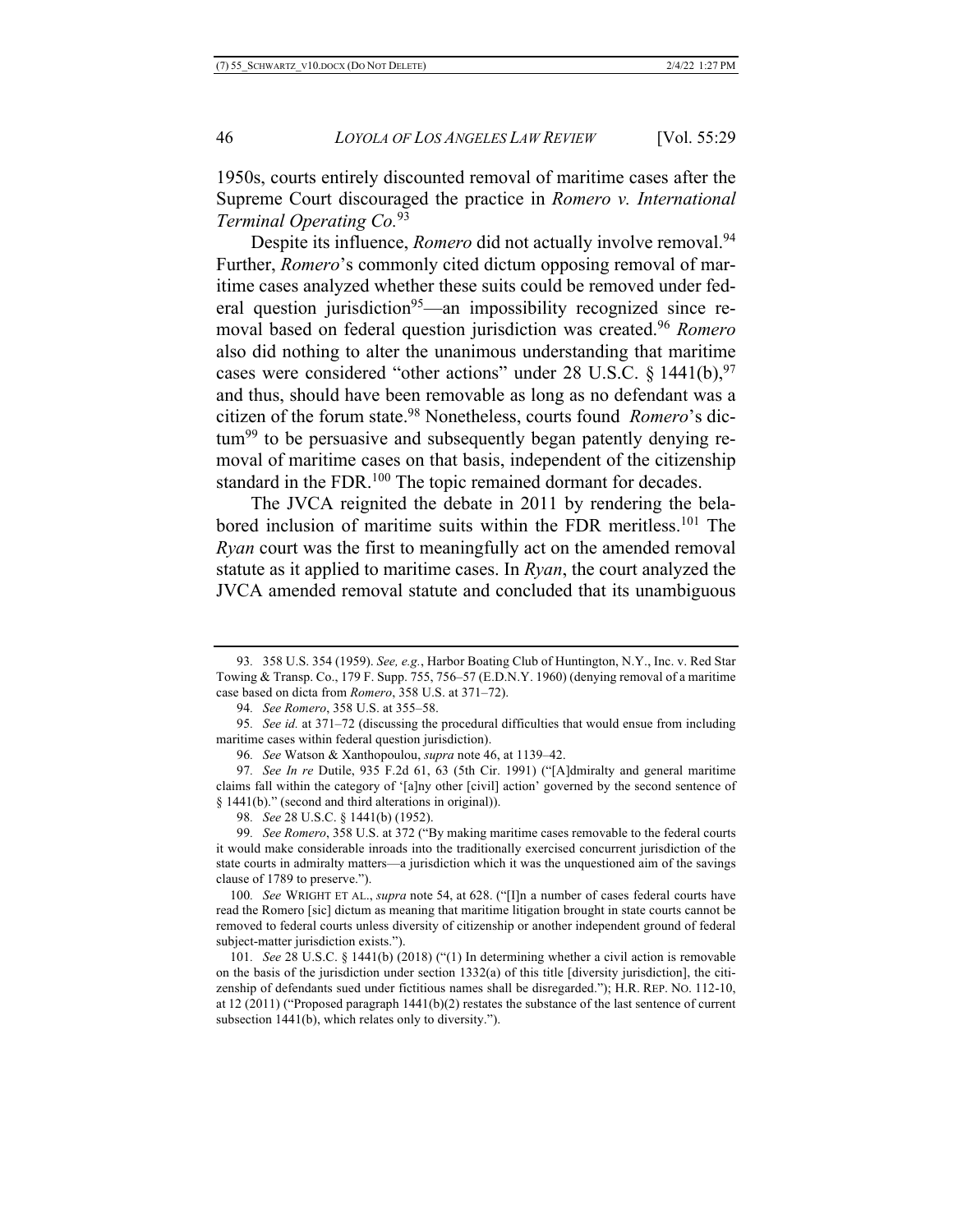language no longer prevented removal of maritime cases.<sup>102</sup> In making this conclusion, the *Ryan* court overlooked the congressional intent of the JVCA amendment<sup>103</sup> and gave only a superficial, albeit correct, appraisal of the potential limitations to removal within the saving-tosuitors clause.104 Following the decision in *Ryan*, <sup>105</sup> other courts in the Eastern and Southern Districts of Texas and the Middle District of Louisiana similarly allowed removal of maritime cases.<sup>106</sup> Yet, the decisions from *Ryan* and its progeny were widely criticized and disavowed by other courts, $107$  and later even by the judge who decided *Ryan*. <sup>108</sup> The reasoning in *Ryan* was denounced on two major bases: first, it was argued that the JVCA amendment to the removal statute was insufficient to overcome centuries of practice and precedent without the congressional intent to effect such a change;<sup>109</sup> and second, it was argued that in the absence of a prohibition within the  $FDR$ ,  $^{110}$  the saving-to-suitors clause remained an additional act of Congress within the meaning of 28 U.S.C.  $\S$  1441(a)<sup>111</sup> that barred removal.<sup>112</sup>

- 104*. See id.* at 774.
- 105*. Id.* at 779.
- 106*. See* cases cited *supra* note 16*.*
- 107*. See* cases cited *supra* note 17*.*

108*. See* Sanders v. Cambrian Consultants (CC) Am., Inc., 132 F. Supp. 3d 853, 858 (S.D. Tex. 2015) (denying removal of a maritime case).

109*. See, e.g.*, Coronel v. AK Victory, 1 F. Supp. 3d 1175, 1178 (W.D. Wash. 2014) ("The court concludes, however, that it is the statutory grant of admiralty jurisdiction, 28 U.S.C. § 1333, and more than 200 years of precedent interpreting this grant, that ultimately determine the removability of Plaintiff's claims.").

110*. See In re* Dutile, 935 F.2d 61, 63 (5th Cir. 1991) ("The practical effect of [§ 1441(b)] is to prevent the removal of admiralty claims pursuant to § 1441(a) unless there is complete diversity of citizenship . . . .").

111. 28 U.S.C. § 1441(a) (2018) ("*Except as otherwise expressly provided by Act of Congress*, any civil action brought in a State court of which the district courts of the United States have original jurisdiction, may be removed by the defendant or the defendants . . . ." (emphasis added)).

112*. See, e.g.*, Pierce v. Parker Towing Co., 25 F. Supp. 3d 1372, 1383 (S.D. Ala. 2014) ("§ 1333(1) remains an Act of Congress that limits the Court's removal jurisdiction by 'saving to suitors' common law remedies . . . ."); A.E.A. *ex rel.* Angelopoulos v. Volvo Penta of the Ams., LLC, 77 F. Supp. 3d 481, 491 (E.D. Va. 2015) ("[T]he saving to suitors clause, which establishes concurrent jurisdiction over maritime cases, is an Act of Congress in which Congress has expressly provided an exception to an otherwise removable action under § 1441."); Barry v. Shell Oil Co., No. 13-6133, 2014 WL 775662, at \*3 (E.D. La. Feb. 25, 2014) ("[S]ince the removal of Plaintiff's claim solely on the basis of admiralty jurisdiction would deprive him of the right to pursue his

<sup>102.</sup> Ryan v. Hercules Offshore, Inc., 945 F. Supp. 2d 722, 779 (S.D. Tex. 2013) ("[A]ll of Plaintiffs claims are admiralty claims over which a federal district court has original jurisdiction and the revised removal statute does not limit the removal of these claims.").

<sup>103</sup>*. See id.* at 777 ("While it is possible that Congress did not intend for the changes to section 1441 to be substantive, it nevertheless made substantial changes to the text of section 1441(b). The new statute does not contain any ambiguous language.").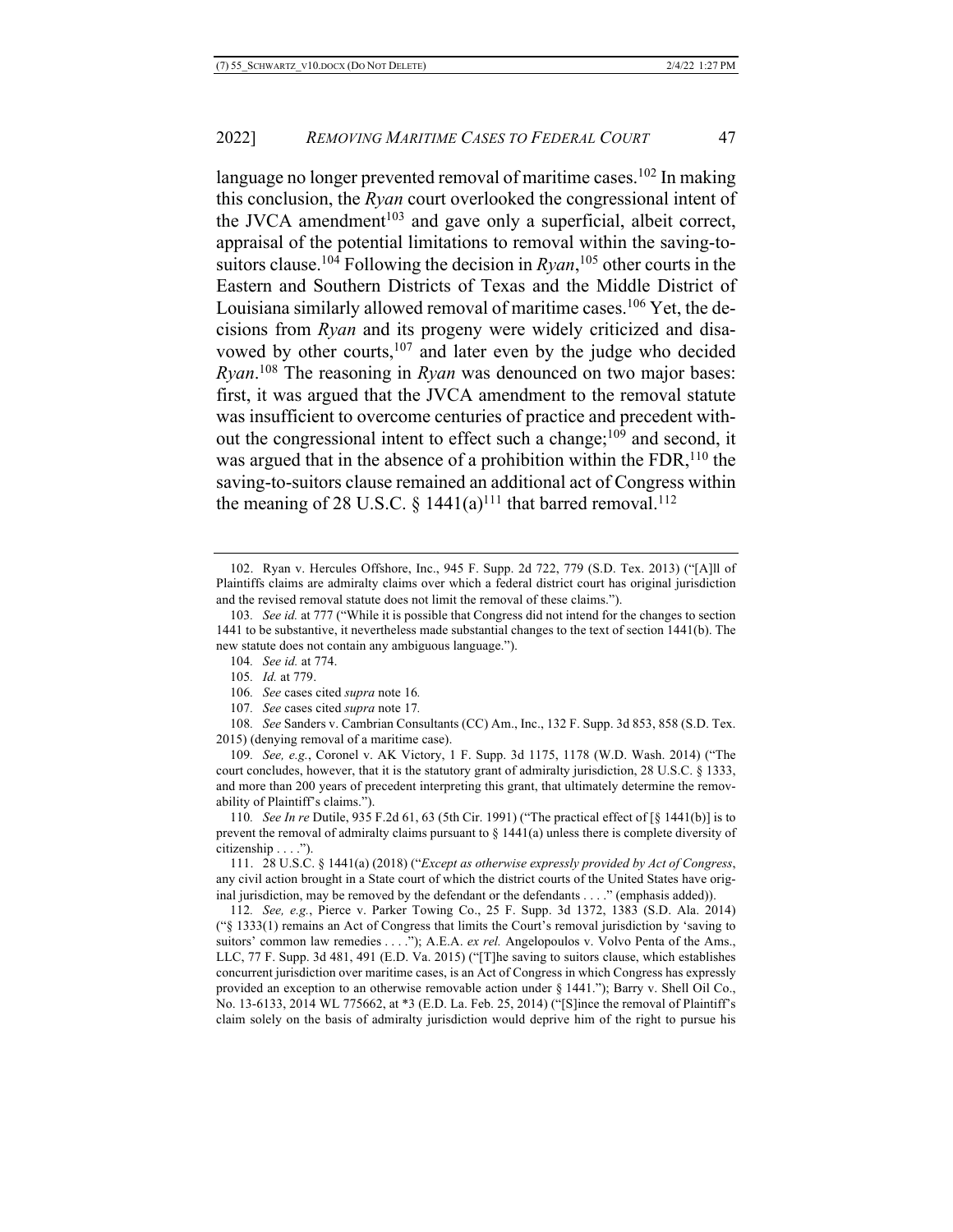These arguments boil down to a similar premise as the basis for the historical practice of excluding maritime claims from removal jurisdiction is the saving-to-suitors clause.113 However, the saving-tosuitors clause is not an outright prohibition on removal because state maritime cases brought pursuant to the saving-to-suitors clause have always been removable with an independent basis for jurisdiction such as diversity.114 Given the importance of the saving-to-suitors clause within the maritime removal debate, determining how it should be contextualized in the modern judiciary is essential to elucidating the removability of maritime cases.<sup>115</sup>

#### III. THE SAVING-TO-SUITORS CLAUSE

# *A. Creation and Rationale*

Despite the apparent significance of the saving-to-suitors clause to the topic of maritime removal, the saving-to-suitors clause predated the statutory possibility of removing a maritime case by more than a century.116 Nonetheless, in order to determine whether the saving-tosuitors clause can presently operate as a bar to maritime removal, it is necessary to clarify its historical purpose and scope—an inquiry that begins multiple centuries ago.

The traditional character of admiralty jurisdiction was originally brought to the colonies from England in 1696 with the establishment of vice-admiralty courts.117 These courts proceeded in the tradition of English admiralty law, which adjudicated maritime disputes without a

nonmaritime remedy of a jury trial, the saving to suitors clause under these circumstances prohibits the removal of this action.").

<sup>113</sup>*. See* Romero v. Int'l Terminal Operating Co., 358 U.S. 354, 372 (1959) ("By making maritime cases removable to the federal courts it would make considerable inroads into the traditionally exercised concurrent jurisdiction of the state courts in admiralty matters—a jurisdiction which it was the unquestioned aim of the savings clause of 1789 to preserve.").

<sup>114</sup>*. See* Poirrier v. Nicklos Drilling Co., 648 F.2d 1063, 1066 (5th Cir. 1981) ("The 'saving to suitors' clause does no more than preserve the right of maritime suitors to pursue nonmaritime *remedies*. It does not guarantee them a nonfederal *forum*, or limit the right of defendants to remove such actions to federal court where there exists some basis for federal jurisdiction other than *admiralty*." (first and second emphases in original)).

<sup>115</sup>*. See* Judiciary Act of 1789, ch. 20, § 9, 1 Stat. 73, 76–77 (codified as amended in scattered sections of 28 U.S.C.).

<sup>116.</sup> The saving-to-suitors clause was enacted in 1789. *Id.* Maritime cases entered the purview of the removal statute as "other suits" in 1911. *See* Judicial Code of 1911, Pub. L. No. 61-475, § 28, 36 Stat. 1087, 1094.

<sup>117</sup>*. See* Raymond S. August, *Trial by Jury in a Court of Admiralty: A Constitutional Right Buried Under Historical Ignorance*, 13 J. MAR. L. & COM. 149, 154 (1982).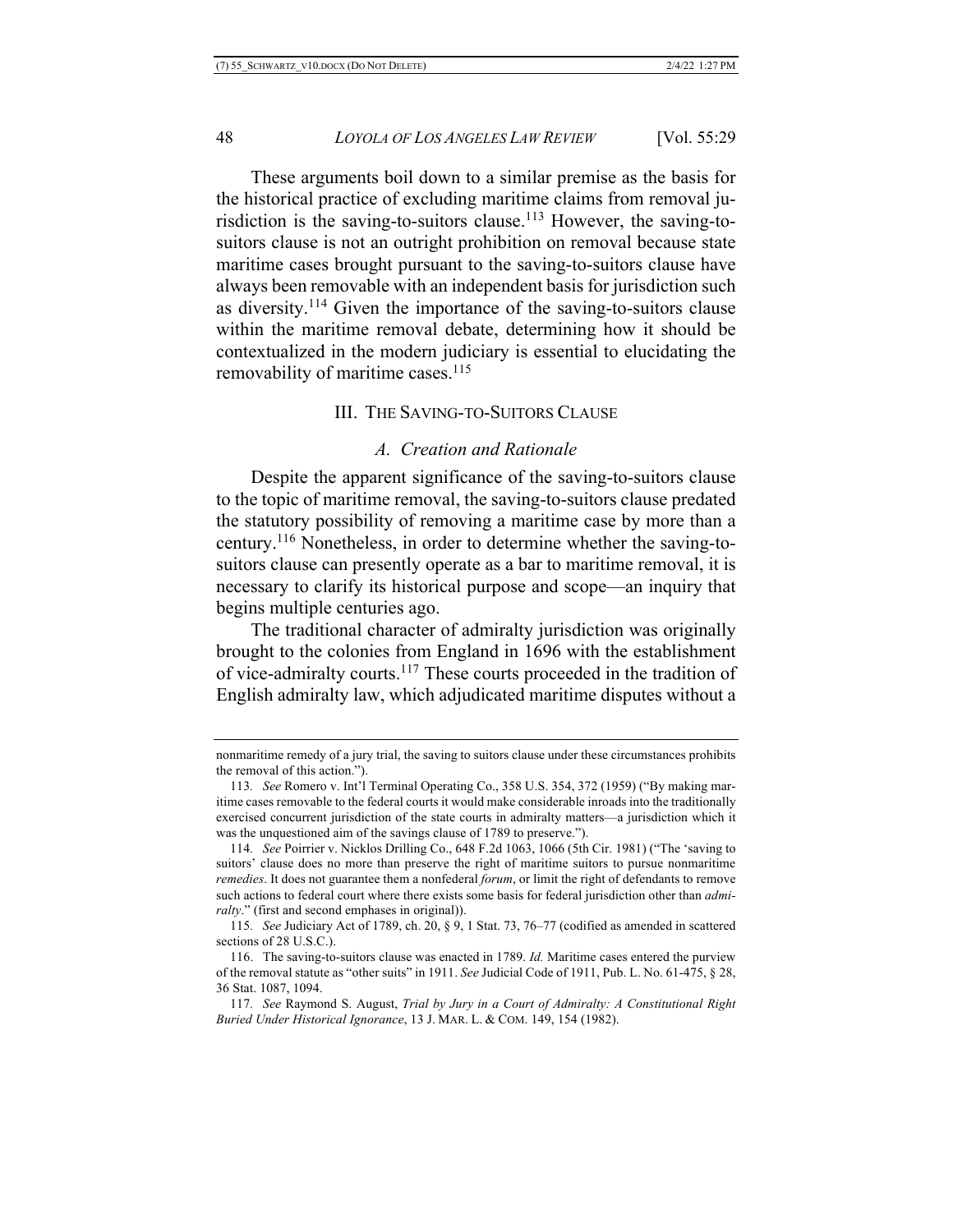jury.118 Even after the creation of vice-admiralty courts, plaintiffs maintained the option of filing their maritime suits in state courts of common law, which afforded the right to a jury trial.<sup>119</sup> After the Declaration of Independence, vice-admiralty courts subsequently became state admiralty courts.<sup>120</sup> Thereafter, maritime cases were tried either in jury utilizing state admiralty courts, which employed questionable practices, or by regular state courts utilizing jury trials embroiled with local bias.<sup>121</sup> The ham-handed application of maritime law and justice by these courts, which commonly adjudicated *in rem* actions seizing vessels,122 led to domestic and international strife and a reevaluation of whether jury trials should be employed in maritime cases.<sup>123</sup> As a result, the framers had good reason to institute a juryless federal judiciary to adjudicate maritime cases with the knowledge that jury trials had previously been a source of bias and inconsistency.<sup>124</sup> Indeed, Alexander Hamilton expressed reservations about jury trials for adjudicating *in rem* maritime cases in The Federalist 83125—a sentiment that was heeded in the newly minted federal judiciary's command of admiralty jurisdiction.<sup>126</sup>

126*. See* Judiciary Act of 1789, ch. 20, § 9, 1 Stat. 73, 77 (codified as amended in scattered sections of 28 U.S.C.) ("And the trial of issues in fact, in the district courts, in all causes except civil causes of admiralty and maritime jurisdiction, shall be by jury.").

<sup>118</sup>*. See* Joseph C. Sweeney, *The Silver Oar and Other Maces of the Admiralty: Admiralty Jurisdiction in America and the British Empire*, 38 J. MAR. L. & COM. 159, 164 (2007).

<sup>119</sup>*. See* Force, *supra* note 27*.*

<sup>120.</sup> Graydon S. Staring, *The Admiralty Jurisdiction of Torts and Crimes and the Failed Search for Its Purposes*, 38 J. MAR. L. & COM. 433, 450 (2007).

<sup>121</sup>*. See* Gary T. Sacks & Neal W. Settergren, *Juries Should Not Be Trusted to Decide Admiralty Cases*, 34 J. MAR. L. & COM. 163, 164–65 (2003) (citing 1 THOMAS J. SCHOENBAUM, ADMIRALTY AND MARITIME LAW (3d ed. 2001)).

<sup>122</sup>*. See* ROBERT FORCE, ADMIRALTY AND MARITIME LAW 31 (Kris Markarian ed., Federal Judicial Center 2d ed. 2013) ("A second possibility for vindicating a maritime claim is for the plaintiff to bring an action *in rem* directly against the property—typically a vessel—that relates to the claim. In such cases, the vessel—not the vessel's owner—is the defendant.").

<sup>123</sup>*. See* Sacks & Settergren, *supra* note 121*.*

<sup>124</sup>*. See* Steven E. Goldman & Michael I. Goldman, *Is the Jury Still Out? The Controversy Over the Traditional Rule Requiring a Non-Jury Trial in Marine Insurance Declaratory Judgment Actions in Federal Court*, 41 J. MAR. L. & COM. 117, 139 (2010).

<sup>125.</sup> THE FEDERALIST NO. 83 (Alexander Hamilton) ("I feel a deep and deliberate conviction that there are many cases in which the trial by jury is an ineligible one. I think it so particularly in cases which concern the public peace with foreign nations that is, in most cases where the question turns wholly on the laws of nations. Of this nature, among others, are all prize causes [(i.e., *in rem* cases)]. Juries cannot be supposed competent to investigations that require a thorough knowledge of the laws and usages of nations; and they will sometimes be under the influence of impressions which will not suffer them to pay sufficient regard to those considerations of public policy which ought to guide their inquiries.").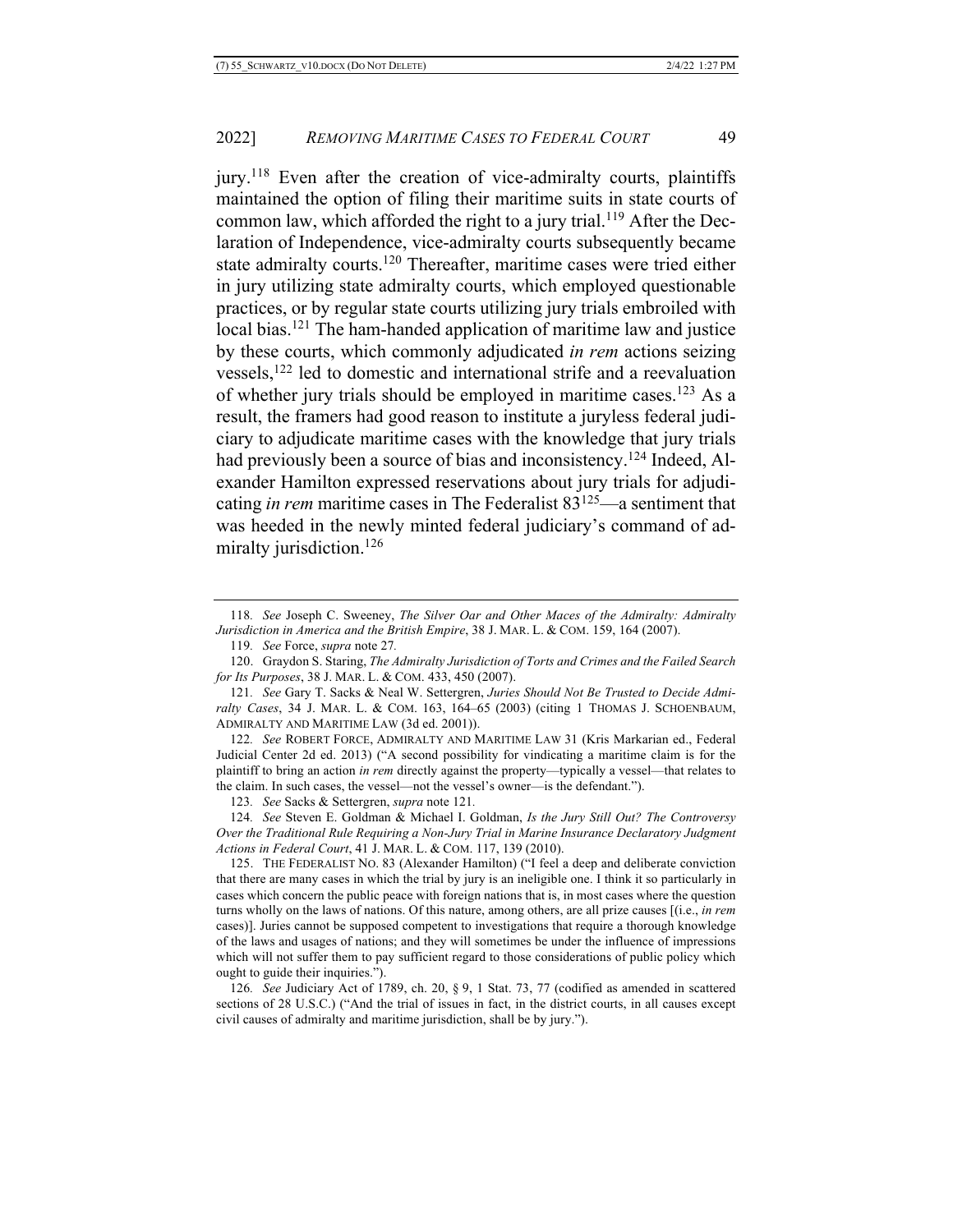The Judiciary Act of 1789 proceeded to give federal courts "exclusive original cognizance of all civil causes of admiralty and maritime jurisdiction"<sup>127</sup> where such cases were to proceed without a right to a jury trial in the traditional character of admiralty courts.128 Yet, the drafters of the Act did not want admiralty jurisdiction to become compulsory for adjudicating all maritime claims, and consequently, deprive both plaintiffs of a jury trial within a state forum and states of jurisdiction for maritime claims within their borders.<sup>129</sup> The saving-tosuitors clause was consequently included "probably from abundant caution"130 to unquestionably preserve a state court's ability to adjudicate maritime matters.131 As a result, in order for the saving-to-suitors clause to prevent removal of maritime cases, the specific protections it provides would need to be deprived upon removal to federal court.

# *B. What Exactly Is Saved?*

The safeguards maintained by the saving-to-suitors clause—comprising the jury trial and the state forum—were rational given the nature of the pre-federal judiciary. At this judicial stage, only state courts provided the right to a jury trial in maritime cases,  $132$  while vice-admiralty courts proceeded exclusively without a jury.<sup>133</sup> Thus, in the prefederal judiciary, the act of divesting state court jurisdiction would have also eliminated the right to a jury trial in maritime cases, hence the rationale for the explicit protections of the saving-to-suitors clause going forward.<sup>134</sup> The new federal judiciary largely emulated the pre-

<sup>127</sup>*. Id.*

<sup>128</sup>*. See* Sweeney, *supra* note 118 and accompanying text.

<sup>129</sup>*. See* Steamboat Co. v. Chase, 83 U.S. (16 Wall.) 522, 527 (1872) ("Yet 'the clause was inserted,' says this court, 'probably from abundant caution, lest the exclusive terms in which the power is confirmed in the District Court might be deemed to have taken away the concurrent remedy which had before existed.' The same right would have existed had no such clause been inserted." (quoting N.J. Steam Navigation Co. v. Merchs.' Bank of Bos., 47 U.S. (6 How.) 344, 390 (1848)).

<sup>130</sup>*. Id.* (quoting *N.J. Steam Navigation*, 47 U.S. (6 How.) at 390.).

<sup>131</sup>*. See* Force, *supra* note 27, at 1023 ("Thus, the Judiciary Act's grant of concurrent jurisdiction did not create 'a novel jurisdictional system, but rather merely had codified an old one. In essence, the Saving-to-Suitors Clause merely preserved the status quo.'" (quoting STEVEN L. SNELL, COURTS OF ADMIRALTY AND THE COMMON LAW: ORIGINS OF THE AMERICAN EXPERIMENT IN CONCURRENT JURISDICTION 319 (2d ed. 2007))).

<sup>132</sup>*. See* Force, *supra* note 27, at 1022–23.

<sup>133</sup>*. See* Sweeney, *supra* note 118 and accompanying text.

<sup>134</sup>*. See Steamboat Co.*, 83 U.S. (16 Wall.) at 527 ("Yet 'the clause was inserted,' says this court, 'probably from abundant caution, lest the exclusive terms in which the power is confirmed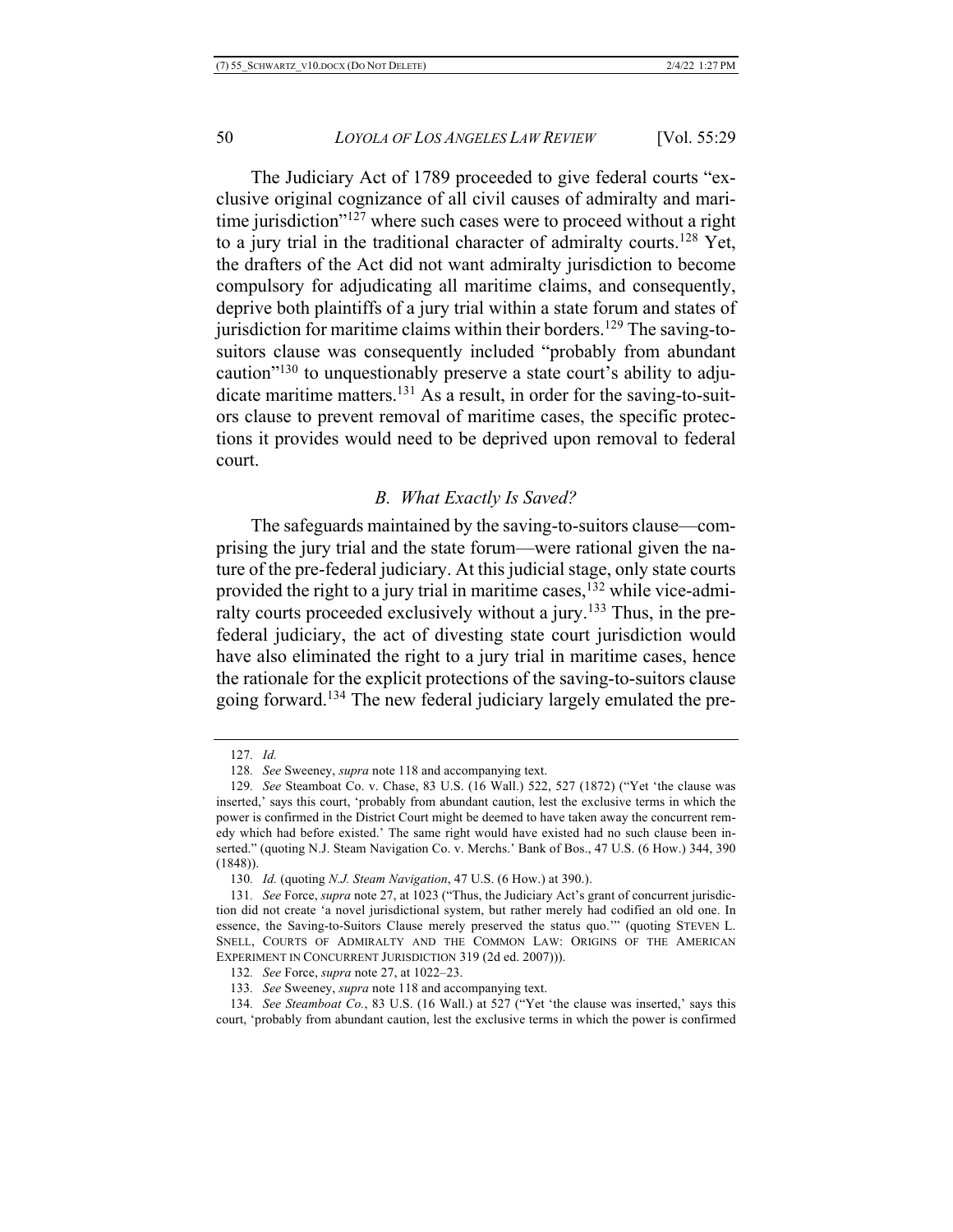federal judiciary by functioning as a juryless court of admiralty<sup>135</sup> while allowing jury trials for maritime cases in state courts, which maintained concurrent jurisdiction.<sup>136</sup> In this framework, it would have been irrelevant whether the saving-to-suitors clause in fact protected the state forum itself or the right to a jury trial because the two were inextricable. In the contemporaneous absence of a mechanism for a defendant to remove a maritime case out of state court, plaintiffs were guaranteed their choice of forum after filing. This changed in theory once maritime claims unsuspectingly entered the purview of removal jurisdiction over a century later.<sup>137</sup>

Theoretically, removing a maritime case to a prototypic, juryless admiralty court would undoubtedly violate the saving-to-suitors clause by necessarily divesting plaintiffs of both their choice of remedy and forum.138 Yet, the federal judiciary is not constrained in its jurisdiction or its remedies like the vice-admiralty courts from the colonial era,<sup>139</sup> allowing federal courts to adjudicate cases either in admiralty or at law.<sup>140</sup> The first contemplation of maritime case removal based on admiralty jurisdiction should have given proper deference to the versatile federal judiciary, which provides jury trials in most cases.141 At this point, it would have been necessary to tease apart whether the saving-to-suitors clause protects the state forum—thereby unequivocally preventing removal and ending the analysis—or alternatively, the underlying right to a jury trial. The latter scenario

- 138*. See supra* notes 117–118 and accompanying text.
- 139*. See supra* note 118 and accompanying text.

in the District Court might be deemed to have taken away the concurrent remedy which had before existed.' The same right would have existed had no such clause been inserted." (quoting *N.J. Steam Navigation*, 47 U.S. (6 How.) at 390)).

<sup>135</sup>*. See* Judiciary Act of 1789, ch. 20, § 9, 1 Stat. 73, 76–77 (codified as amended in scattered sections of 28 U.S.C.).

<sup>136</sup>*. See* Lewis v. Lewis & Clark Marine, Inc., 531 U.S. 438, 445 (2001) ("Thus, the saving to suitors clause preserves remedies and the concurrent jurisdiction of state courts over some admiralty and maritime claims.").

<sup>137</sup>*. See* Judicial Code of 1911, Pub. L. No. 61-475, § 28, 36 Stat. 1087, 1094–95 ("Any other suit of a civil nature, at law or in equity, of which the district courts of the United States are given jurisdiction by this title . . . may be removed into the district court of the United States . . . .").

<sup>140.</sup> Comment, *Removal to Admiralty*, 69 YALE L.J. 442, 442–43 (1960) ("Pursuant to the initial clause of [the Judiciary Act of 1789], federal admiralty jurisdiction is exercised on the admiralty side of the district courts, with a separate docket and procedure. . . . A maritime plaintiff with a saving-clause action thus can sue in admiralty, in state court, or, if he can meet the jurisdictional requirements, on the law side of federal court.").

<sup>141.</sup> Judiciary Act of 1789, ch. 20, § 9, 1 Stat. 73, 77 (codified as amended in scattered sections of 28 U.S.C.) ("And the trial of issues in fact, in the district courts, in all causes except civil causes of admiralty and maritime jurisdiction, shall be by jury.").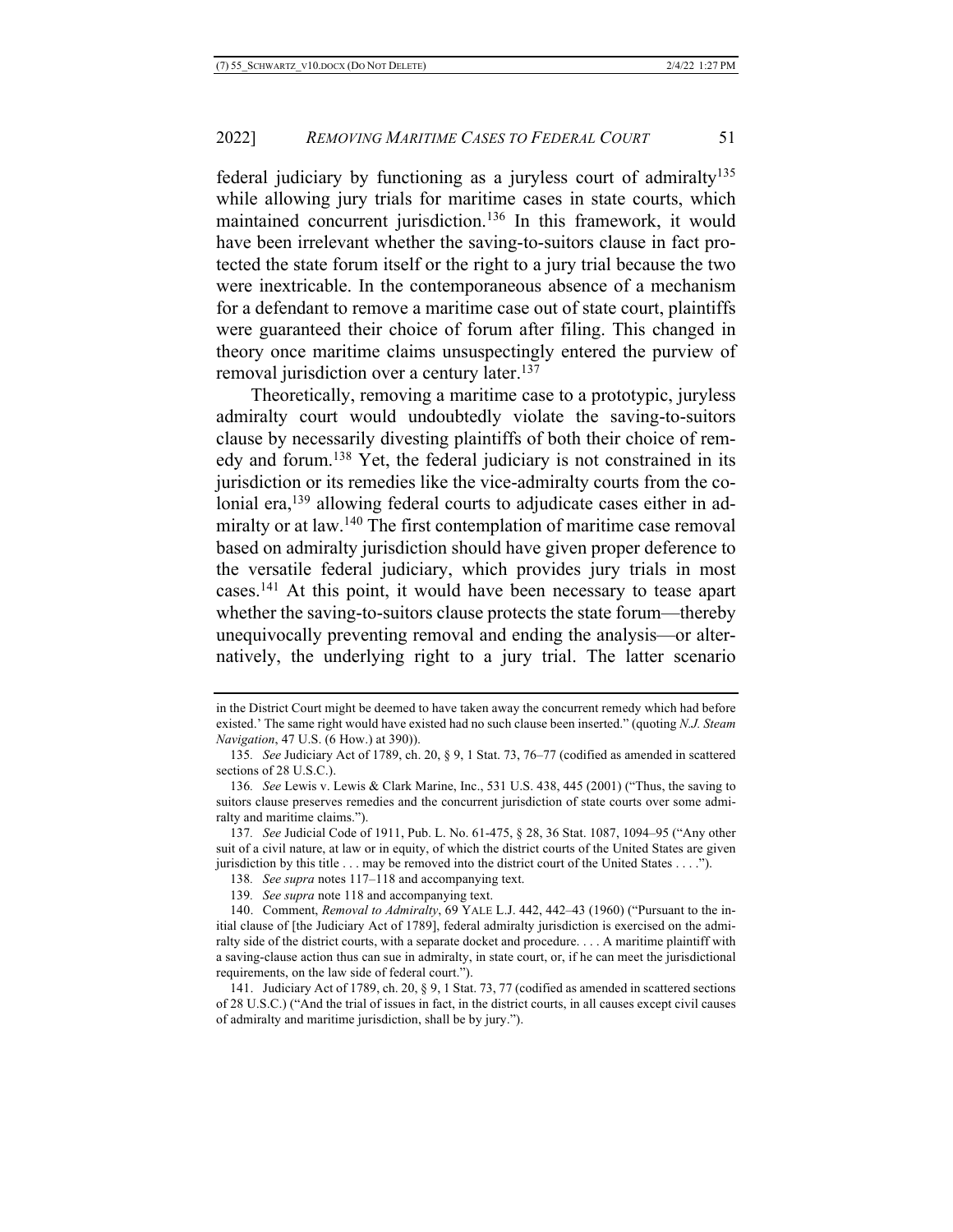preserves the possibility that maritime cases can be removed as long as common law remedies such as jury trials are provided in federal court.

Early Supreme Court cases decided before maritime case removal was even entertained conclusively establish that the saving-to-suitors clause was intended to protect the remedy and not necessarily the forum.142 This is not surprising considering the plain language of the saving-to-suitors clause states that *remedies* are saved.<sup>143</sup> Consistent with this language, the Supreme Court in 1866 stated in *The Moses Taylor* that, "[i]t is not a remedy in the common-law courts which is saved, but a common-law remedy."<sup>144</sup> Shortly thereafter, in 1868, the Supreme Court reiterated this stance in *The Belfast*, which concluded that common law remedies are saved "to suitors, and not to the State courts."145 Subsequent Supreme Court and circuit court decisions have corroborated this position.<sup>146</sup> Thus, the saving-to-suitors clause does not inherently protect a plaintiff's choice to litigate in state court. Rather, it protects a maritime plaintiff's right to a jury trial, which was historically only available in state court.

As a de facto safeguard of the common law *remedy*, the savingto-suitors clause would only function to protect the state forum thereby preventing removal—if federal courts sitting in admiralty are wholly incapable of providing jury trials. Despite misconceptions to the contrary, this is not in fact the case. $147$ 

147*. See* FED. R. CIV. P. 9 advisory committee's note to 1966 amendment ("One of the important procedural consequences is that in the civil action either party may demand a jury trial, while in the suit in admiralty there is no right to jury trial *except as provided by statute*" (emphasis

<sup>142</sup>*. See* The Moses Taylor, 71 U.S. (4 Wall.) 411, 431 (1866); The Belfast, 74 U.S. (7 Wall.) 624, 644 (1868).

<sup>143.</sup> 28 U.S.C. § 1333 (2018) ("[S]aving to suitors in all cases all other *remedies* to which they are otherwise entitled.") (emphasis added).

<sup>144</sup>*. The Moses Taylor*, 71 U.S. (4 Wall.) at 431.

<sup>145</sup>*. The Belfast*, 74 U.S. (7. Wall.) at 644.

<sup>146</sup>*. See* Poirrier v. Nicklos Drilling Co., 648 F.2d 1063, 1066 (5th Cir. 1981) ("The 'saving to suitors' clause does no more than preserve the right of maritime suitors to pursue nonmaritime remedies. It does not guarantee them a nonfederal forum . . . ." (emphasis omitted)); Romero v. Int'l Terminal Operating Co., 358 U.S. 354, 407 (1959) (Brennan, J., dissenting in part and concurring in part) ("[T]he common-law remedies saved to suitors could properly be enforced in any tribunal otherwise having jurisdiction; the remedies saved were saved generally to suitors without discrimination as to any tribunal."); Red Cross Line v. Atl. Fruit Co., 264 U.S. 109, 123–24 (1924) ("The 'right of a common-law remedy', [sic] so saved to suitors . . . include[s] all means other than proceedings in admiralty which may be employed to enforce the right or to redress the injury involved."); Lewis v. Lewis & Clark Marine, Inc., 531 U.S. 438, 445 (2001) ("Thus, the saving to suitors clause preserves remedies and the concurrent jurisdiction of state courts over some admiralty and maritime claims.").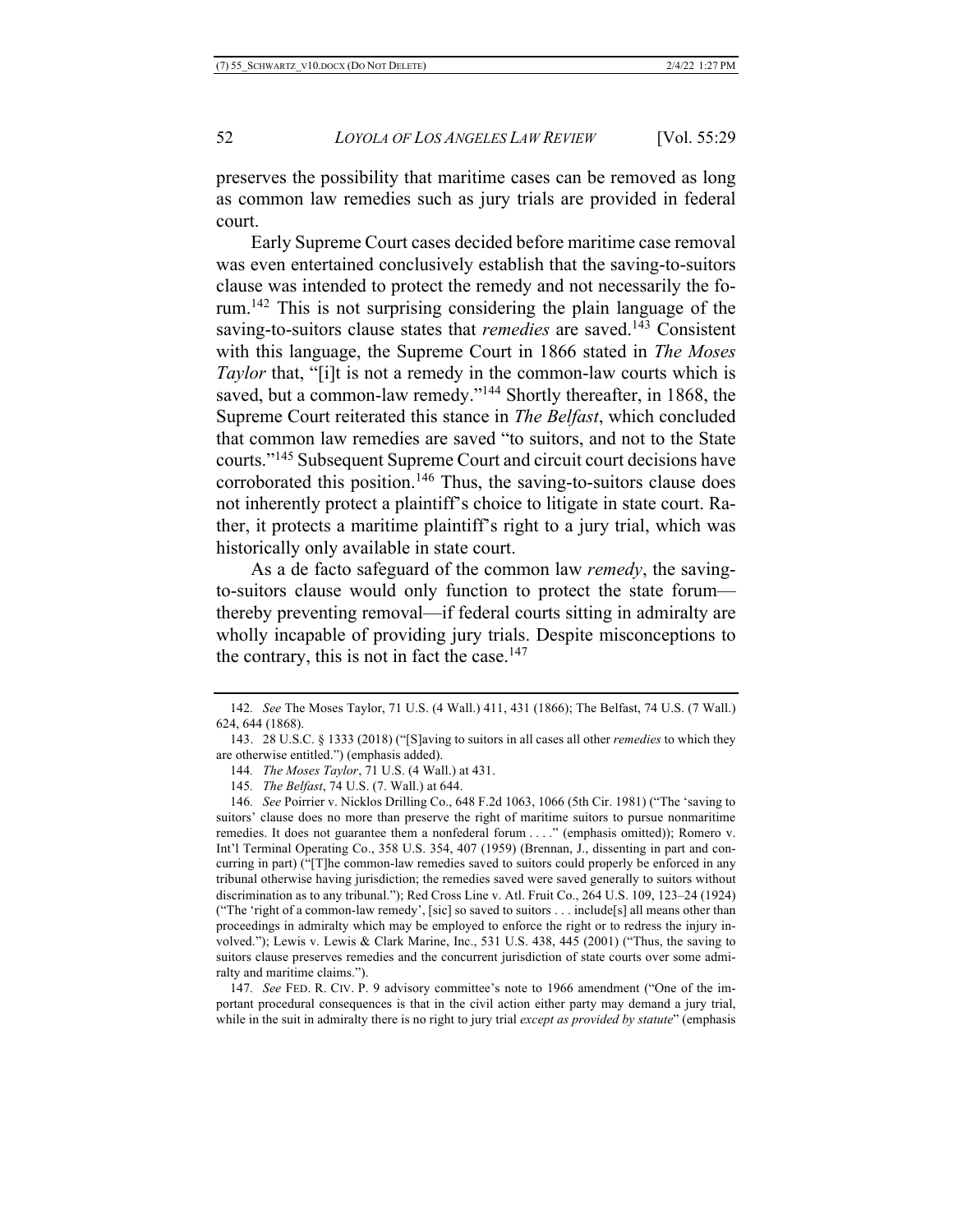# IV. ADAPTING THE SAVING-TO-SUITORS CLAUSE INTO THE MODERN **JUDICIARY**

# *A. Shedding Antiquated Notions*

History's misplaced prohibition on the removal of maritime cases largely arises from the distinction between admiralty jurisdiction<sup>148</sup> and admiralty procedure.<sup>149</sup> The belief that admiralty jurisdiction necessarily begets canonical admiralty procedure has led to the misunderstanding that courts sitting in admiralty can never provide a jury.<sup>150</sup> While there is no right to a jury trial under prototypic admiralty procedure,151 the Supreme Court has stated that: "[T]he Seventh Amendment does not require jury trials in admiralty cases, [yet] neither that Amendment nor any other provision of the Constitution forbids them. Nor does any statute of Congress or Rule of Procedure, Civil or Admiralty, forbid jury trials in maritime cases."<sup>152</sup>

In fact, there is no official basis for requiring admiralty cases to proceed without a jury beyond tradition and custom.153 The absence of jury trials in admiralty cases—primarily for *in rem* cases—was sensible given the intractable jury practices within early state admiralty and common law courts that adjudicated maritime cases.<sup>154</sup> Nonetheless, both the Federal Rules of Civil Procedure and the Supreme Court

150*. See, e.g.*, Barry v. Shell Oil Co., No. 13-6133, 2014 WL 775662, at \*3 (E.D. La. Feb. 25, 2014) ("[S]ince the removal of Plaintiff's claim solely on the basis of admiralty jurisdiction would deprive him of the right to pursue his nonmaritime remedy of a jury trial, the saving to suitors clause under these circumstances prohibits the removal of this action."); Riley v. Llog Expl. Co., No. 14- 437, 2014 WL 4345002, at \*4 (E.D. La. Aug. 28, 2014) ("[T]here can be no question that a plaintiff necessarily loses his *right* to a jury trial when a case is removed into admiralty.").

151*. See* Judiciary Act of 1789, ch. 20, § 9, 1 Stat. 73, 77 (codified as amended in scattered sections of 28 U.S.C.) ("And the trial of issues in fact, in the district courts, in all causes except civil causes of admiralty and maritime jurisdiction, shall be by jury."); *see also supra* notes 117– 118 and accompanying text.

152. Fitzgerald v. U.S. Lines Co., 374 U.S. 16, 20 (1963) (footnotes omitted).

153*. See* Luera v. M/V Alberta, 635 F.3d 181, 196 (5th Cir. 2011) ("The practice of trying admiralty claims to the bench is simply one of custom and tradition."); *see also* Waring v. Clarke, 46 U.S. (5 How.) 441, 441 (1847) ("Nor is a trial by jury any test of admiralty jurisdiction.").

154*. See* Sacks & Settergren, *supra* note 121, at 164–65 and accompanying text.

added)); *see, e.g.*, 28 U.S.C. § 1873 (2018) ("In any case of admiralty and maritime jurisdiction . . . concerning any vessel . . . employed in the business of commerce and navigation between places in different states upon the lakes and navigable waters connecting said lakes, the trial of all issues of fact shall be by jury if either party demands it.").

<sup>148.</sup> 28 U.S.C. § 1333 (2018) ("The district courts shall have original jurisdiction, exclusive of the courts of the States, of: (1) Any civil case of admiralty or maritime jurisdiction . . . .").

<sup>149</sup>*. See* FED. R. CIV. P. 9 advisory committee's note to 1966 amendment ("One of the important procedural consequences is that in the civil action either party may demand a jury trial, while in the suit in admiralty there is no right to jury trial except as provided by statute.").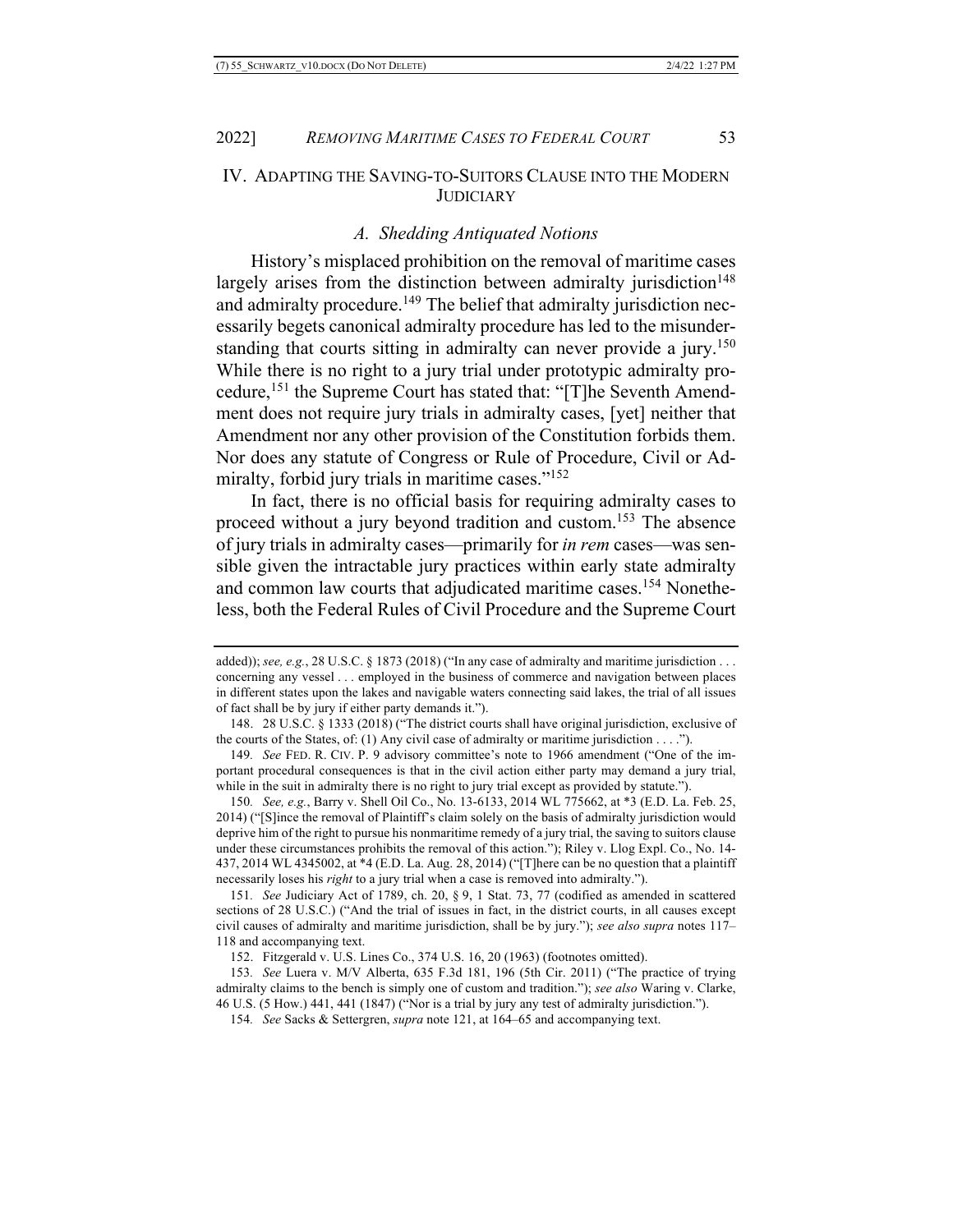recognize the possibility of providing jury trials under admiralty jurisdiction if such a right is granted by statute.<sup>155</sup> For example, the Great Lakes Statute affords the right to a jury trial under admiralty jurisdiction in cases meeting certain criteria.156 Prototypic admiralty procedure is therefore severable from admiralty jurisdiction within the federal judiciary. As a result, suitors could theoretically maintain their right to a jury trial in federal court following removal based on admiralty jurisdiction if a statute provides for such a right.<sup>157</sup> Fortunately, there is a statute on point: the saving-to-suitors clause.

The saving-to-suitors clause is a statute that secures a maritime plaintiff's right to a jury trial,<sup>158</sup> and there is no indication that this protection is toothless in the federal judiciary.159 Consequently, the saving-to-suitors clause can serve as a statute that provides a maritime plaintiff with the right to a jury trial in federal court<sup>160</sup> following lawful removal based on admiralty jurisdiction.<sup>161</sup> While this function of

157*. See* FED. R. CIV. P. 9 advisory committee's note to 1966 amendment ("One of the important procedural consequences is that in the civil action either party may demand a jury trial, while in the suit in admiralty there is no right to jury trial except as provided by statute.").

158*. See* Red Cross Line v. Atl. Fruit Co., 264 U.S. 109, 123–24 (1924) ("The 'right of a common-law remedy', [sic] so saved to suitors . . . include[s] all means other than proceedings in admiralty which may be employed to enforce the right or to redress the injury involved."); Lewis v. Lewis & Clark Marine, Inc., 531 U.S. 438, 454–55 (2001) ("Trial by jury is an obvious, but not exclusive, example of the remedies available to suitors.").

159*. See* The Moses Taylor, 71 U.S. (4 Wall.) 411, 431 (1866) ("It is not a remedy in the common-law courts which is saved, but a common-law remedy."); *see also* Romero v. Int'l Terminal Operating Co., 358 U.S. 354, 407 (1959) (Brennan, J., dissenting in part and concurring in part) ("[T]he common-law remedies saved to suitors could properly be enforced in any tribunal otherwise having jurisdiction; the remedies saved were saved generally to suitors without discrimination as to any tribunal.").

160*. See* FED. R. CIV. P. 9 advisory committee's note to 1966 amendment ("One of the important procedural consequences is that in the civil action either party may demand a jury trial, while in the suit in admiralty there is no right to jury trial *except as provided by statute.*" (emphasis added)).

161*. See* 28 U.S.C. § 1441(a) (2018) ("[A]ny civil action brought in a State court of which the district courts of the United States have original jurisdiction, may be removed . . . ."); 28 U.S.C.

<sup>155</sup>*. See* FED. R. CIV. P. 9 advisory committee's note to 1966 amendment ("One of the important procedural consequences is that in the civil action either party may demand a jury trial, while in the suit in admiralty there is no right to jury trial except as provided by statute."); *see also Fitzgerald*, 374 U.S. at 17 ("[T]he actions for unseaworthiness and for maintenance and cure are traditional admiralty remedies which in the absence of a statute do not ordinarily require trial by jury.").

<sup>156</sup>*. See* 28 U.S.C. § 1873 (2018) ("In any case of admiralty and maritime jurisdiction relating to any matter of contract or tort arising upon or concerning any vessel of twenty tons or upward, enrolled and licensed for the coasting trade, and employed in the business of commerce and navigation between places in different states upon the lakes and navigable waters connecting said lakes, the trial of all issues of fact shall be by jury if either party demands it.").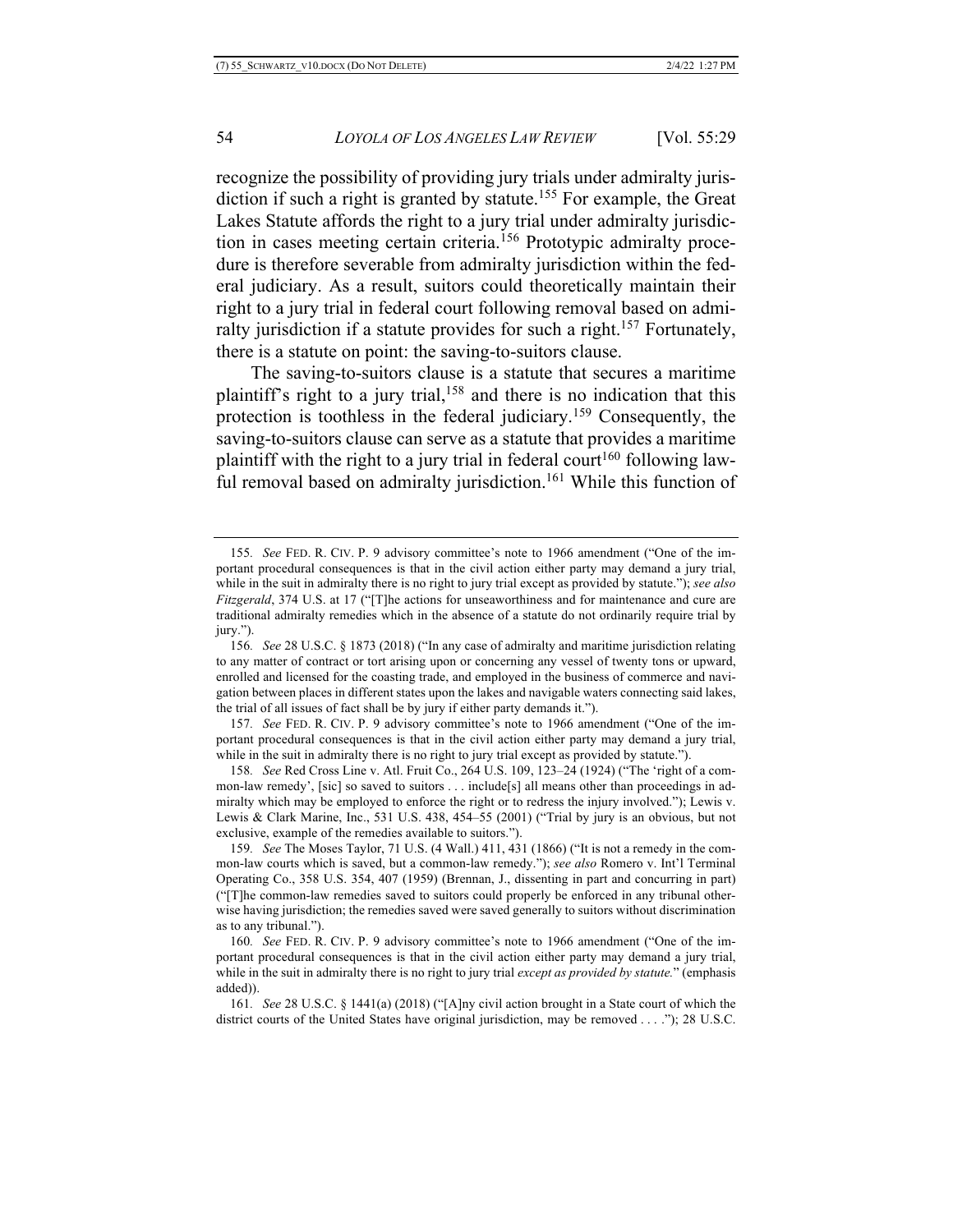the saving-to-suitors clause would not have been contemplated by the drafters of the Judiciary Act of 1789, neither would a prohibition on the removal of maritime cases, which is a function many courts have endorsed.162 Thus, the reformed dominion proposed for the saving-tosuitors clause should not be defeated by occupying a role that was not envisioned when the clause was originally drafted.163 This solution not only maintains the plaintiff's rights arising from the saving-to-suitors clause but also does not flout the defendant's lawful ability to remove a case within the original jurisdiction of the federal courts.

# *B. Creating a New Era for Maritime Removal*

Resistance to the free removability of maritime cases has arisen from long-standing, routine practice on the issue.<sup>164</sup> Averse to effecting sweeping changes, courts have concocted errant analyses to maintain the prohibition on maritime removal on the theory that history should control.<sup>165</sup> Yet, the judiciary is not a static entity.<sup>166</sup> Congress

<sup>§</sup> 1333 (2018) ("The district courts shall have original jurisdiction, exclusive of the courts of the States, of: (1) Any civil case of admiralty or maritime jurisdiction . . . .").

<sup>162</sup>*. See, e.g.*, Pierce v. Parker Towing Co., 25 F. Supp. 3d 1372, 1383 (S.D. Ala. 2014) ("§ 1333(1) remains an Act of Congress that limits the Court's removal jurisdiction by 'saving to suitors' common law remedies . . . ."); A.E.A. *ex rel.* Angelopoulos v. Volvo Penta of the Ams., LLC, 77 F. Supp. 3d 481, 491 (E.D. Va. 2015) ("[T]he saving to suitors clause, which establishes concurrent jurisdiction over maritime cases, is an Act of Congress in which Congress has expressly provided an exception to an otherwise removable action under § 1441."); Barry v. Shell Oil Co., No. 13-6133, 2014 WL 775662, at \*3 (E.D. La. Feb. 25, 2014) ("[S]ince the removal of Plaintiff's claim solely on the basis of admiralty jurisdiction would deprive him of the right to pursue his nonmaritime remedy of a jury trial, the saving to suitors clause under these circumstances prohibits the removal of this action.").

<sup>163</sup>*. See* Berton v. Tietjen & Lang Dry Dock Co., 219 F. 763, 769 (D.N.J. 1915) ("'Commonlaw remedy,' [as used in the savings clause], is not to be restricted to such forms of remedy as were known in the common-law courts when the Judiciary Act of 1789 was passed.").

<sup>164</sup>*. See, e.g.*, Riley v. Llog Expl. Co., No. 14-437, 2014 WL 4345002, at \*4 (E.D. La. Aug. 28, 2014) ("Defendants have cited no case where a federal court presented only with claims arising under the general maritime law has granted the parties a jury trial. Indeed, to do so would require the court to disregard hundreds of years of admiralty tradition, something this Court is not prepared to do.").

<sup>165</sup>*. See, e.g.*, Coronel v. AK Victory, 1 F. Supp. 3d 1175, 1178 (W.D. Wash. 2014) ("Both parties' arguments for or against the removal of Plaintiff's general maritime law claims focus on the language of the removal statute, 28 U.S.C. § 1441. The court concludes, however, that it is the statutory grant of admiralty jurisdiction, 28 U.S.C. § 1333, and more than 200 years of precedent interpreting this grant, that ultimately determine the removability of Plaintiff's claims.").

<sup>166</sup>*. The Structure of the Federal Courts*, FED. JUD. CTR., https://www.fjc.gov/history/timeline/structure-federal-courts [https://perma.cc/C4K4-3J6V] ("Since the establishment of the federal courts in 1789, Congress has periodically reshaped the judiciary through legislation. Such changes have included the creation and abolition of courts, the authorization of new judicial positions, and the reorganization of the judicial circuits.").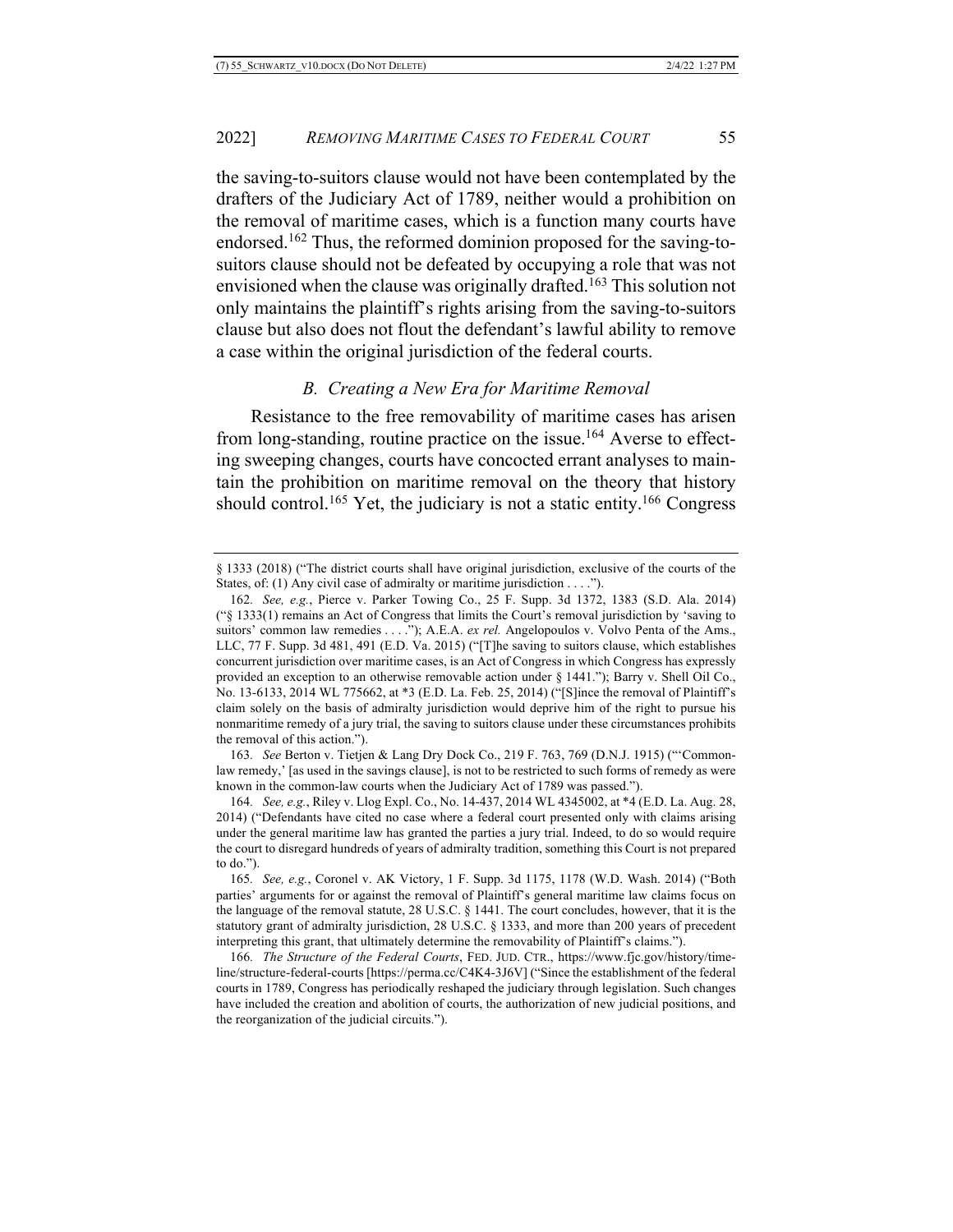has, and does, alter the character of the federal courts<sup>167</sup>—the evolution of the removal statute is a prime example.168 The removal statute currently enables removal based on the district courts' original jurisdiction,<sup>169</sup> which should be interpreted by its plain meaning.<sup>170</sup> Deviations from the statutory standards and exceptions for removal would be inappropriate in the absence of an established and compelling judicial doctrine to the contrary. Given the historical wavering by courts on the issue, the judicially imposed prohibition on maritime removal is not one of them.

Removed maritime cases are not the only example of the federal courts declining to exercise statutorily authorized jurisdiction, yet they are perhaps the least defensible. Federal courts also refuse to adjudicate domestic relations matters under diversity jurisdiction<sup>171</sup> and various judicial abstention doctrines require courts to forgo exercising legitimate grants of jurisdiction.172 However, these instances of jurisdictional restraint have rationales founded in state sovereignty that, in essence, can only be addressed by yielding to state court resolution.173 Barring removal of maritime cases is not founded in state sovereignty but rather the straightforward concern of depriving plaintiffs of jury trials under admiralty jurisdiction<sup>174</sup>—curable by

<sup>167</sup>*. See id.*

<sup>168</sup>*. See* Hrdlick, *supra* note 10, at 536 ("The right [to removal] is 'malleable' in the sense that the right is not fundamental, and thus has been and should be changed over time to suit prevailing views of both our State and Federal Judiciaries.").

<sup>169</sup>*. See* 28 U.S.C. § 1441(a) (2018) ("[A]ny civil action brought in a State court of which the district courts of the United States have original jurisdiction, may be removed . . . .").

<sup>170.</sup> Hartford Underwriters Ins. Co. v. Union Planters Bank, N.A., 530 U.S. 1, 6 (2000) ("[W]hen 'the statute's language is plain, "the sole function of the courts'"—at least where the disposition required by the text is not absurd—'is to enforce it according to its terms.'" (quoting United States v. Ron Pair Enters., Inc., 489 U.S. 235, 241 (1989)).

<sup>171.</sup> Anthony B. Ullman, Note, *The Domestic Relations Exception to Diversity Jurisdiction*, 83 COLUM. L. REV. 1824, 1824 (1983).

<sup>172</sup>*. See* Rebecca E. Swenson, *Application of the Federal Abstention Doctrines to the Domestic Relations Exception to Federal Diversity Jurisdiction*, 1983 DUKE L.J. 1095, 1105–06.

<sup>173</sup>*. See* Mathew D. Staver, *The Abstention Doctrines: Balancing Comity with Federal Court Intervention*, 28 SETON HALL L. REV. 1102, 1102 (1998) ("The Abstention Doctrines required federal courts to step aside in order to allow the state adjudicatory process to take its course. The purpose of these doctrines is to preserve the balance between state and federal sovereignty."); Ankenbrandt v. Richards, 504 U.S. 689, 714 (1992) ("The whole subject of the domestic relations of husband and wife, parent and child, belongs to the laws of the States and not to the laws of the United States." (quoting *In re* Burrus, 136 U.S. 586, 593–94 (1890))).

<sup>174</sup>*. See* FED. R. CIV. P. 9 advisory committee's note to 1966 amendment ("[I]n the suit in admiralty there is no right to jury trial except as provided by statute."); *see, e.g.*, Barry v. Shell Oil Co., No. 13-6133, 2014 WL 775662, at \*3 (E.D. La. Feb. 25, 2014) ("[T]he removal of Plaintiff's claim solely on the basis of admiralty jurisdiction would deprive him of the right to pursue his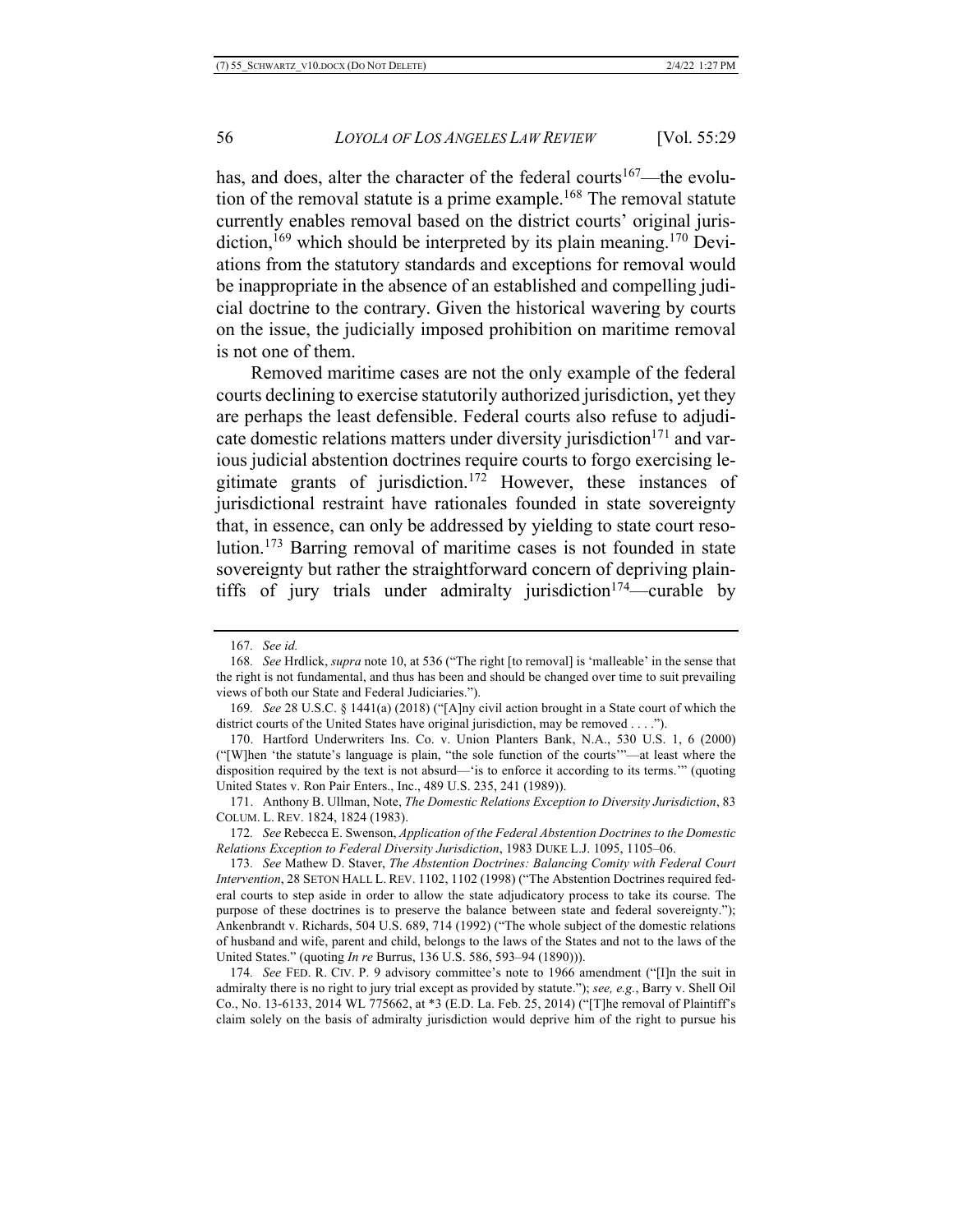affording maritime plaintiffs jury trials following removal. Further, while the domestic relations exception and abstention doctrines have been clearly accepted and established by the judiciary, $175$  the most recent higher court decisions evaluating maritime removal have reinforced the uncertainty as to whether exercising jurisdiction in these cases is in fact improper.176

Despite instances of judicial preference for caselaw over jurisdiction granting statutes, $177$  on the issue of removal, the Supreme Court has advocated for adherence to the plain words of the removal statute and its corresponding exceptions.<sup>178</sup> 28 U.S.C.  $\S$  1441(a) states that exceptions to removal based on original jurisdiction must be *expressly* provided by an act of Congress.179 The Supreme Court has stated that "[t]he need to take the express exception requirement seriously is underscored by examples of indisputable prohibitions of removal in a number of other statutes, *e.g.*, § 1445, which demonstrate that, when Congress wishes to give plaintiffs an absolute choice of forum, it is capable of doing so in unmistakable terms."180 The saving-to-suitors clause does not fill the role of an express exception to removal. Not only does it lack an overt prohibition,  $181$  but it was drafted more than a century before maritime cases would be statutorily cognizable within removal jurisdiction.182

178*. See* Breuer v. Jim's Concrete of Brevard, Inc., 538 U.S. 691, 694–95 (2003).

179. 28 U.S.C. § 1441(a) (2018) ("Except as otherwise *expressly* provided by Act of Congress, any civil action brought in a State court of which the district courts of the United States have original jurisdiction, may be removed by the defendant or the defendants . . . ." (emphasis added)).

180*. Breuer*, 538 U.S. at 692.

181*. See* 28 U.S.C. § 1333 (2018) ("The district courts shall have original jurisdiction, exclusive of the courts of the States, of: (1) Any civil case of admiralty or maritime jurisdiction, saving to suitors in all cases all other remedies to which they are otherwise entitled.").

182. The saving-to-suitors clause was drafted in 1789. *See* Judiciary Act of 1789, ch. 20, § 9, 1 Stat. 73, 76–77 (codified as amended in scattered sections of 28 U.S.C.) ("[S]aving to suitors, in all cases, the right of a common law remedy, where the common law is competent to give it . . . ."). Maritime claims did not enter the purview of the removal statute until 1911. *See* Judicial Code of 1911, Pub. L. No. 61-475, § 28, 36 Stat. 1087, 1094–95 ("Any other suit of a civil nature, at law or in equity, of which the district courts of the United States are given jurisdiction by this title . . . may be removed into the district court of the United States . . . .").

nonmaritime remedy of a jury trial . . . ."); Riley v. Llog Expl. Co., No. 14-437, 2014 WL 4345002, at \*4 (E.D. La. Aug. 28, 2014) ("[T]here can be no question that a plaintiff loses his *right* to a jury trial when a case is removed into admiralty.").

<sup>175</sup>*. See* Swenson, *supra* note 172, at 1096–106.

<sup>176</sup>*. See* Lu Junhong v. Boeing Co., 792 F.3d 805, 818 (7th Cir. 2015); Sangha v. Navig8 Shipmanagement Priv. Ltd., 882 F.3d 96, 100 (5th Cir. 2018).

<sup>177</sup>*. See* Swenson, *supra* note 172, at 1095; Leonard Birdsong, *Comity and Our Federalism in the Twenty-First Century: The Abstention Doctrines Will Always Be with Us—Get Over It!!*, 36 CREIGHTON L. REV. 375, 375–76 (2003).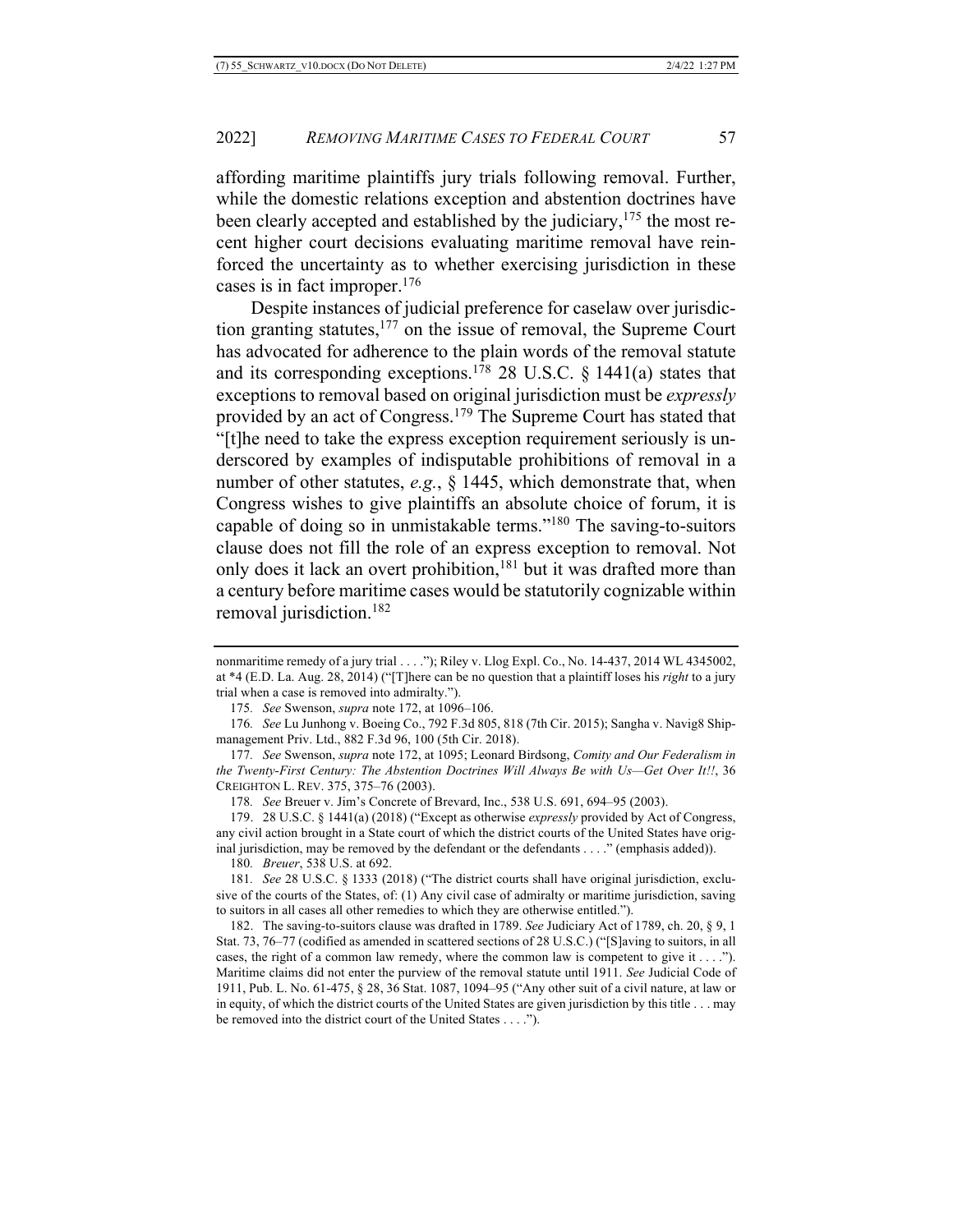The absence of maritime claims from the removal exemptions of 28 U.S.C. § 1445 does not appear to be in error. Congress has had ample time to add maritime suits to the exemptions since original jurisdiction became the definitive removal standard in 1948,<sup>183</sup> and a federal court first allowed removal of a maritime case on the basis of admiralty jurisdiction in 1956.184 Moreover, the series of at least a dozen federal court decisions that allowed removal of maritime claims, beginning with *Ryan* in 2013,185 did not prompt Congress to expressly prohibit this practice. Because the removal statute, as drafted by Congress, already encompasses maritime claims,<sup>186</sup> a delayed legislative proclamation would almost certainly be a prohibition on removal rather than an ancillary allowance. At this point in time, it seems unlikely that Congress will settle the uncertainty. A conclusive answer is far more likely to arise from the judicial branch.

186*. See* 28 U.S.C. § 1441(a) (2018) ("Except as otherwise expressly provided by Act of Congress, any civil action brought in a State court of which the district courts of the United States have original jurisdiction, may be removed by the defendant . . . ."); *id.* § 1333 ("The district courts shall have original jurisdiction, exclusive of the courts of the States, of: (1) Any civil case of admiralty or maritime jurisdiction, saving to suitors in all cases all other remedies to which they are otherwise entitled.").

<sup>183</sup>*. See* Act of June 25, 1948, ch. 646, § 1441(a), 62 Stat. 869, 937–38 (codified at 28 U.S.C. § 1441(a)) ("Except as otherwise expressly provided by Act of Congress, any civil action brought in a State court of which the district courts of the United States have original jurisdiction may be removed by the defendant . . . .").

<sup>184</sup>*. See* Davis v. Matson Navigation Co., 143 F. Supp. 537, 538–39 (N.D. Cal. 1956) (permitting removal of a maritime case).

<sup>185</sup>*. See* Ryan v. Hercules Offshore, Inc., 945 F. Supp. 2d 722, 779 (S.D. Tex. 2013); Wells v. Abe's Boat Rentals Inc., No. H-13-1112, 2013 WL 3110322, at \*4 (S.D. Tex. June 18, 2013); Carrigan v. M/V AMC Ambassador, No. H-13-03208, 2014 WL 358353, at \*2 (S.D. Tex. Jan. 31, 2014); Exxon Mobil Corp. v. Starr Indem. & Liab. Co., No. H-14-1147, 2014 WL 2739309, at \*2 (S.D. Tex. June 17, 2014), *rev'd on other grounds*, 2014 WL 4167807 (S.D. Tex. Aug. 20, 2014); Exxon Mobil Corp. v. Starr Indem. & Liab. Ins. Co., 181 F. Supp. 3d 347, 361 (S.D. Tex. 2015); Murphy v. Seadrill Ams., Inc., No. H-4-1454, 2014 WL 12642104, at \*4 (S.D. Tex. Nov. 14, 2014); Costanza v. Accutrans, Inc., No. 17-5706, 2017 WL 4785004, at \*5 (E.D. La. Oct. 24, 2017); Bridges v. Phillips 66 Co., No. 13-477, 2013 WL 6092803, at \*5 (M.D. La. Nov. 19, 2013); Harrold v. Liberty Ins. Underwriters, Inc., No. 13-762, 2014 WL 688984, at \*4 (M.D. La. Feb. 20, 2014); Garza v. Phillips 66 Co., No. 13-742, 2014 WL 1330547, at \*5 (M.D. La. Apr. 1, 2014); Provost v. Offshore Serv. Vessels, LLC, No. 14-89, 2014 WL 2515412, at \*3 (M.D. La. June 4, 2014); Walker v. BP Prods. N. Am., Inc., No. 1-13-CV-257, 2013 WL 11332950, at \*4 (E.D. Tex. Sept. 16, 2013).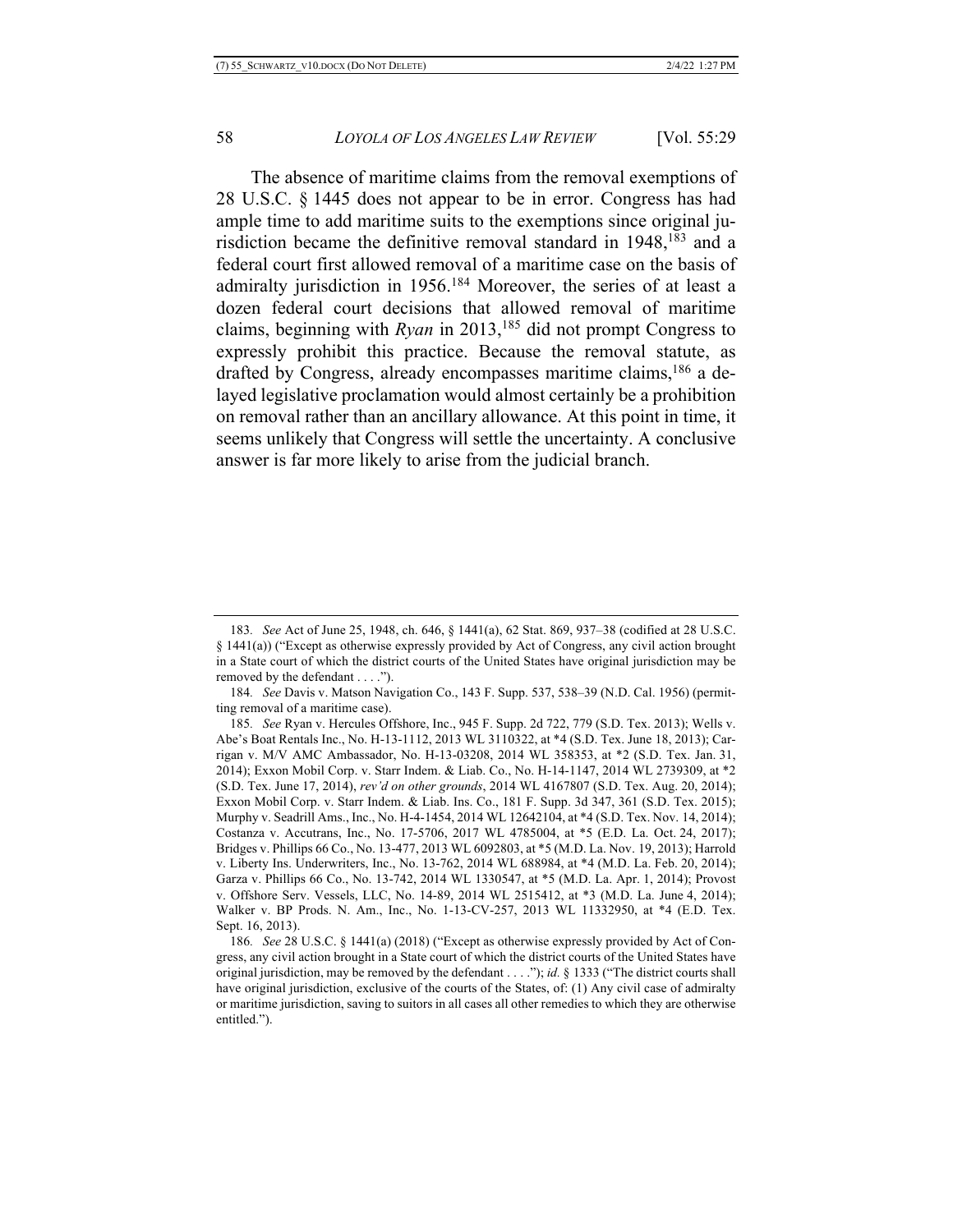No higher court has given a complete answer to the issue,<sup>187</sup> but the uncertainty promulgated by the Fifth and Seventh Circuits<sup>188</sup> is a strong indication that the matter is not as definitive as many district courts have contended.189 In 2015, the Seventh Circuit in *Lu Junhong v. Boeing Co.*<sup>190</sup> ruled that admiralty jurisdiction could serve as a basis for removal of maritime claims following the JVCA.191 While the court did not consider whether the saving-to-suitors clause could serve as an impediment to removal, because the plaintiff did not make such an argument, the court did not find the removal of a maritime case to be so egregious as to address the issue sua sponte.<sup>192</sup> The Fifth Circuit similarly lacked strong convictions about the role of the saving-tosuitors clause in the maritime removal debate.<sup>193</sup> In 2018, the Fifth Circuit in *Sangha v. Navig8 Shipmanagement Private Ltd.*<sup>194</sup> stated that it was not clear if the saving-to-suitors clause prohibits removal of maritime claims following the JVCA.<sup>195</sup> Thus, the few higher courts that have considered this particular issue after the  $IVCA<sup>196</sup>$  have aided the minority position by casting doubt on the conclusion that the saving-to-suitors clause is a conclusive bar to removing maritime cases.197

192*. See id.*

196. The 11th Circuit, in a case unrelated to removal, recently stated in dicta that maritime cases cannot be removed on the basis of admiralty jurisdiction. DeRoy v. Carnival Corp., 963 F.3d 1302, 1314–15 (11th Cir. 2020). However, the court expressly acknowledged that the basis for this prohibition is a precedent that predates the JVCA and that the court has not considered whether such a holding survives the JVCA. *Id.* at 1314 n.16 (referencing Armstrong v. Ala. Power Co., 667 F.2d 1385 (11th Cir. 1982)).

197*. See Lu Junhong*, 792 F.3d at 818 ("Our conclusion that § 1333(1) supplies admiralty jurisdiction shows that subject-matter jurisdiction exists. Plaintiffs thus could have filed these suits directly in federal court (as many victims of the crash did). If the saving-to-suitors clause allows them to stay in state court even after the 2011 amendment, they are free to waive or forfeit that right—which given the scope of  $\S 1331(1)$  concerns venue rather than subject matter jurisdiction. Boeing therefore was entitled to remove these suits to federal court."); *Sangha*, 882 F.3d at 100

<sup>187.</sup> The Supreme Court's dicta in *Romero v. International Terminal Operating Co.*, 358 U.S. 354, 371–72 (1959), merely discouraged removal of maritime cases under *federal question jurisdiction*. This was a known impossibility since the creation of federal question jurisdiction. *See*  Watson & Xanthopoulou, *supra* note 46, at 1139.

<sup>188</sup>*. See* Lu Junhong v. Boeing Co., 792 F.3d 805, 818 (7th Cir. 2015); Sangha v. Navig8 Shipmanagement Priv. Ltd., 882 F.3d 96, 100 (5th Cir. 2018).

<sup>189</sup>*. See* cases cited *supra* note 17.

<sup>190</sup>*.* 792 F.3d 805 (7th Cir. 2015).

<sup>191</sup>*. Id.* at 818.

<sup>193</sup>*. Sangha*, 882 F.3d at 100.

<sup>194.</sup> 882 F.3d 96 (5th Cir. 2018).

<sup>195</sup>*. Id.* at 100 ("[T]he question of subject-matter jurisdiction presented in this case—whether the saving-to-suitors clause of the federal maritime statute prohibits removal of general maritime claims absent an independent basis for federal jurisdiction in light of Congress's December 2011 amendment to the federal removal statute—is not clear.").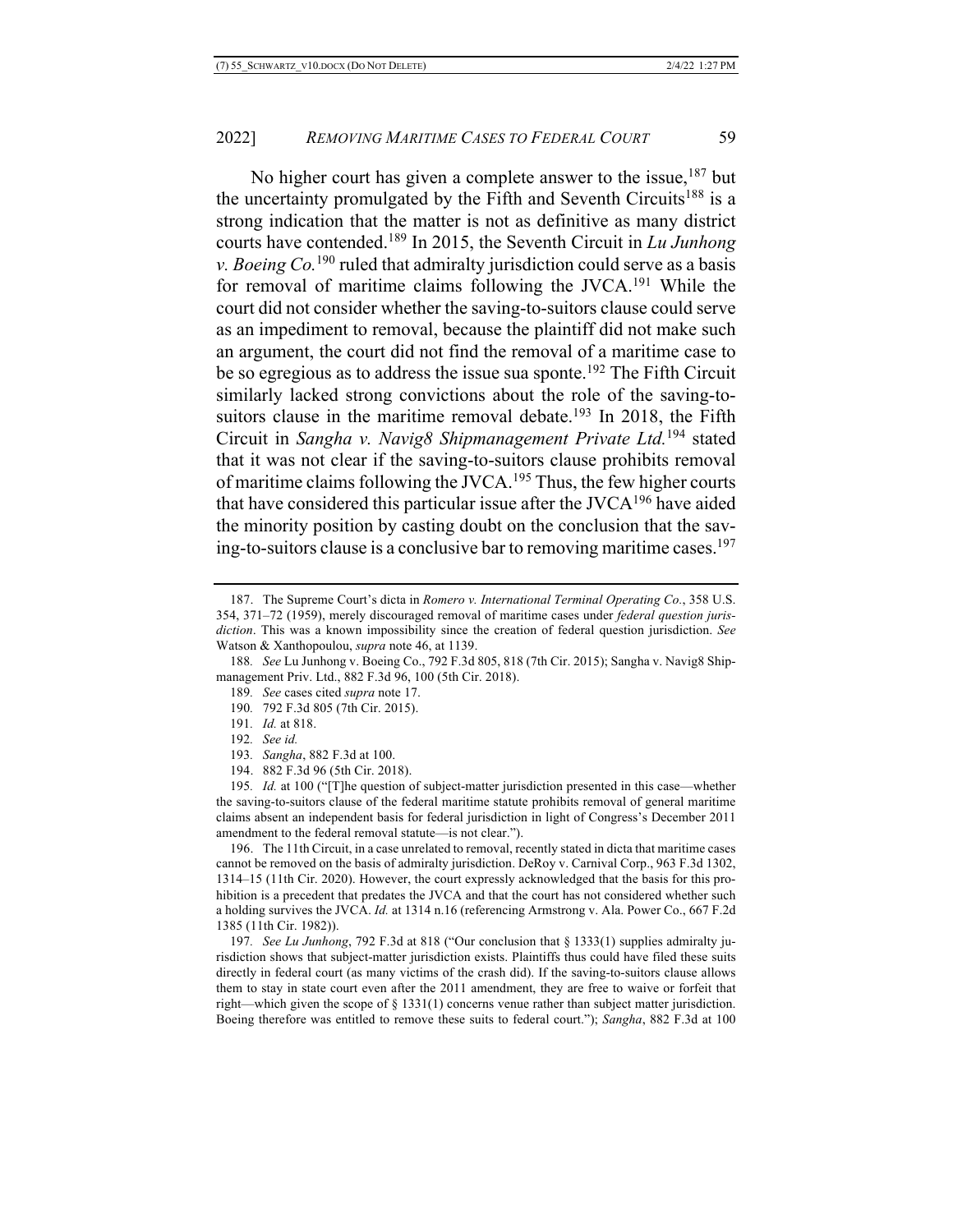Based on the original intent of the saving-to-suitors clause<sup>198</sup> and the need for express exceptions to removal,<sup>199</sup> uncertainty from the higher courts is warranted. It is also worth noting that the Supreme Court recently described the procedural history of a case before it in part by merely stating that the defendants removed the case to federal court by "invoking federal maritime jurisdiction" under 28 U.S.C. § 1333 a practice categorically barred under the predominant view on maritime removal. <sup>200</sup> The preceding lower court decisions from the case unsurprisingly reveal the existence of an independent basis for federal jurisdiction, which the Supreme Court failed to mention,  $201$  so removal was never at issue in the case. However, the Supreme Court's seemingly routine description of removal based on admiralty jurisdiction could be an indication that highest court does not consider this manner of removal to implicate a plainly sacrosanct prohibition within the federal judiciary.

198. The saving-to-suitors clause has emphatically and repeatedly been deemed a method to protect common law *remedies* and not the state *forum*. *See* The Moses Taylor, 71 U.S. (4 Wall.) 411, 431 (1866) ("It is not a remedy in the common-law courts which is saved, but a common-law remedy"); The Belfast, 74 U.S. (7 Wall.) 624, 644 (1868) (Common law remedies are saved "to suitors, and not to the State courts."); Poirrier v. Nicklos Drilling Co., 648 F.2d 1063, 1066 (5th Cir. 1981) ("The 'saving to suitors' clause does no more than preserve the right of maritime suitors to pursue nonmaritime remedies. It does not guarantee them a nonfederal forum, or limit the right of defendants to remove such actions to federal court where there exists some basis for federal jurisdiction other than admiralty." (emphasis omitted)); Romero v. Int'l Terminal Operating Co., 358 U.S. 354, 407 (1959) (Brennan, J., dissenting in part and concurring in part) ("[T]he commonlaw remedies saved to suitors could properly be enforced in any tribunal otherwise having jurisdiction; the remedies saved were saved generally to suitors without discrimination as to any tribunal."); Red Cross Line v. Atl. Fruit Co., 264 U.S. 109, 123–24 (1924) ("The 'right of a common law remedy', [sic] so saved to suitors . . . include[s] all means other than proceedings in admiralty which may be employed to enforce the right or to redress the injury involved."); Lewis v. Lewis  $\&$ Clark Marine, Inc., 531 U.S. 438, 445 (2001) ("Thus, the saving to suitors clause preserves remedies and the concurrent jurisdiction of state courts over some admiralty and maritime claims.").

199*. See* Breuer v. Jim's Concrete of Brevard, Inc., 538 U.S. 691, 694–95 (2003).

200. *See* Air & Liquid Sys. Corp. v. DeVries, 139 S. Ct. 986, 992 (2019) ("Invoking federal maritime jurisdiction, the manufacturers removed the cases to federal court.").

<sup>(&</sup>quot;[T]he question of subject-matter jurisdiction presented in this case—whether the saving-to-suitors clause of the federal maritime statute prohibits removal of general maritime claims absent an independent basis for federal jurisdiction in light of Congress's December 2011 amendment to the federal removal statute—is not clear.").

<sup>201.</sup> *See* DeVries v. Gen. Elec. Co., 188 F. Supp. 3d 454, 454 (E.D. Pa. 2016) ("This case was removed in January of 2013 from the Court of Common Pleas of Philadelphia to the United States District Court for the Eastern District of Pennsylvania . . . . The basis of jurisdiction is federal question jurisdiction (pursuant to 28 U.S.C. § 1442)."); *In re* Asbestos Prods. Liab. Litig. (No. VI), 873 F.3d 232, 235 (3d Cir. 2017) ("The District Court had federal-officer jurisdiction under 28 U.S.C.  $§ 1442(a)(1)$ , and maritime jurisdiction under 28 U.S.C. § 1333(1).").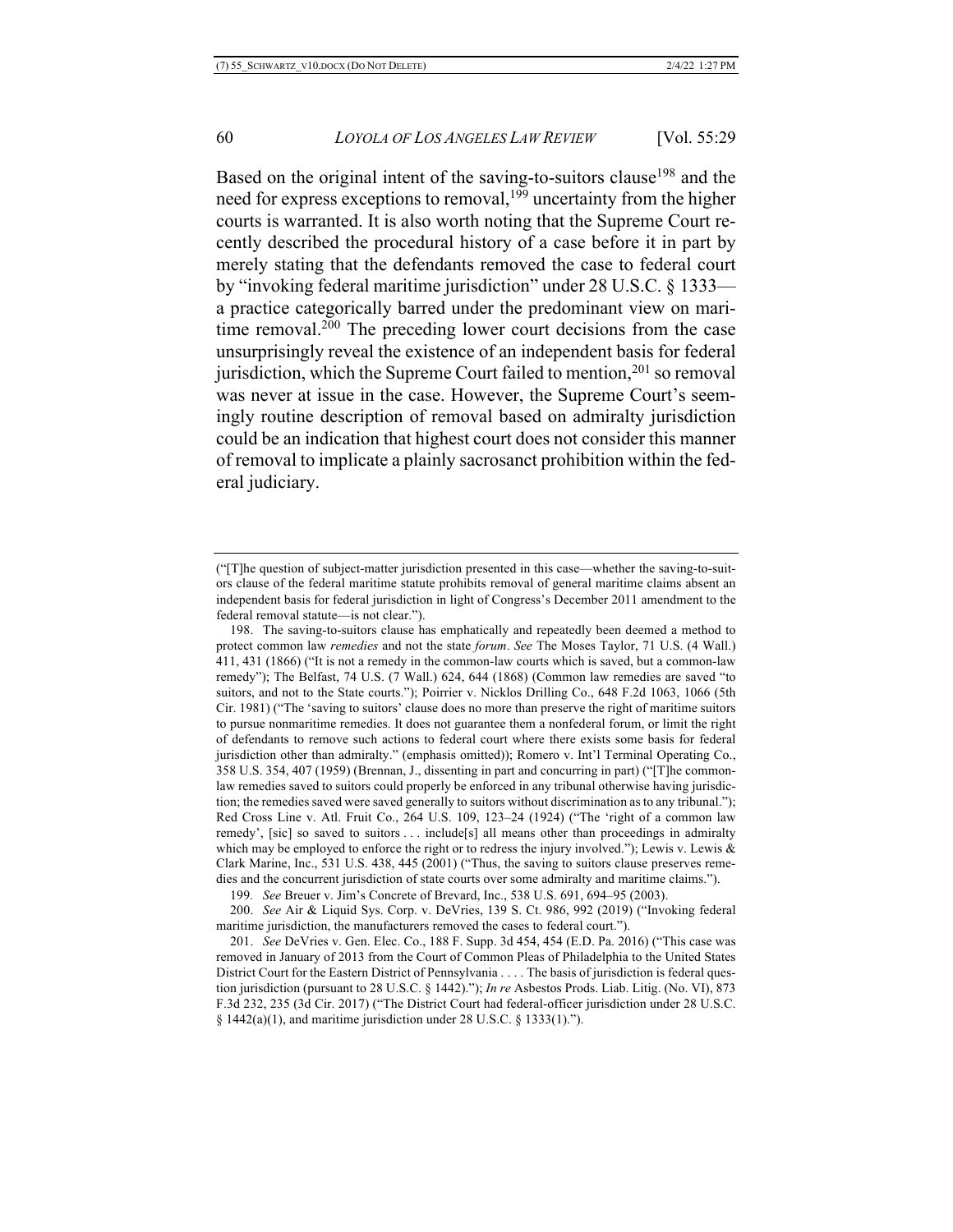An ultimate judicial resolution of this issue will undoubtedly turn on how the modern judiciary's current removal regime will integrate and contextualize both the centuries-old saving-to-suitors clause and canonical admiralty jurisdiction. Both facets of the early federal court system served intelligible purposes for their contemporaneous judicial period as previously described,<sup>202</sup> yet the federal judiciary has evolved significantly since that time.<sup>203</sup> Ensuring that the saving-to-suitors clause and prototypic admiralty jurisdiction are not anachronistically applied in the modern federal judiciary requires flexibility within the confines of the framers' original intent.

# V. CONCLUSION

Removal of maritime cases is shrouded in a long-standing, dogmatic prohibition which courts have fought hard to maintain.<sup>204</sup> Despite the central, albeit errant, $205$  role the removal statute's FDR has played in denying removal of maritime claims, 28 U.S.C. § 1441(b) is no longer a colorable impediment following the JVCA.<sup>206</sup> In its absence, erroneous analyses and blatant disregard for the revised removal statute have maintained the prohibition.<sup>207</sup> The FDR has now been supplanted by the saving-to-suitors clause as the primary

<sup>202</sup>*. See* Goldman & Goldman, *supra* note 124 and accompanying text; *Lewis*, 531 U.S. at 445 ("Thus, the saving to suitors clause preserves remedies and the concurrent jurisdiction of state courts over some admiralty and maritime claims.").

<sup>203</sup>*. See The Structure of the Federal Courts*, *supra* note 166.

<sup>204</sup>*. See, e.g.*, *Romero*, 358 U.S. at 372 ("By making maritime cases removable to the federal courts it would make considerable inroads into the traditionally exercised concurrent jurisdiction of the state courts in admiralty matters—a jurisdiction which it was the unquestioned aim of the savings clause of 1789 to preserve.").

<sup>205</sup>*. See supra* note 56 and accompanying text.

<sup>206.</sup> The claw back provision of 28 U.S.C. § 1441(b) (FDR) became applicable to only 28 U.S.C. § 1332 (diversity jurisdiction) following the 2011 amendments to the statute: "A civil action otherwise removable solely on the basis of the jurisdiction under section 1332(a) of this title may not be removed if any of the parties in interest properly joined and served as defendants is a citizen of the State in which such action is brought." The Federal Courts Jurisdiction and Venue Clarification Act of 2011, Pub. L. 112-63, § 103, 125 Stat. 758, 759.

<sup>207</sup>*. See, e.g.*, Leloff v. Georgia-Pacific Consumer Prods., Ltd., No. 16-cv-00539, 2016 WL 3457166, at \*2 (D. Or. June 23, 2016) ("The 'saving to suitors' clause preserves the plaintiff's choice of forum . . . ."); Smith v. Marquette Transp. Co., No. 16-CV-01545, 2017 WL 3648459, at \*3 (W.D. La. Aug. 1, 2017) ("[A]bsent another jurisdictional basis, this Court lacks subject matter jurisdiction over general maritime claims removed from state court."); Coronel v. AK Victory, 1 F. Supp. 3d 1175, 1178 (W.D. Wash. 2014) ("Both parties' arguments for or against the removal of Plaintiff's general maritime law claims focus on the language of the removal statute, 28 U.S.C. § 1441. The court concludes, however, that it is the statutory grant of admiralty jurisdiction, 28 U.S.C. § 1333, and more than 200 years of precedent interpreting this grant, that ultimately determine the removability of Plaintiff's claims.").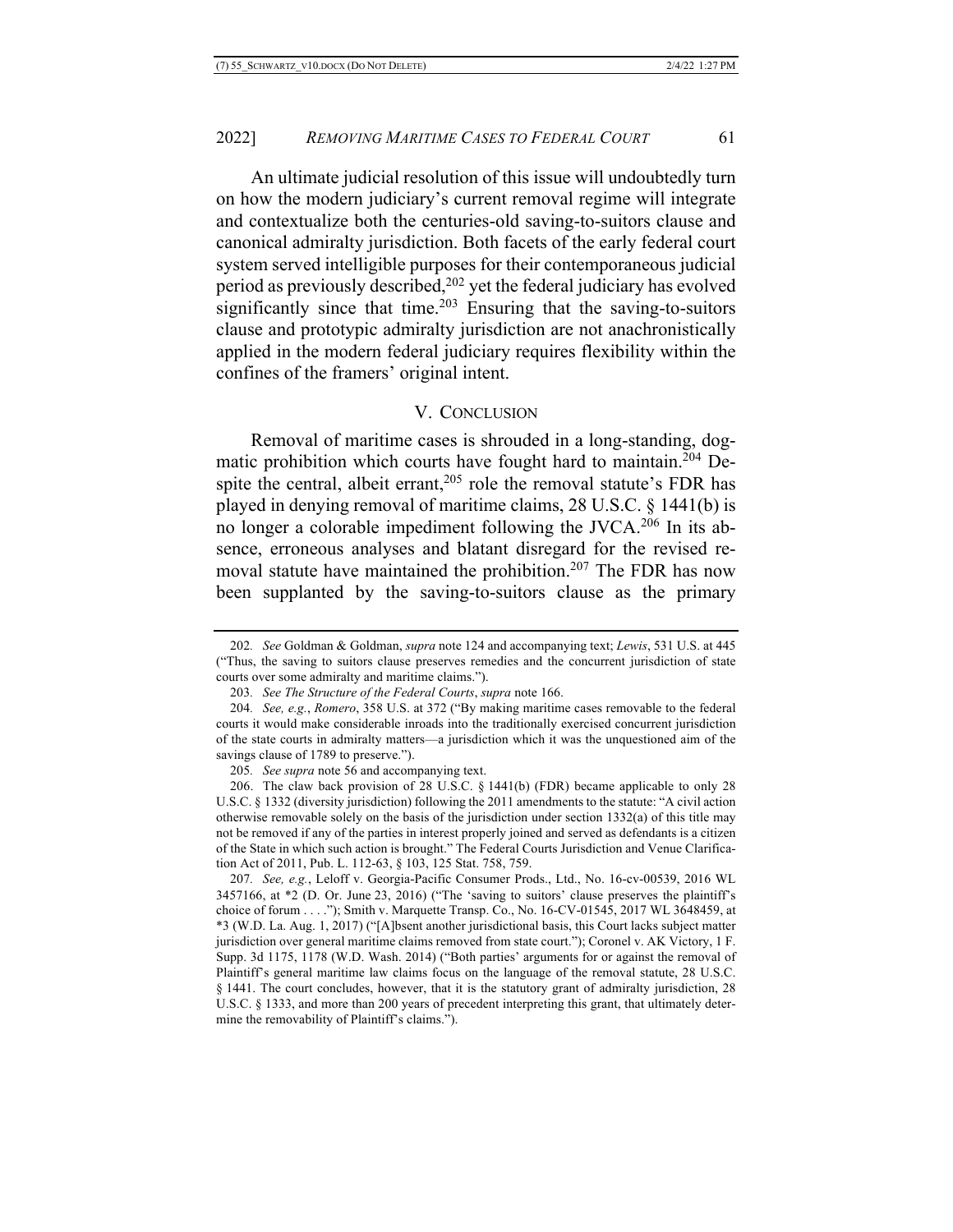rationale for excluding maritime claims from removal jurisdiction. 208 Yet, the saving-to-suitors clause is neither an express nor a functional bar on removal because jury trials can be provided under admiralty jurisdiction pursuant to the saving-to-suitors clause itself.<sup>209</sup> This avenue upholds the intent of the saving-to-suitors clause, $2^{10}$  does not spurn the plain language of the removal statute, $^{211}$  and honors the Supreme Court's declaration that exceptions to removal jurisdiction must be express.212 Still, this strategy requires the arduous task of discarding antiquated notions about admiralty jurisdiction<sup>213</sup> and adapting the original purpose of the saving-to-suitors clause214 within the context of the modern judiciary.215 In this framework, it should be clear that maritime claims are removable pursuant to 28 U.S.C. § 1441 provided that remedies such as jury trials are thereafter afforded to suitors in

215*. See supra* note 140 and accompanying text.

<sup>208</sup>*. See, e.g.*, A.E.A. *ex rel.* Angelopoulos v. Volvo Penta of the Ams., LLC, 77 F. Supp. 3d 481, 491 (E.D. Va. 2015) ("[T]he saving to suitors clause, which establishes concurrent jurisdiction over maritime cases, is an Act of Congress in which Congress has expressly provided an exception to an otherwise removable action under § 1441."); Barry v. Shell Oil Co., No. 13-6133, 2014 WL 775662, at \*3 (E.D. La. Feb. 25, 2014) ("[S]ince the removal of Plaintiff's claim solely on the basis of admiralty jurisdiction would deprive him of the right to pursue his nonmaritime remedy of a jury trial, the saving to suitors clause under these circumstances prohibits the removal of this action.").

<sup>209</sup>*. See* FED. R. CIV. P. 9 advisory committee's note to 1966 amendment ("One of the important procedural consequences is that in the civil action either party may demand a jury trial, while in the suit in admiralty there is no right to jury trial except as provided by statute."); Red Cross Line v. Atl. Fruit Co., 264 U.S. 109, 123–24 (1924) ("The 'right of a common-law remedy', [sic] so saved to suitors . . . include[s] all means other than proceedings in admiralty which may be employed to enforce the right or to redress the injury involved."); *see also* Lewis v. Lewis & Clark Marine, Inc., 531 U.S. 438, 454–55 (2001) ("Trial by jury is an obvious, but not exclusive, example of the remedies available to suitors.").

<sup>210</sup>*. See* The Moses Taylor, 71 U.S. (4 Wall.) 411, 431 (1866) ("It is not a remedy in the common-law courts which is saved, but a common-law remedy."); The Belfast, 74 U.S. (7 Wall.) 624, 644 (1868) (Common law remedies are saved "to suitors, and not to the State courts.").

<sup>211</sup>*. See* 28 U.S.C. § 1441(a) (2018) ("[A]ny civil action brought in a State court of which the district courts of the United States have original jurisdiction, may be removed . . . .").

<sup>212</sup>*. See* Breuer v. Jim's Concrete of Brevard, Inc., 538 U.S. 691, 692, 696 (2003) ("The need to take the express exception requirement seriously is underscored by examples of indisputable prohibitions of removal in a number of other statutes, e.g.,  $\S$  1445, which demonstrates that, when Congress wishes to give plaintiffs an absolute choice of forum, it is capable of doing so in unmistakable terms.").

<sup>213</sup>*. See, e.g.*, *Barry*, 2014 WL 775662, at \*3 ("[T]he removal of Plaintiff's claim solely on the basis of admiralty jurisdiction would deprive him of the right to pursue his nonmaritime remedy of a jury trial . . . ." ); Riley v. Llog Expl. Co., No. 14-437, 2014 WL 4345002, at \*4 (E.D. La. Aug. 28, 2014) ("[T]here can be no question that a plaintiff loses his *right* to a jury trial when a case is removed into admiralty.").

<sup>214</sup>*. See The Moses Taylor*, 71 U.S. (4 Wall.) at 431 ("It is not a remedy in the common-law courts which is saved, but a common-law remedy."); *The Belfast*, 74 U.S. (7 Wall.) at 644 (Common law remedies are saved "to suitors, and not to the State courts.").